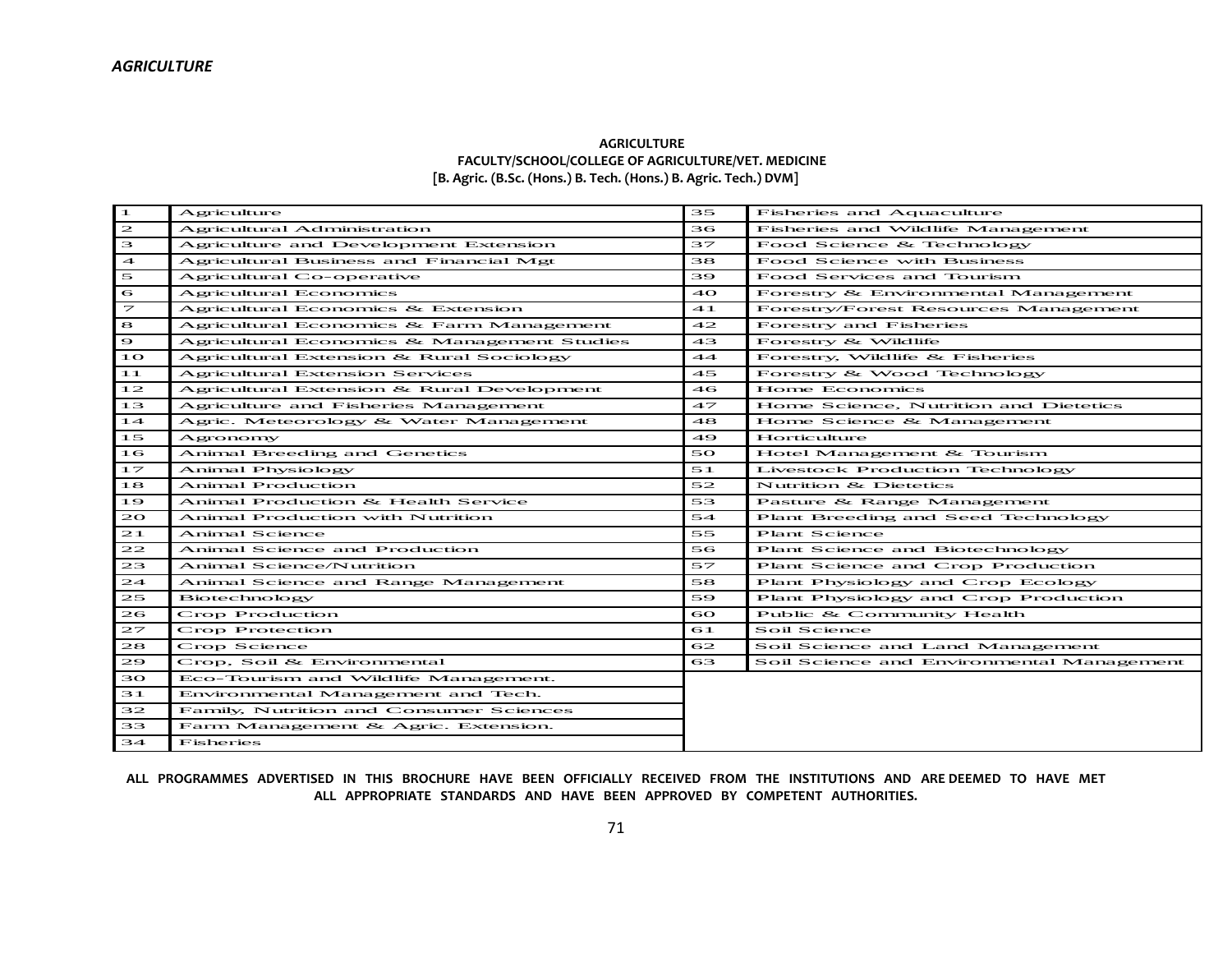| <b>COURSE/DEGREE</b>          |                                                      | <b>REQUIREMENTS</b>                                   | <b>UTME SUBJECTS</b>             | SPECIAL CONSIDERATION (WAIVER) REMARKS                                                                       |
|-------------------------------|------------------------------------------------------|-------------------------------------------------------|----------------------------------|--------------------------------------------------------------------------------------------------------------|
| <b>AWARDING INSTITUTIONS</b>  | <b>DIRECT ENTRY</b>                                  | <b>UTME</b>                                           |                                  |                                                                                                              |
| <b>AGRICULTURE</b>            | Two A level passes in                                | Five SSCE credit passes to                            | Chemistry,                       | <b>DIRECT ENTRY:</b>                                                                                         |
| <b>ABU</b>                    | Chemistry and one from                               | include English Language,                             | Biology/Agriculture              | (i)<br>ABSU and MAIDUGURI accept OND (Agriculture)                                                           |
| <b>BABCOCK</b>                | Biology/Botany/Zoology/<br>Agric Science, Economics, | Biology/Agric<br>Science,<br>Chemistry and any one of | and any one of<br>Physics<br>and | into 100 level programme. (200 level for EDSU).<br>LAPAI and ILORIN require 'A' level pass in both<br>(ii)   |
| <b>ILORIN</b>                 | Physics, Geography and                               | Mathematics,<br>Physics,                              | Mathematics.                     | Chemistry and Biology.                                                                                       |
| with options in:              | Geology/Mathematics                                  | Geography<br>and                                      |                                  | (iii)<br>MAIDUGURI, IBADAN and AAU, IBADAN (merit                                                            |
| (i) Crop Protection           | (Pure & Applied).                                    | Economics.                                            |                                  | level) accept NCE with Agric double major.<br>IMSU - Accepts ND/NCE (Double Major) or HND in<br>(iv)         |
| (ii) Animal Production        |                                                      |                                                       |                                  | Agriculture or related discipline with at least a                                                            |
| (iii) Agric-Economics & Farm  |                                                      |                                                       |                                  | merit pass into 200 level and HND (Upper) into 300                                                           |
| Mqt.                          |                                                      |                                                       |                                  | level.                                                                                                       |
| (iv) Agric. Extension & Rural |                                                      |                                                       |                                  | UDU, and ABU accept OND (distinction), HND<br>(v)<br>(credit), NCE (double major) at credit level in         |
| Development.                  |                                                      |                                                       |                                  | Agriculture. UDU accepts ND (Upper credit) and                                                               |
| (v) Agronomy                  |                                                      |                                                       |                                  | HND (Lower credit)                                                                                           |
| COOU                          |                                                      |                                                       |                                  | IBADAN and UMUDIKE accept OND/HND in the<br>(vi)                                                             |
| <b>GREGORY</b>                |                                                      |                                                       |                                  | related fields. IBADAN Agricultural candidates must<br>apply to read Agriculture Until 500 level when        |
| <b>MAKURDI</b>                |                                                      |                                                       |                                  | options will be available.                                                                                   |
| <b>MAIDUGURI</b>              |                                                      |                                                       |                                  | AAU accepts Chemistry, Biology or Agriculture at 'A'<br>(vii)                                                |
| (General Agriculture)         |                                                      |                                                       |                                  | level and OND (Upper credit) in Agricultural Science                                                         |
| <b>UDU</b>                    |                                                      |                                                       |                                  | and HND (Agric) not below credit pass.<br>EBSU<br>and<br><b>UMUDIKE</b><br>OND/ND<br>(viii)<br>accept        |
| IMSU                          |                                                      |                                                       |                                  | (Distinction/Credit), HND credit into 200 level while                                                        |
| with options in:              |                                                      |                                                       |                                  | those with OND/ND (lower credit) NCE (Double                                                                 |
| (a) Crop Science and          |                                                      |                                                       |                                  | Major) at credit/merit level in Agric are admitted                                                           |
| Biotech                       |                                                      |                                                       |                                  | into 100 level.<br>UMUDIKE requires 'A' level pass in Chemistry and                                          |
| b) Agric. Economics and       |                                                      |                                                       |                                  | (x)<br>Biology/Botany/Zoology/Agricultural Science                                                           |
| Rural Dev. and Extension      |                                                      |                                                       |                                  | ILORIN accepts OND/NCE credit pass in Agriculture<br>(xi)                                                    |
| Soil Science and Env.<br>C)   |                                                      |                                                       |                                  | into 200 level while those with HND may be                                                                   |
| Mqt.                          |                                                      |                                                       |                                  | admitted into 300 level.                                                                                     |
| Animal Science and<br>d)      |                                                      |                                                       |                                  | LAPAI and DELSU accept OND (Upper credit) in<br>(xii)<br>Agric. plus five relevant credit passes at O/level. |
| <b>Fisheries</b>              |                                                      |                                                       |                                  | BIU accept OND/NCE with distinction or credits<br>(xiii)                                                     |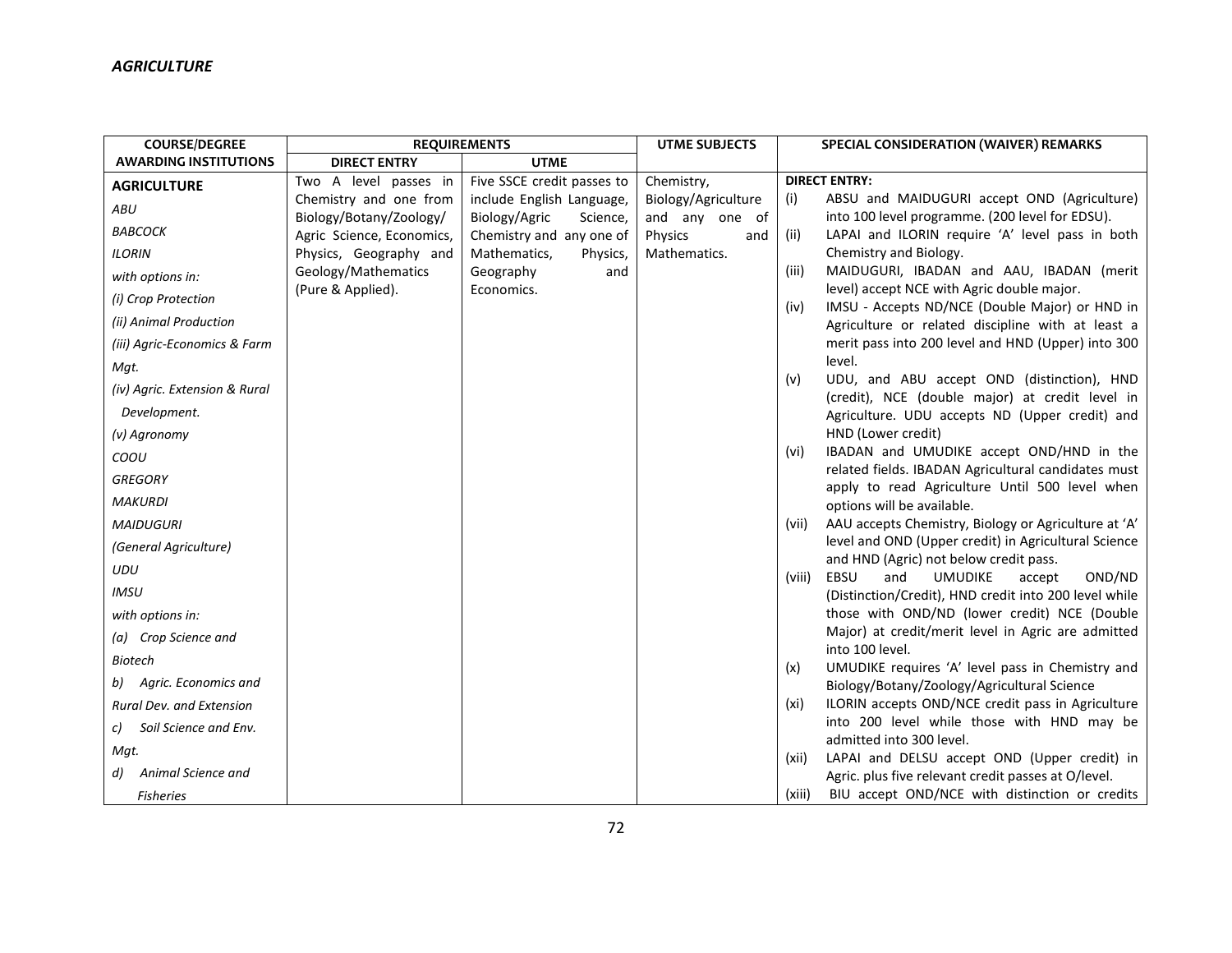| <b>COURSE/DEGREE</b>                                                              | <b>REQUIREMENTS</b> |             | <b>UTME SUBJECTS</b> |                                                          | SPECIAL CONSIDERATION (WAIVER) REMARKS                                                                                                                                             |
|-----------------------------------------------------------------------------------|---------------------|-------------|----------------------|----------------------------------------------------------|------------------------------------------------------------------------------------------------------------------------------------------------------------------------------------|
| <b>AWARDING INSTITUTIONS</b>                                                      | <b>DIRECT ENTRY</b> | <b>UTME</b> |                      |                                                          |                                                                                                                                                                                    |
| <b>FED-DUTSE</b>                                                                  |                     |             |                      | into 200 level.                                          |                                                                                                                                                                                    |
| With options in:<br>(A)                                                           |                     |             |                      | (xiv)                                                    | EKSU requires a minimum of credit pass in Physics and<br>accepts ND (Upper credit pass) in Agric related<br>field. Forestry Assistant Certificate from IITA,                       |
| (i) Agric Economics<br>and Extension<br>(ii) Animal Science<br>(iii) Crop Science |                     |             |                      | (xv)                                                     | Ibadan or any other relevant Higher Institution.<br>ILORIN accepts NCE (Merit grade) in Biology,<br>Chemistry or Agriculture.<br>Also accepts National Diploma in Banking/Finance, |
| (iv) Crop Protection<br>(v) Soil Science                                          |                     |             |                      |                                                          | Business Management (Merit grade) plus UTME                                                                                                                                        |
| (B) Fisheries and<br>Aquaculture<br>(C) Forestry and Wildlife                     |                     |             |                      | requirements.<br>KUST accepts<br>(xvi)<br>qualification. | NCE/HND<br>(Merit)<br>ND.<br>in<br>Chemistry/Biology (Upper credit)/any<br>relevant                                                                                                |
| Management                                                                        |                     |             |                      |                                                          | (xvii) AAU accepts ND/NCE (credit) in Agricultural                                                                                                                                 |
| <b>FED-DUTSINMA</b>                                                               |                     |             |                      |                                                          | Science. Requires at least a pass in Physics.                                                                                                                                      |
| With options in :                                                                 |                     |             |                      | (xix)                                                    | (xviii) KSUSTA accepts NCE in Agriculture Science<br>ILORIN accepts ND/NCE credit pass in Agriculture                                                                              |
| (a) Agric Economics,<br><b>Extension and Rural</b>                                |                     |             |                      |                                                          | into 200 level while those with HND will be                                                                                                                                        |
|                                                                                   |                     |             |                      | admitted into 300 level.                                 |                                                                                                                                                                                    |
| Sociology                                                                         |                     |             |                      | (xx)                                                     | BOWEN accepts NCE/OND or approved equivalent<br>in relevant fields, IJMB at acceptable levels. For                                                                                 |
| (b) Animal Health<br>Production                                                   |                     |             |                      |                                                          | Food Science and Technology at least a pass in                                                                                                                                     |
| Crop Production and<br>$\left( c\right)$                                          |                     |             |                      | Physics is required.<br>BIU requires in<br>(xxi)         | addition to the O' level                                                                                                                                                           |
| Protection                                                                        |                     |             |                      |                                                          | requirements specified in the table above, a                                                                                                                                       |
| (d) Soil Science                                                                  |                     |             |                      |                                                          | minimum of two relevant subjects passed at GCE                                                                                                                                     |
| <b>FED-OYEEKITI</b>                                                               |                     |             |                      |                                                          | Advanced level or NCE (3 merits) or National                                                                                                                                       |
| With options in :                                                                 |                     |             |                      | (xxii) ABU accepts                                       | Diploma in relevant field not below credit level.                                                                                                                                  |
| (a) Agric Economics and                                                           |                     |             |                      | Two A level/IJMB<br>(i)                                  | passes in Chemistry and                                                                                                                                                            |
| Extension                                                                         |                     |             |                      |                                                          | Biology/Botany/Zoology/Agric. Science, Economics,                                                                                                                                  |
| (b) Animal Production and                                                         |                     |             |                      |                                                          | Physics, Geography and Geology/Mathematics                                                                                                                                         |
| Health                                                                            |                     |             |                      | (Pure & Applied).<br>(iii)                               | HND in Agriculture related field of study with a                                                                                                                                   |
| (c) Soil Science                                                                  |                     |             |                      |                                                          | minimum of Credit Pass.                                                                                                                                                            |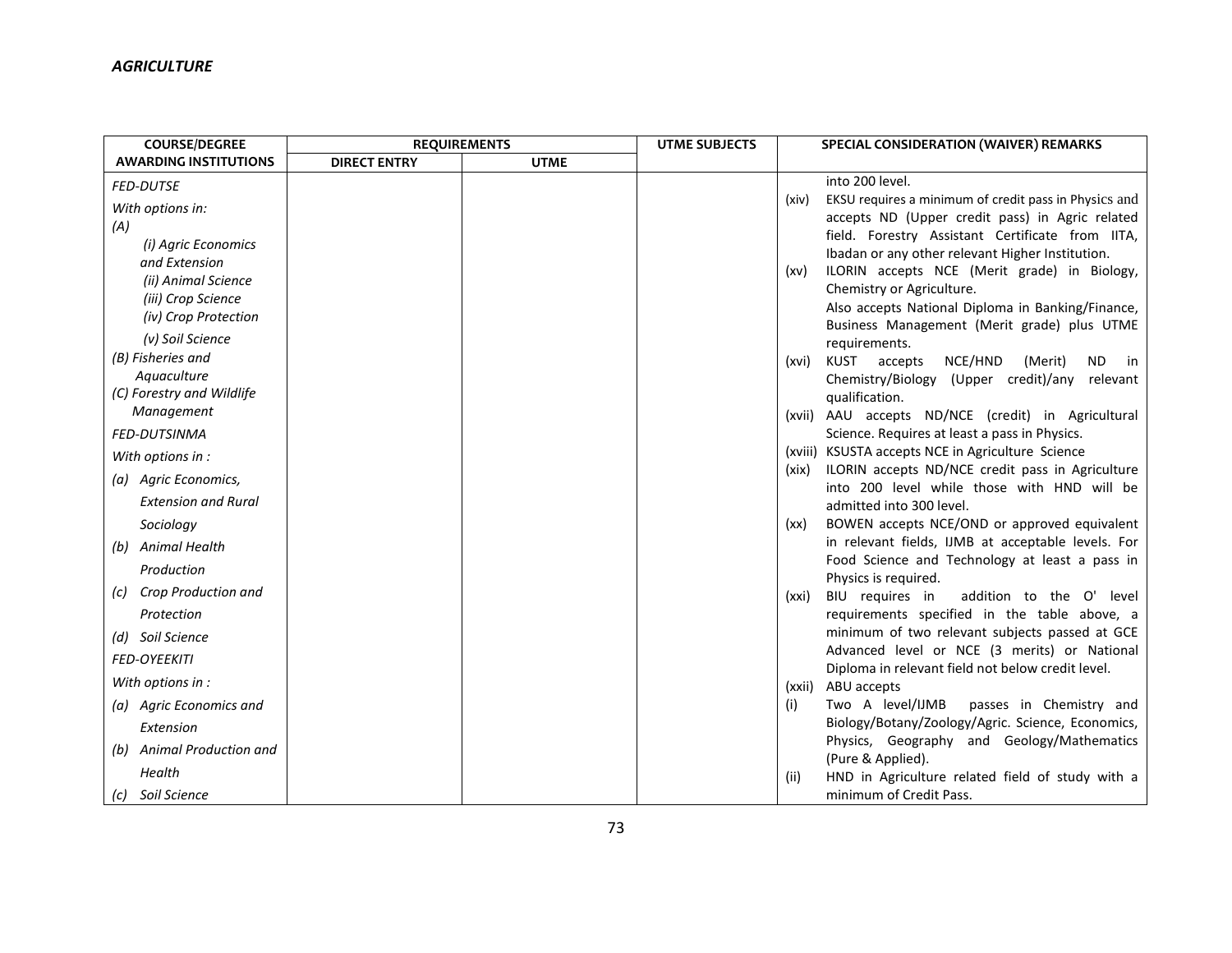| <b>COURSE/DEGREE</b>                       | <b>REQUIREMENTS</b> |             | <b>UTME SUBJECTS</b> | SPECIAL CONSIDERATION (WAIVER) REMARKS                                                                       |
|--------------------------------------------|---------------------|-------------|----------------------|--------------------------------------------------------------------------------------------------------------|
| <b>AWARDING INSTITUTIONS</b>               | <b>DIRECT ENTRY</b> | <b>UTME</b> |                      |                                                                                                              |
| (d) Crop Science and                       |                     |             |                      | (xxiii) BAYERO accepts                                                                                       |
| Horticulture                               |                     |             |                      | National Diploma.<br>a)                                                                                      |
| <b>FED-WUKARI</b>                          |                     |             |                      | NCE Agriculture (double major)<br>b)                                                                         |
|                                            |                     |             |                      | NCE with Biology and Chemistry<br>C)                                                                         |
| With options in:                           |                     |             |                      | (xxiv) FED-OYEEKITI accepts ND, NCE with good passes in                                                      |
| (a) Agric<br>Economics/                    |                     |             |                      | Chemistry, Biology/Agricultural Science as well as<br>credit at O' level.                                    |
| Extension                                  |                     |             |                      |                                                                                                              |
| Crop Production and<br>(b)                 |                     |             |                      | UTME:                                                                                                        |
| protection                                 |                     |             |                      | (i)<br>IBADAN requires five credit passes<br>including                                                       |
| Anima Production and<br>$\left( c\right)$  |                     |             |                      | English Language, Biology,/Agric Sci, Chemistry,                                                             |
| Health                                     |                     |             |                      | Mathematics and any one of Geography, Physics,                                                               |
|                                            |                     |             |                      | and Economics                                                                                                |
| (d) Soil Science and Land                  |                     |             |                      | UMUDIKE accepts Five O' level credit Passes in not<br>(iii)                                                  |
| Resources Management                       |                     |             |                      | more than two sittings to include: English Language,                                                         |
| <b>FED-KASHERE</b>                         |                     |             |                      | Mathematics, Chemistry, Biology, or Agricultural<br>Science and any other science subjects. It also requires |
| With options in :                          |                     |             |                      | at least a Pass in Physics. A Credit in Agricultural                                                         |
| (a) Agric Economics and                    |                     |             |                      | Science must be backed up with at least a Pass in                                                            |
| <b>Extension Services</b>                  |                     |             |                      | Biology                                                                                                      |
| Agronomy<br>(b)                            |                     |             |                      | OOU, EKSU and ILORIN accept a pass in Physics.<br>(iii)                                                      |
|                                            |                     |             |                      | IMSU accepts a pass in Maths if a candidate has credit<br>(iv)                                               |
| <b>Animal Science</b><br>(c)               |                     |             |                      | in Physics and vice versa.                                                                                   |
| (d) Soil Science                           |                     |             |                      | ABU requires credits in Mathematics and Physics.<br>(vi)                                                     |
| <b>LANDMARK</b>                            |                     |             |                      | IBADAN, EKSU and ILORIN require credit in Agric<br>(vii)<br>Science and at least a pass in Biology.          |
| <b>UMUDIKE</b>                             |                     |             |                      | UDU and AAU accept a pass in 'O' level English<br>(viii)                                                     |
| with options at the final year             |                     |             |                      | language.                                                                                                    |
| in:                                        |                     |             |                      | IMSU may accept a pass in Maths if a candidate has<br>(ix)                                                   |
| Agric Economics.<br>(i)                    |                     |             |                      | credit in Physics and vice-versa.                                                                            |
|                                            |                     |             |                      | ILORIN accepts a pass in Physics.<br>(x)                                                                     |
| <b>Agric Extension &amp; Rural</b><br>(ii) |                     |             |                      | TASUED requires O' Level credit pass in Agriculture<br>(xi)                                                  |
| Sociology.                                 |                     |             |                      | Science with at least a pass in Biology.                                                                     |
| <b>Animal Production</b><br>(iii)          |                     |             |                      | BIU requires at least a pass in Physics.<br>(xii)                                                            |
| (iv) Plant<br>Health                       |                     |             |                      | ABU requires five 'O' level credit passes to include<br>(xiii)                                               |
|                                            |                     |             |                      | English Language, Biology/Agric Science, Chemistry,                                                          |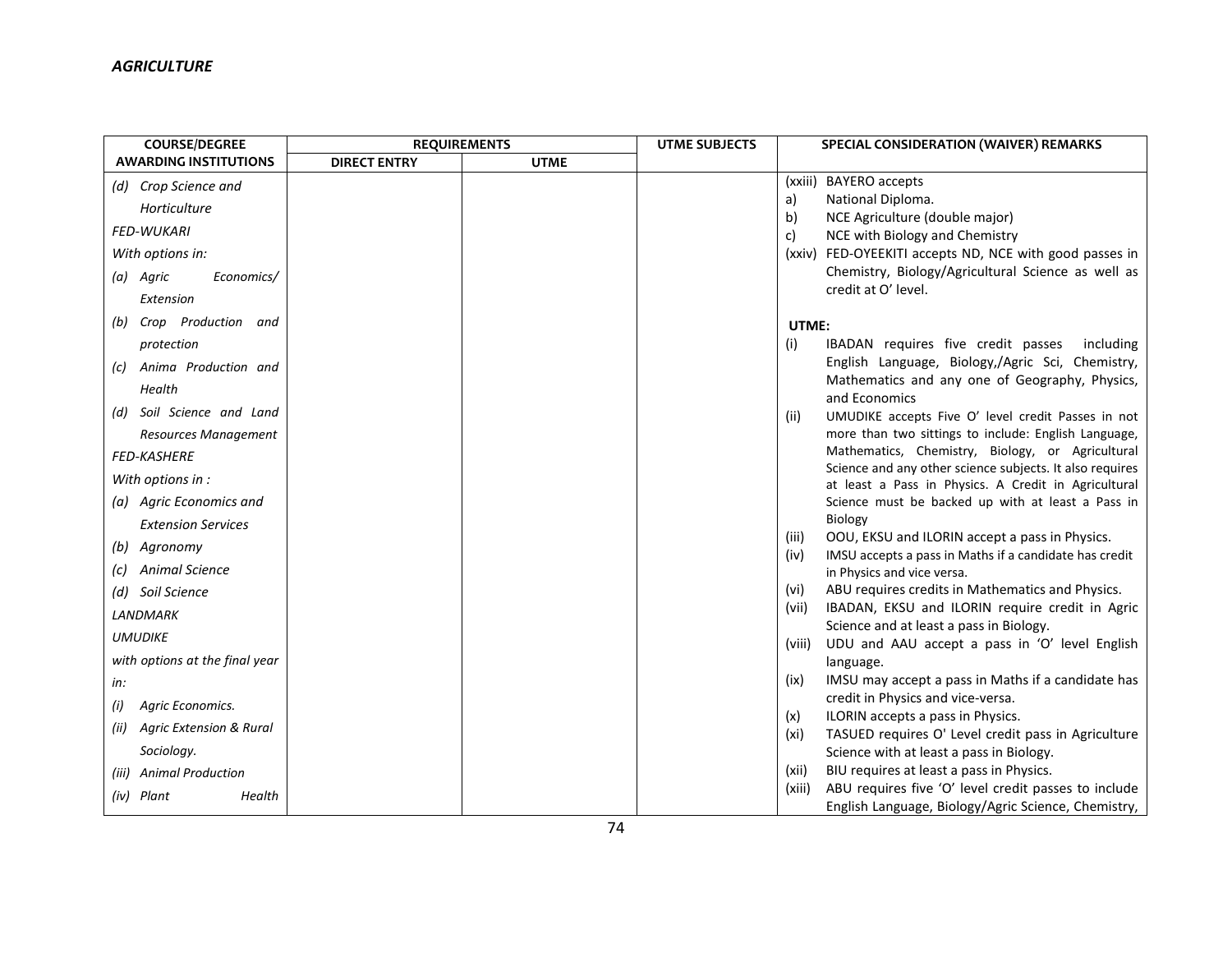| <b>COURSE/DEGREE</b>                   | <b>REQUIREMENTS</b> |             | <b>UTME SUBJECTS</b> | SPECIAL CONSIDERATION (WAIVER) REMARKS                                                                        |
|----------------------------------------|---------------------|-------------|----------------------|---------------------------------------------------------------------------------------------------------------|
| <b>AWARDING INSTITUTIONS</b>           | <b>DIRECT ENTRY</b> | <b>UTME</b> |                      |                                                                                                               |
| Management                             |                     |             |                      | Mathematics, Physics, Geography and Economics.                                                                |
| (v) Soil Science &                     |                     |             |                      | BAYERO requires five O' Level Credit passes to<br>(xiv)                                                       |
| Agro-Climatology                       |                     |             |                      | include English Language, Biology/Agric Science,<br>Chemistry and any one of Mathematics/Physics,             |
| (vi) Agronomy                          |                     |             |                      | Geography.                                                                                                    |
| OOU                                    |                     |             |                      | FED-WUKARI requires five O' level credit Passes in<br>(xv)                                                    |
| PLSU                                   |                     |             |                      | not more than two sittings to include: English                                                                |
| <b>RSUST</b>                           |                     |             |                      | Language, Mathematics, Chemistry, Biology, or<br>Agricultural Science and any of Physics, Geography           |
| <b>UNIZIK</b>                          |                     |             |                      | and Economics.                                                                                                |
| With options in:                       |                     |             |                      | KSU requires five Credit passes at SSCE and/or GCE<br>(xvi)                                                   |
| Agric Economics & Ext.                 |                     |             |                      | O/L in English Language, Mathematics, Chemistry,                                                              |
| &<br>ii.<br>Animal<br><b>Science</b>   |                     |             |                      | Biology or Agricultural Science, Economics or any<br>other Science/Social science subject and a pass in       |
| Technology                             |                     |             |                      | Physics. A Credit in Agricultural Science must be                                                             |
| <b>Science</b><br>&<br>iii. Crop       |                     |             |                      | backed up with at least a pass in Biology.                                                                    |
| Horticulture                           |                     |             |                      | (xvii) FED-OYEEKITI requires credit pass in Physics and                                                       |
|                                        |                     |             |                      | consideration can be given to candidates with                                                                 |
| iv. Fishery & Aquaculture              |                     |             |                      | credit pass in Mathematics and pass in Physics.                                                               |
| v. Food & Technology                   |                     |             |                      | (xviii) BABCOCK requires Five 'O' Level credit passes to<br>include English Language, Mathematics, Chemistry, |
| vi. Forestry & Wildlife Mgt.           |                     |             |                      | Biology/Agriculture Science, Physics/Geography,                                                               |
| vii. Soil Science & Technology         |                     |             |                      | Home Economics/Food & Nutrition                                                                               |
| <b>UNN</b>                             |                     |             |                      |                                                                                                               |
| with options in:                       |                     |             |                      |                                                                                                               |
| i) Agric Business and Farm             |                     |             |                      | <b>UTME SUBJECTS:</b><br>ILORIN, UDU and IMSU accept Economics or                                             |
| Management                             |                     |             |                      | (i)<br>Geography in lieu of Physics/Mathematics.                                                              |
| ii) Agric Economics                    |                     |             |                      | LAPAI requires Chemistry, Physics and Biology<br>(ii)                                                         |
| iii) Agric Ext. and Rural<br>Sociology |                     |             |                      | ABU requires Chemistry, Biology/Agriculture and<br>(iii)<br>Mathematics.                                      |
| iv) Animal Production                  |                     |             |                      |                                                                                                               |
| v) Crop Production                     |                     |             |                      |                                                                                                               |
| vi) Soil Science & Farm                |                     |             |                      |                                                                                                               |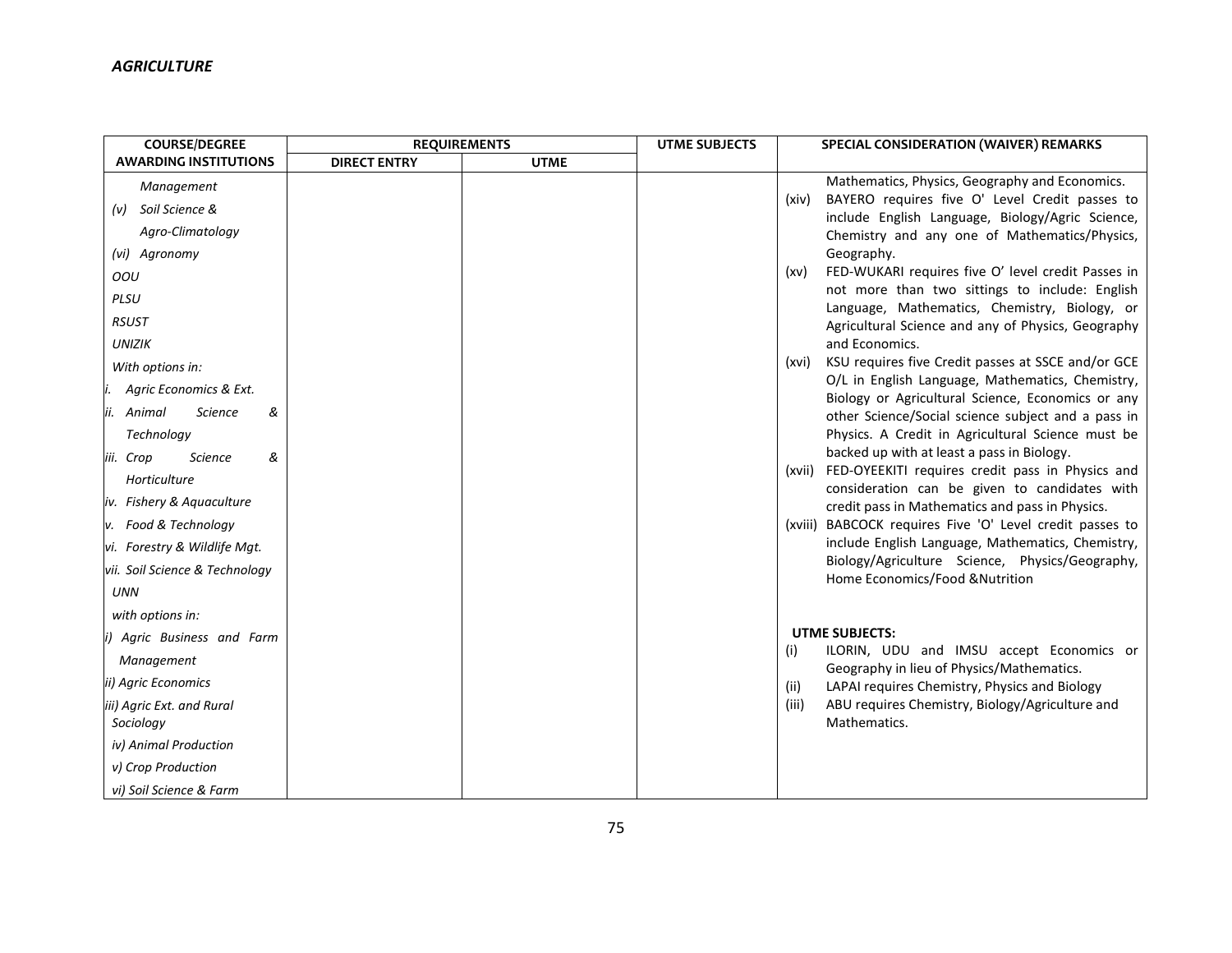| <b>COURSE/DEGREE</b>         | <b>REQUIREMENTS</b> |             | <b>UTME SUBJECTS</b> | SPECIAL CONSIDERATION (WAIVER) REMARKS |
|------------------------------|---------------------|-------------|----------------------|----------------------------------------|
| <b>AWARDING INSTITUTIONS</b> | <b>DIRECT ENTRY</b> | <b>UTME</b> |                      |                                        |
| Mechanisation.               |                     |             |                      |                                        |
| <b>KUST</b>                  |                     |             |                      |                                        |
| EKSU                         |                     |             |                      |                                        |
| with options in:             |                     |             |                      |                                        |
| i. Crop Science & Env. Sc.   |                     |             |                      |                                        |
| ii. Animal Prod. & Crop Sc.  |                     |             |                      |                                        |
| iii. Agric-Economics &       |                     |             |                      |                                        |
| Ext. Services.               |                     |             |                      |                                        |
| iv. Forestry, Wildlife &     |                     |             |                      |                                        |
| <b>Fisheries</b>             |                     |             |                      |                                        |
| BAYERO                       |                     |             |                      |                                        |
| with options in:             |                     |             |                      |                                        |
| (a) Soil Science             |                     |             |                      |                                        |
| (b) Agronomy (c) Crop Sc.    |                     |             |                      |                                        |
| (d) Crop Protection          |                     |             |                      |                                        |
| (e) Agric - Economics        |                     |             |                      |                                        |
| (f) Animal Science           |                     |             |                      |                                        |
| <b>BOWEN</b>                 |                     |             |                      |                                        |
| with options in:             |                     |             |                      |                                        |
| (i) Agric-Economics & Farm   |                     |             |                      |                                        |
| Mgt.                         |                     |             |                      |                                        |
| (ii) Agric Ext. & Rural Dev. |                     |             |                      |                                        |
| (iii) Food Science & Tech.   |                     |             |                      |                                        |
| (iv) Forestry and Wood Tech. |                     |             |                      |                                        |
| (v) Animal Sc. & Fisheries   |                     |             |                      |                                        |
| Mgt                          |                     |             |                      |                                        |
| (vi) Crop Production         |                     |             |                      |                                        |
| (vii) Home Science & Mgt.    |                     |             |                      |                                        |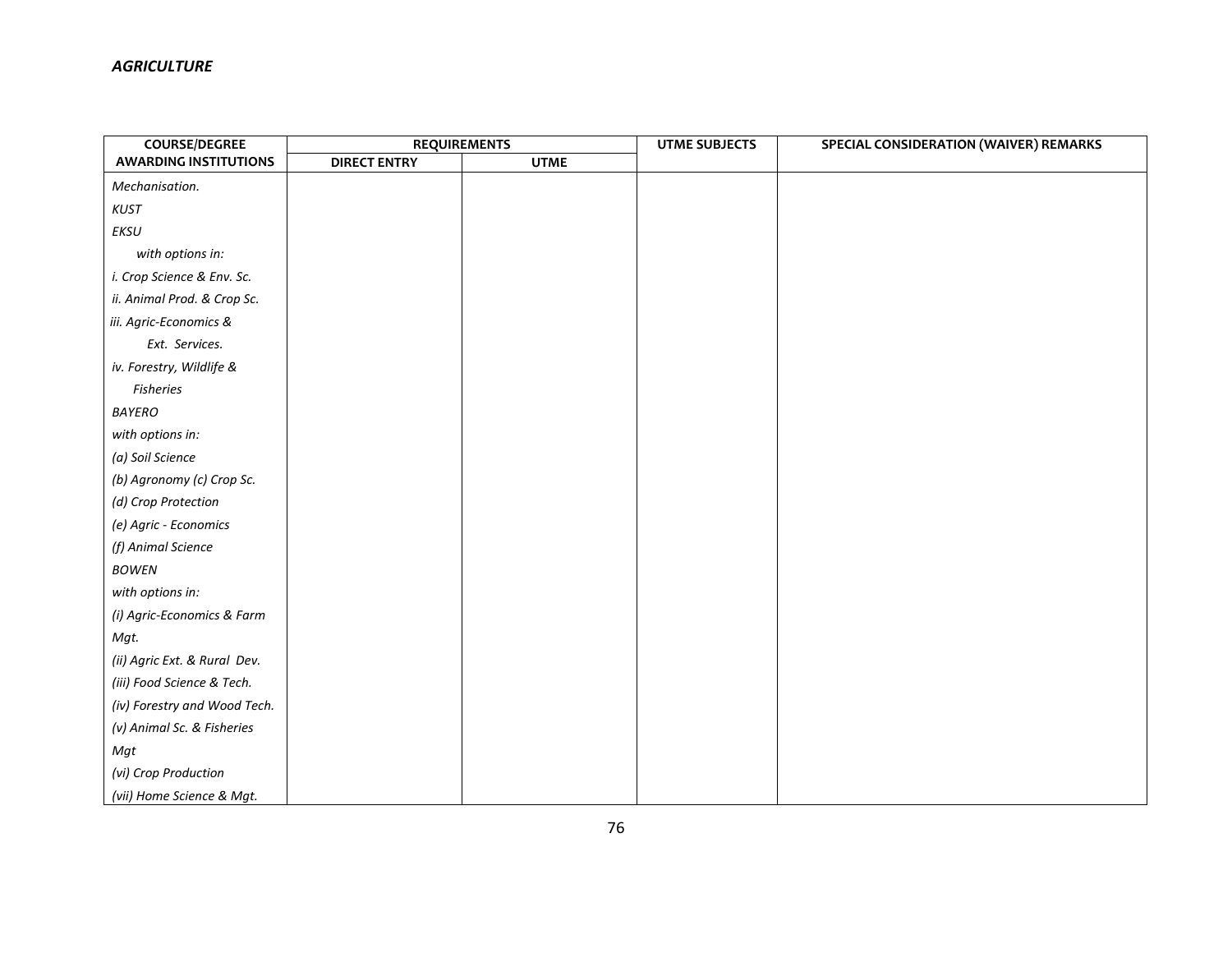| <b>COURSE/DEGREE</b>           | <b>REQUIREMENTS</b> |             | <b>UTME SUBJECTS</b> | SPECIAL CONSIDERATION (WAIVER) REMARKS |  |
|--------------------------------|---------------------|-------------|----------------------|----------------------------------------|--|
| <b>AWARDING INSTITUTIONS</b>   | <b>DIRECT ENTRY</b> | <b>UTME</b> |                      |                                        |  |
| KSUSTA                         |                     |             |                      |                                        |  |
| LAUTECH                        |                     |             |                      |                                        |  |
| LAPAI                          |                     |             |                      |                                        |  |
| with options in:               |                     |             |                      |                                        |  |
| Agric. Economics., Agric. Ext. |                     |             |                      |                                        |  |
| & Rural Dev and Agricultural   |                     |             |                      |                                        |  |
| Production & Renewable         |                     |             |                      |                                        |  |
| Resources                      |                     |             |                      |                                        |  |
| <b>CRUTECH</b>                 |                     |             |                      |                                        |  |
| (with option in:)              |                     |             |                      |                                        |  |
| (i) Agricultural               |                     |             |                      |                                        |  |
| <b>Economics and Extension</b> |                     |             |                      |                                        |  |
| (ii) Animal Science            |                     |             |                      |                                        |  |
| (iii) Agronomy                 |                     |             |                      |                                        |  |
| BIU                            |                     |             |                      |                                        |  |
| (with options in:              |                     |             |                      |                                        |  |
| i) Agricultural Economics and  |                     |             |                      |                                        |  |
| <b>Extension Services</b>      |                     |             |                      |                                        |  |
| ii) Animal Production          |                     |             |                      |                                        |  |
| iii) Animal Science            |                     |             |                      |                                        |  |
| iv) Crop Production            |                     |             |                      |                                        |  |
| v) Soil Science                |                     |             |                      |                                        |  |
| vi) Fishery                    |                     |             |                      |                                        |  |
| vii) Forestry and Wild Life    |                     |             |                      |                                        |  |
| and Environmental              |                     |             |                      |                                        |  |
| Management                     |                     |             |                      |                                        |  |
| KSU                            |                     |             |                      |                                        |  |
| with options in:               |                     |             |                      |                                        |  |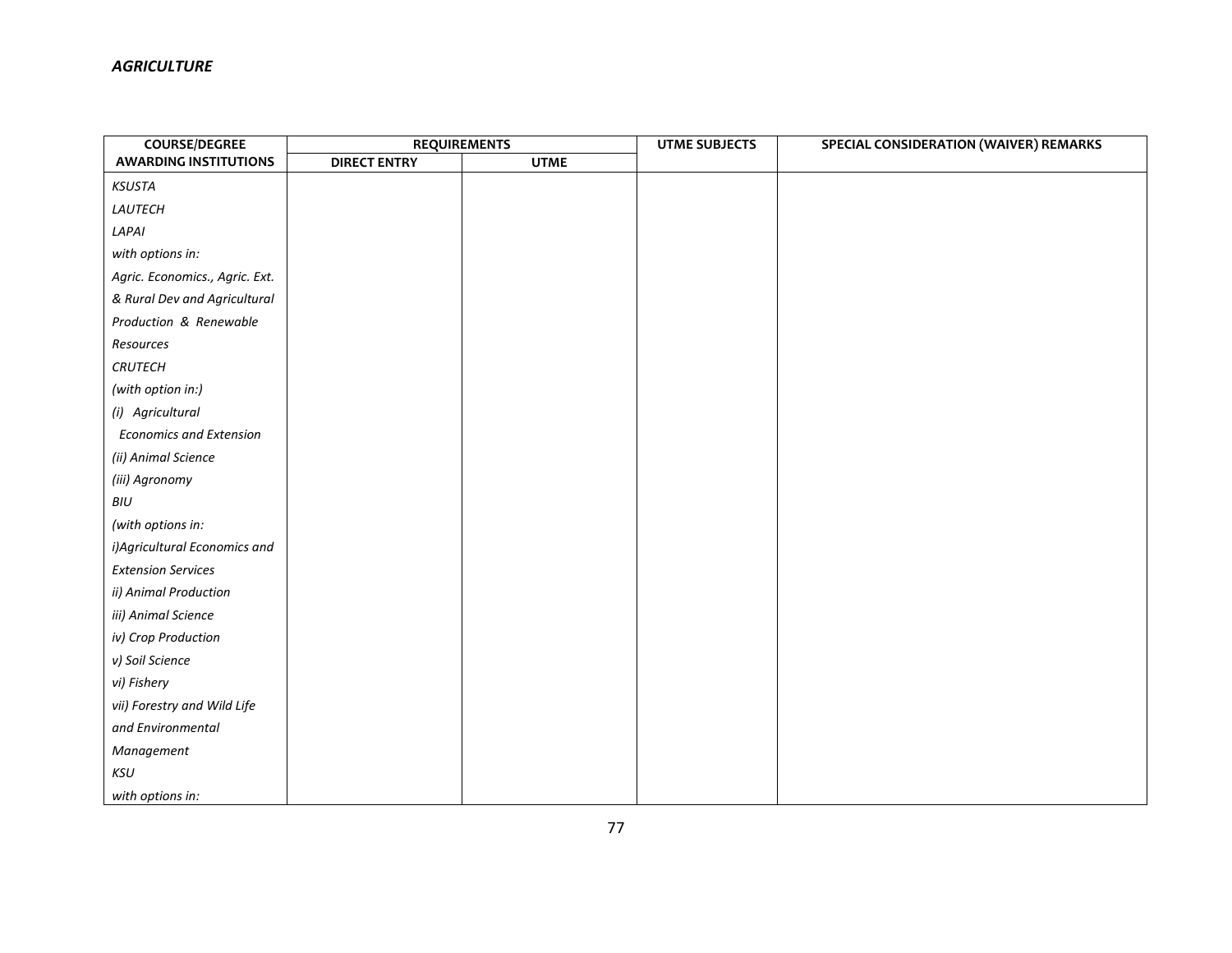| <b>COURSE/DEGREE</b>         | <b>REQUIREMENTS</b> |             | <b>UTME SUBJECTS</b> | SPECIAL CONSIDERATION (WAIVER) REMARKS |  |
|------------------------------|---------------------|-------------|----------------------|----------------------------------------|--|
| <b>AWARDING INSTITUTIONS</b> | <b>DIRECT ENTRY</b> | <b>UTME</b> |                      |                                        |  |
| i) Agric. Economics and      |                     |             |                      |                                        |  |
| Extension                    |                     |             |                      |                                        |  |
| ii) Animal Production        |                     |             |                      |                                        |  |
| iii) Crop Production         |                     |             |                      |                                        |  |
| iv) Soil Science             |                     |             |                      |                                        |  |
| ADSU                         |                     |             |                      |                                        |  |
| (with options in:)           |                     |             |                      |                                        |  |
| (i) Agricultural Economics   |                     |             |                      |                                        |  |
| and Ex tension               |                     |             |                      |                                        |  |
| ii. Animal Production        |                     |             |                      |                                        |  |
| iii. Crop Protection         |                     |             |                      |                                        |  |
| iv. Soil Science             |                     |             |                      |                                        |  |
| <b>IGBINEDION</b>            |                     |             |                      |                                        |  |
| ABUJA                        |                     |             |                      |                                        |  |
| UYO                          |                     |             |                      |                                        |  |
| (with options in:            |                     |             |                      |                                        |  |
| i. Agric. Economics &        |                     |             |                      |                                        |  |
| Extension                    |                     |             |                      |                                        |  |
| ii. Crop Science             |                     |             |                      |                                        |  |
| iii. Soil Science            |                     |             |                      |                                        |  |
| iv. Animal Science           |                     |             |                      |                                        |  |
| EBSU                         |                     |             |                      |                                        |  |
| <b>CRAWFORD</b>              |                     |             |                      |                                        |  |
| (offers the course as        |                     |             |                      |                                        |  |
| Agricultural \Mechanization  |                     |             |                      |                                        |  |
| and Technology)              |                     |             |                      |                                        |  |
| DELSU                        |                     |             |                      |                                        |  |
| JOS                          |                     |             |                      |                                        |  |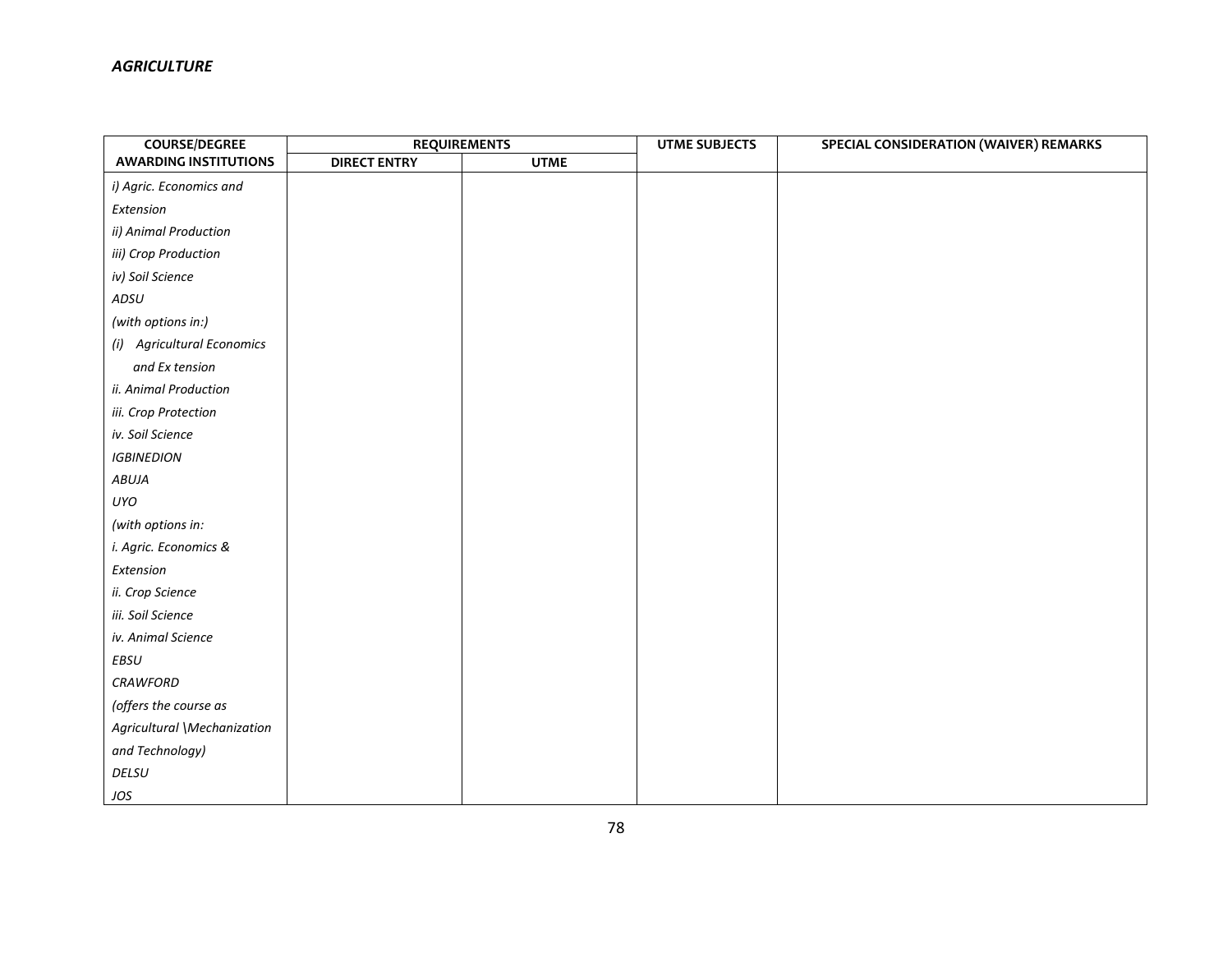| <b>COURSE/DEGREE</b>         |                                                   | <b>REQUIREMENTS</b>                                  | <b>UTME SUBJECTS</b>                | SPECIAL CONSIDERATION (WAIVER) REMARKS                                                      |
|------------------------------|---------------------------------------------------|------------------------------------------------------|-------------------------------------|---------------------------------------------------------------------------------------------|
| <b>AWARDING INSTITUTIONS</b> | <b>DIRECT ENTRY</b>                               | <b>UTME</b>                                          |                                     |                                                                                             |
| KASU                         |                                                   |                                                      |                                     |                                                                                             |
| <b>KWASU</b>                 |                                                   |                                                      |                                     |                                                                                             |
| <b>WUSTO</b>                 |                                                   |                                                      |                                     |                                                                                             |
|                              |                                                   |                                                      |                                     |                                                                                             |
|                              |                                                   |                                                      |                                     |                                                                                             |
| <b>FISHERIES MANAGEMENT:</b> | (i) Two 'A' level passes in                       | Five SSCE credit passes in                           | Chemistry,                          | <b>DIRECT ENTRY:</b>                                                                        |
| <b>RSUST</b>                 | any of Chem, Bio, Botany,                         | Biology/Agric<br>Science,                            | Biology/Agricultural                | MINNA accepts OND/NCE with a minimum of Lower<br>(i)                                        |
|                              | Zoology, Agric Sci, Geog,<br>Mathematics, (Pure & | Chemistry, Mathematics<br>and English plus any other | Science and any<br>other<br>Science | Credit plus UTME requirements.<br>(ii) MINNA accepts OND/NCE credit into 200 level while    |
| <b>FISHERIES</b>             | applied) Physics, Geology                         | Science subject.                                     | subject.                            | those with HND may be admitted into 300 level.                                              |
| <b>BENIN</b>                 | and Economics.                                    |                                                      |                                     | (iii) MAIDUGURI accepts ND/NCE/HND and any other                                            |
| <b>CALABAR</b>               |                                                   |                                                      |                                     | similar qualification.                                                                      |
| <b>CRUTECH</b>               | (ii)NCE (Agriculture)                             |                                                      |                                     | (iv) UMUDIKE and DELSU same as in Agriculture.                                              |
| <b>DELSU</b>                 |                                                   |                                                      |                                     | (v) MAUTY requires Chemistry and Biology/Agric.                                             |
| <b>KSUSTA</b>                |                                                   |                                                      |                                     | Science/Physics.                                                                            |
| LAPAI                        |                                                   |                                                      |                                     | (vi) NDU<br>Obtain passes at the Advance Level GCE or HSC in<br>а.                          |
| <b>MAIDUGURI</b>             |                                                   |                                                      |                                     | three of the following subjects: Biology, Zoology,                                          |
| <b>MAKURDI</b>               |                                                   |                                                      |                                     | Botany, Chemistry, Physics, Geography, Economics or                                         |
| (with options in Fisheries   |                                                   |                                                      |                                     | Mathematics; Upper credit                                                                   |
| and Aquaculture)             |                                                   |                                                      |                                     | OND/ND in Agriculture or Fisheries;<br>b.                                                   |
| <b>NASARAWA</b>              |                                                   |                                                      |                                     | Upper or Lower credit HND/NND. In some cases,<br>c.                                         |
|                              |                                                   |                                                      |                                     | depending on the candidates CGPA, he may be<br>recommended for admission into the 3rd year. |
| OOU                          |                                                   |                                                      |                                     | (vii) BENIN - As in Agric. Economics.                                                       |
| <b>OSUSTECH</b>              |                                                   |                                                      |                                     | (viii) EBSU - As in Landscape Management                                                    |
| PHC                          |                                                   |                                                      |                                     | (ix) LAPAI - As in Agriculture                                                              |
| <b>UDU</b>                   |                                                   |                                                      |                                     | <b>RSUST - As in Animal Science</b><br>(x)                                                  |
| <b>MAUTY</b>                 |                                                   |                                                      |                                     | (xi) MAUTY accepts:                                                                         |
| <b>KWASU</b>                 |                                                   |                                                      |                                     | (a) Two GCE `A' Level credit passes in Chemistry,                                           |
|                              |                                                   |                                                      |                                     | Physics and Biology/Agric. Science<br>HND with overall credit in (a) above<br>(b)           |
|                              |                                                   |                                                      |                                     | OND/NCE with credit pass in Biology, Agric.<br>(c)                                          |
| <b>WATER RESOURCES,</b>      |                                                   |                                                      |                                     | Science or Chemistry                                                                        |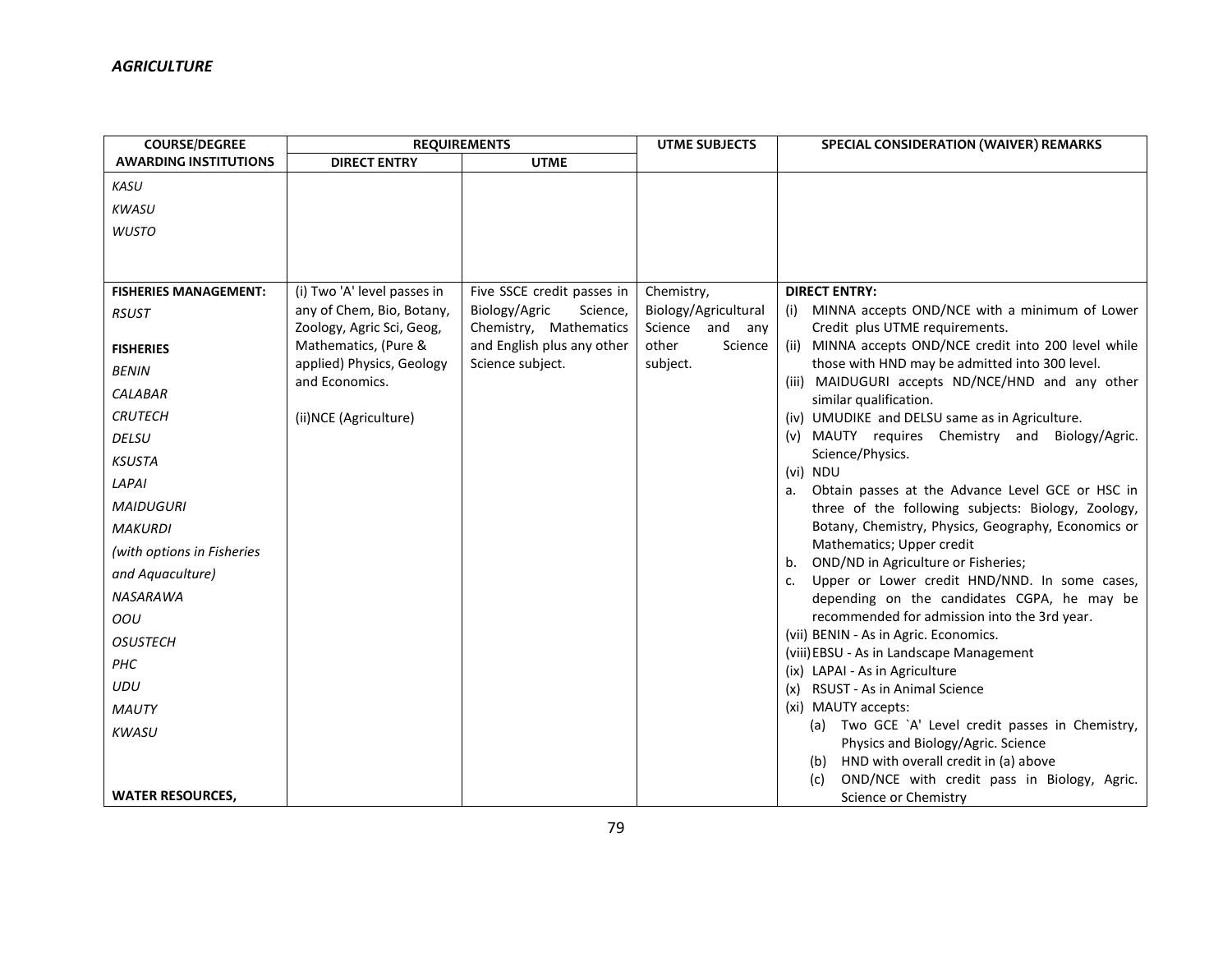| <b>COURSE/DEGREE</b>         | <b>REQUIREMENTS</b> |             | <b>UTME SUBJECTS</b> | <b>SPECIAL CONSIDERATION (WAIVER) REMARKS</b>              |
|------------------------------|---------------------|-------------|----------------------|------------------------------------------------------------|
| <b>AWARDING INSTITUTIONS</b> | <b>DIRECT ENTRY</b> | <b>UTME</b> |                      |                                                            |
| <b>AQUACULTURE AND</b>       |                     |             |                      | (xii) OOU accepts relevant 'A' passes, NCE merit passes in |
| <b>FISHERIES TECHNOLOGY</b>  |                     |             |                      | two relevant subjects, ND/Certificate of any of the        |
| <b>MINNA</b>                 |                     |             |                      | Professional Examination Bodies in Agriculture,            |
|                              |                     |             |                      | Cooperative Business Management, Finance or other          |
|                              |                     |             |                      | related subjects.                                          |
|                              |                     |             |                      | (xiii) UNIOSUN accepts Two 'A' level credit passes in      |
| <b>FISHERIES AND AQUATIC</b> |                     |             |                      | chemistry and one from Biology, Agriculture, Physics,      |
| <b>RESOURCES MANAGEMENT:</b> |                     |             |                      | Geography and Mathematics.                                 |
| <b>UMUDIKE</b>               |                     |             |                      | (xiv) KSUSTA accepts GCE A' level/NCE/IJMB or its          |
|                              |                     |             |                      | equivalent in Chemistry and any one of Physics,            |
| <b>FISHERIES TECHNOLOGY</b>  |                     |             |                      | Mathematics, Biology/Agricultural Science with             |
| <b>NDU</b>                   |                     |             |                      | minimum of score prescribe annually by the                 |
|                              |                     |             |                      | University Senate; and O' level credit passes in           |
| <b>AGRIC. COOPERATIVE</b>    |                     |             |                      | Chemistry, Mathematics and English language as core        |
| <b>MANAGEMENT</b>            |                     |             |                      | and any two (2) of Physics, Biology/Agricultural           |
| OOU                          |                     |             |                      | Science, Geography, Electrical and Electronics,            |
|                              |                     |             |                      | Technical Drawing. It also accepts ND/HND (at least        |
|                              |                     |             |                      | 2.75 CGPA) in relevant area and O' level credit passes     |
| <b>FISHERIES AND</b>         |                     |             |                      | in Chemistry, Mathematics, and English Language as         |
| <b>AQUACULTURE:</b>          |                     |             |                      | core and any two (2) of Physics, Biology/Agricultural      |
| <b>BAYERO</b>                |                     |             |                      | Science and Geography.                                     |
| <b>FED-OYEEKITI</b>          |                     |             |                      | (xv)UYO accepts:                                           |
| <b>KSU</b>                   |                     |             |                      | (a) National Diploma (ND) (Upper credit), HND (Lower       |
|                              |                     |             |                      | credit) or NCE<br>(credit) in relevant disciplines and     |
|                              |                     |             |                      | JAMB into 200 level.                                       |
|                              |                     |             |                      | (b) At least two 'A' level passes in Biology, Chemistry,   |
| <b>FISHERIES AND AQUATIC</b> |                     |             |                      | Physics, Botany, Agricultural Science, Mathematics /       |
| <b>ENVRIONMENT</b>           |                     |             |                      | Statistics, Geography.                                     |
| <b>MANAGEMENT:</b>           |                     |             |                      | (xvi) FED-OYEEKITI requires credit pass in Physics and     |
| <b>UYO</b>                   |                     |             |                      | consideration can be given to candidates with credit       |
|                              |                     |             |                      | pass in Mathematics and pass in Physics                    |
|                              |                     |             |                      |                                                            |
|                              |                     |             |                      |                                                            |
|                              |                     |             |                      | UTME.                                                      |
|                              |                     |             |                      | DELSU accept a pass in English Language.<br>(i)            |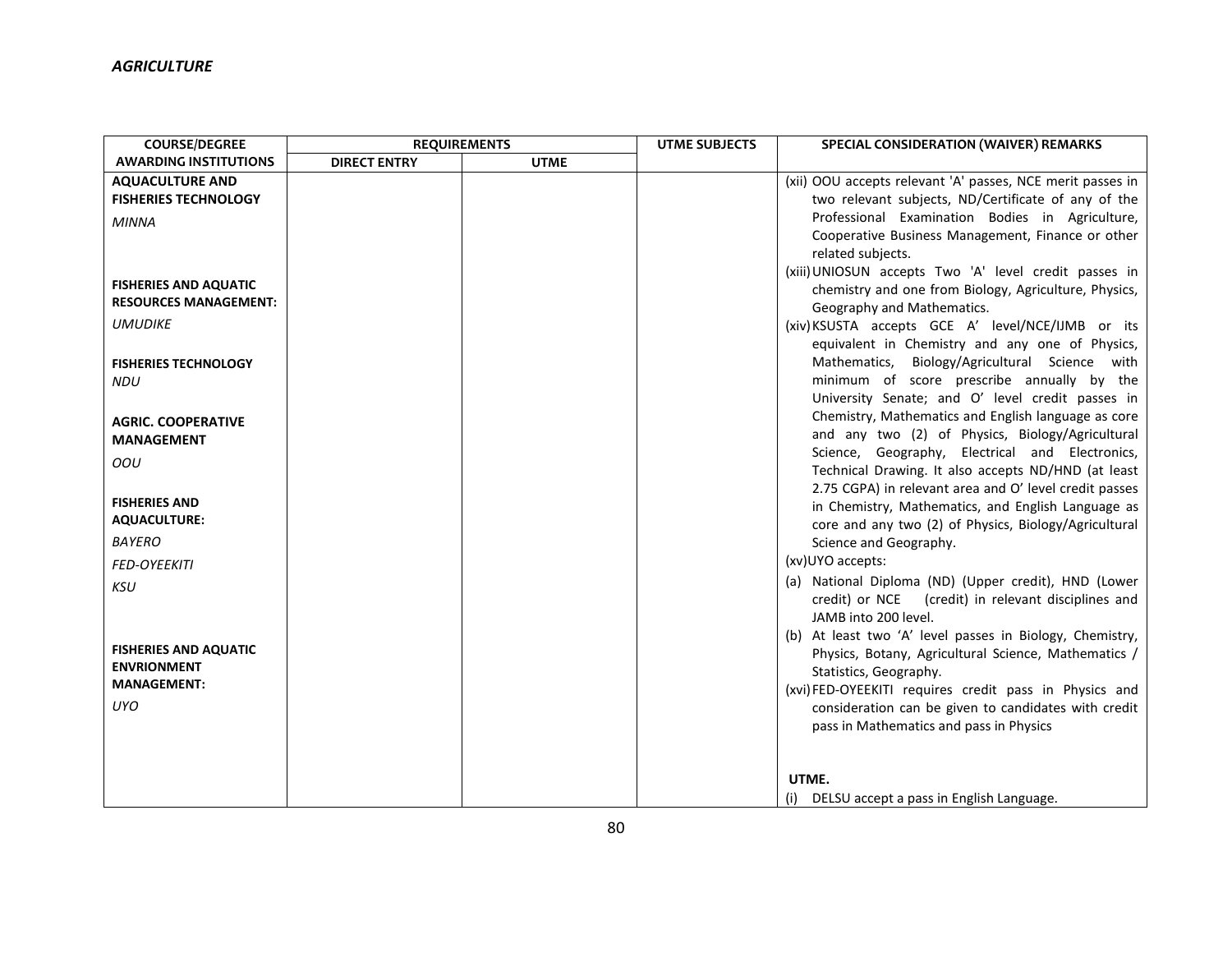| <b>COURSE/DEGREE</b>         | <b>REQUIREMENTS</b> |             | <b>UTME SUBJECTS</b> | SPECIAL CONSIDERATION (WAIVER) REMARKS                      |
|------------------------------|---------------------|-------------|----------------------|-------------------------------------------------------------|
| <b>AWARDING INSTITUTIONS</b> | <b>DIRECT ENTRY</b> | <b>UTME</b> |                      |                                                             |
|                              |                     |             |                      | LAPAI and UMUDIKE - Same as in Agriculture.<br>(ii)         |
|                              |                     |             |                      | (iii) MAUTY requires Chemistry, Biology, Agric. Science,    |
|                              |                     |             |                      | and Mathematics/Physics.                                    |
|                              |                     |             |                      | (iv) UYO and NDU require five 'O' level credit passes in    |
|                              |                     |             |                      | English, Mathematics, Chemistry, Physics, Biology or        |
|                              |                     |             |                      | <b>Agricultural Science</b>                                 |
|                              |                     |             |                      | (v) DELSU accepts a pass in English Language with credit    |
|                              |                     |             |                      | pass in Mathematics.                                        |
|                              |                     |             |                      | (vi) EBSU as in Landscape Technology.                       |
|                              |                     |             |                      | (vii) BENIN as in Agric-Economics.                          |
|                              |                     |             |                      | (viii) PHC accepts any of Physics, Geography and            |
|                              |                     |             |                      | Economics.                                                  |
|                              |                     |             |                      | (ix) MAUTY requires five `O' Level credit passes to include |
|                              |                     |             |                      | English, Mathematics, Chemistry, Biology/Agric.             |
|                              |                     |             |                      | Science, Physics, Geography/ Economics                      |
|                              |                     |             |                      | (x) OOU requires five 'O' level credit passes to include    |
|                              |                     |             |                      | English Language,<br>Mathematics,<br>Biology<br>or          |
|                              |                     |             |                      | Agricultural Science and any other two subjects.            |
|                              |                     |             |                      | (xi) RSUST requires credits in English Language and         |
|                              |                     |             |                      | Mathematics.                                                |
|                              |                     |             |                      | (xii) KWASU requires Five SSCE credit passes in English     |
|                              |                     |             |                      | Language, Chemistry, Biology, Agric. Science,               |
|                              |                     |             |                      | Mathematics and Physics/Geography / Economics.              |
|                              |                     |             |                      | (xiii) MINNA accepts any one of Physics, geography,         |
|                              |                     |             |                      | Economics, Home Economics, Food and nutrition as            |
|                              |                     |             |                      | the fifth subject. At least a pass in Physics is required.  |
|                              |                     |             |                      | (xiv) KSU requires five credit passes at SSCE and/or GCE    |
|                              |                     |             |                      | O/L in English Language, Chemistry, Biology or Agric.       |
|                              |                     |             |                      | Science, Mathematics, Economics or any Social               |
|                              |                     |             |                      | Science subject and a pass in Physics. A Credit in          |
|                              |                     |             |                      | Agricultural Science must be backed up with at least a      |
|                              |                     |             |                      | pass in Biology.                                            |
|                              |                     |             |                      |                                                             |
|                              |                     |             |                      |                                                             |
|                              |                     |             |                      | UTME SUBJECTS:                                              |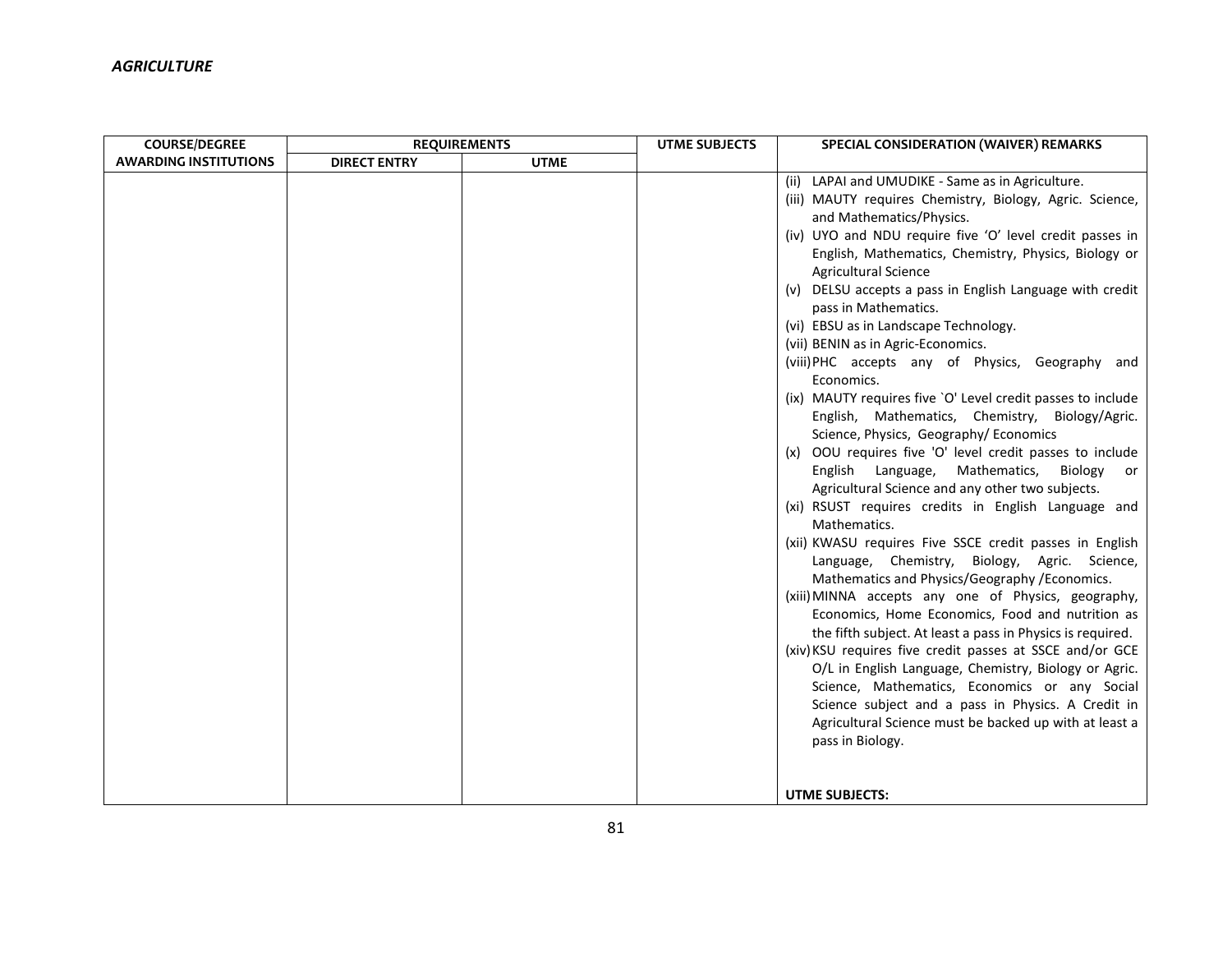| <b>COURSE/DEGREE</b>                                                                                                                                                                                      | <b>REQUIREMENTS</b>                                                                                                                                                                            |                                                                                                                                                                     | <b>UTME SUBJECTS</b>                                                          | SPECIAL CONSIDERATION (WAIVER) REMARKS                                                                                                                                                                                                                                                                                                                                                                                                                                                                                                                                                                                                                                                                                                   |
|-----------------------------------------------------------------------------------------------------------------------------------------------------------------------------------------------------------|------------------------------------------------------------------------------------------------------------------------------------------------------------------------------------------------|---------------------------------------------------------------------------------------------------------------------------------------------------------------------|-------------------------------------------------------------------------------|------------------------------------------------------------------------------------------------------------------------------------------------------------------------------------------------------------------------------------------------------------------------------------------------------------------------------------------------------------------------------------------------------------------------------------------------------------------------------------------------------------------------------------------------------------------------------------------------------------------------------------------------------------------------------------------------------------------------------------------|
| <b>AWARDING INSTITUTIONS</b>                                                                                                                                                                              | <b>DIRECT ENTRY</b>                                                                                                                                                                            | <b>UTME</b>                                                                                                                                                         |                                                                               |                                                                                                                                                                                                                                                                                                                                                                                                                                                                                                                                                                                                                                                                                                                                          |
|                                                                                                                                                                                                           |                                                                                                                                                                                                |                                                                                                                                                                     |                                                                               | BENIN - Same as in Agricultural Economics.<br>(i)<br>(ii) FED-OYEEKITI, UMUDIKE and LAPAI and UDU - As in<br>Agriculture.<br>(iii) EBSU - As in Landscape Management.<br>(iv) PHC requires Mathematics or Physics as the third<br>subject<br>(v) MAUTY requires Chemistry/Biology Agriculture<br>Science and Maths/Physics<br>(vi) UNIOSUN requires Chemistry, Biology/Agriculture and<br>any other science subjects.<br>(vi) KWASU requires Chemistry,<br>Biology/Agricultural<br>Science and Mathematics/Physics.<br>(vii) RSUST - Same as in Animal Science.<br>(viii) MAKRUDI requires<br>Chemistry,<br>Biology<br>and<br>Mathematics or Physics.<br>(ix) OOU - Same as in Agricultural Extension and Rural<br>Sociology.            |
| <b>AGRICULTURAL ECONOMICS</b><br><b>BENIN</b><br>OAU<br><b>UNN</b><br><b>DELSU</b><br><b>IBADAN</b><br><b>LANDMARK</b><br><b>UMUDIKE</b><br><b>FUTO</b><br><b>IGBINEDION</b><br>LAUTECH<br><b>UNIOSUN</b> | Two 'A' level passes in<br>Chemistry and one of<br>Zoology/Botany/Agricultu<br>ral Science/Biology,<br>Geography, Mathematics,<br>Physics, Geology,<br><b>Economics and Health</b><br>Science. | Five SSCE credit passes in<br>English<br>Language,<br>Mathematics, Chemistry,<br>Biology/Agricultural<br>Science and one of<br>Geography, Physics and<br>Economics. | Chemistry, Biology/<br>Agricultural Science<br>and Mathematics or<br>Physics. | <b>DIRECT ENTRY:</b><br>UNN accept<br>(i)<br>(a) Two 'A' level passes (London/Cambridge/<br>Cameroon)<br>(in<br>Chemistry<br>and<br>any<br>of<br>Biology/Botany/Zoology/Agricultural<br>Science.<br>Economics, Physics Geography/Geology, Mathematics<br>(Pure & Applied) in addition to UTME entry<br>requirements.<br>(b) OND/NCE/HND and Degree holders in Agricultural<br>Science/Animal Health and related fields with a<br>minimum of Lower Credit (Merit) in addition to UTME<br>Entry requirements.<br>(ii) OAU accepts:<br>Two `A' level passes in Chemistry and one of Zoology/<br>(a)<br>Botany/ Agricultural Science/ Biology, Mathematics,<br>Physics, or Economics.<br>(b) HND/OND in Agriculture obtained at upper credit |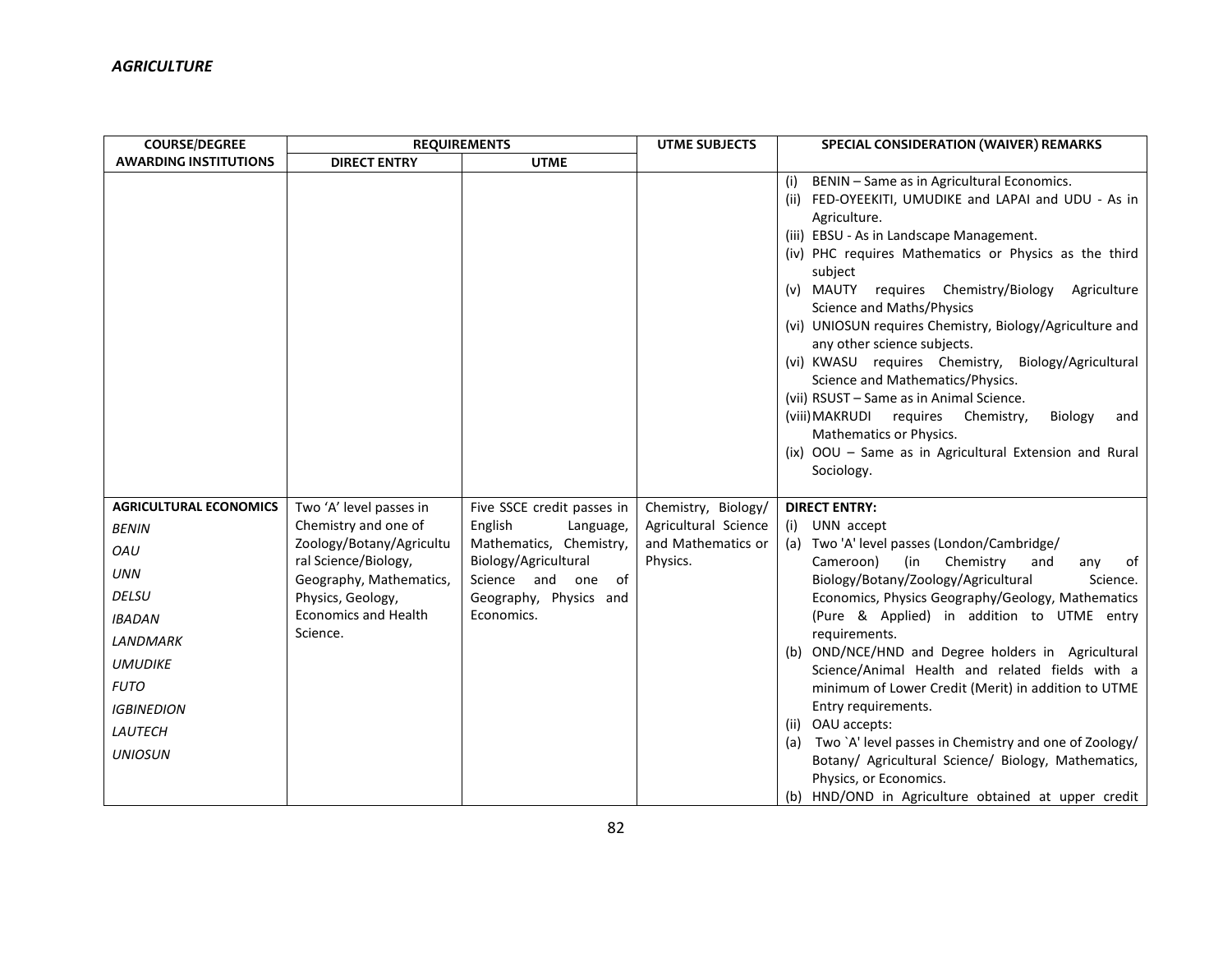| <b>COURSE/DEGREE</b>         | <b>REQUIREMENTS</b> |             | <b>UTME SUBJECTS</b> | SPECIAL CONSIDERATION (WAIVER) REMARKS                                                                       |
|------------------------------|---------------------|-------------|----------------------|--------------------------------------------------------------------------------------------------------------|
| <b>AWARDING INSTITUTIONS</b> | <b>DIRECT ENTRY</b> | <b>UTME</b> |                      |                                                                                                              |
| <b>AGRICULTURAL</b>          |                     |             |                      | level from recognized Institution.                                                                           |
| <b>ECONOMICS &amp; FARM</b>  |                     |             |                      | (iii) BENIN accepts Merit in ND (Upper credit)/HND                                                           |
| <b>MANAGEMENT</b>            |                     |             |                      | (Lower credit) in any one of Agric-Economics, Agric-                                                         |
| <b>FUNAAB</b>                |                     |             |                      | Ext., and Cooperatives, Fisheries, Forestry & Wildlife<br>Mgt., Geology, Advanced Microbiology, Food and     |
|                              |                     |             |                      | Brewing Sc., Science Lab. Tech. plus UTME                                                                    |
| OOU                          |                     |             |                      | requirements. NCE in Agric. Science, Biology,                                                                |
| <b>CRAWFORD</b>              |                     |             |                      | Chemistry or Physics (overall merit pass) plus UTME                                                          |
|                              |                     |             |                      | requirements. Does not accept 'A' level pass in Health                                                       |
| <b>AGRICULTURAL</b>          |                     |             |                      | Science.                                                                                                     |
| <b>ADMINISTRATION</b>        |                     |             |                      | (iv) DELSU accepts Upper credit only. DELSU also accepts                                                     |
| <b>FUNAAB</b>                |                     |             |                      | NCE (Credit) in Agric Science, Biology, Chemistry or                                                         |
|                              |                     |             |                      | Physics.                                                                                                     |
|                              |                     |             |                      | $(v)$ OOU accepts:                                                                                           |
|                              |                     |             |                      | (a) Credit pass in OND (Agric) into 100 level.<br>(b) requires 'A' level pass in both Chemistry and Biology. |
|                              |                     |             |                      | (iii) OND (Distinction), HND (credit), NCE (Double major)                                                    |
|                              |                     |             |                      | at credit level in Agric.                                                                                    |
|                              |                     |             |                      | (vi) IMSU accepts NCE, OND/HND (Double major in Agric                                                        |
|                              |                     |             |                      | with at least a credit level pass into 200 level of the                                                      |
|                              |                     |             |                      | programme.                                                                                                   |
|                              |                     |             |                      | (vii) UMUDIKE as in Agriculture.                                                                             |
|                              |                     |             |                      | (viii) MAKURDI accepts OND/HND/NCE in Agric, Agric.                                                          |
|                              |                     |             |                      | Science and Education, Forestry, Home Economics,                                                             |
|                              |                     |             |                      | Food Science and wildlife who posses UTME                                                                    |
|                              |                     |             |                      | requirements. Candidates with a credit in only one of                                                        |
|                              |                     |             |                      | Mathematics and Physics must at least have a pass in<br>the other.                                           |
|                              |                     |             |                      | (ix) DELSU accepts OND/HND (Upper credit) only.                                                              |
|                              |                     |             |                      | (x) FUTO requires at least two A' level passes not below                                                     |
|                              |                     |             |                      | Grade C in Chemistry and any one of Zoology, Botany,                                                         |
|                              |                     |             |                      | Agricultural Science, Biology, Mathematics, Physics                                                          |
|                              |                     |             |                      | and Economics. It also accepts Upper Credit                                                                  |
|                              |                     |             |                      | OND/HND in Agricultural Science but does not accept                                                          |
|                              |                     |             |                      | First Degree and NCE. Candidates must in addition                                                            |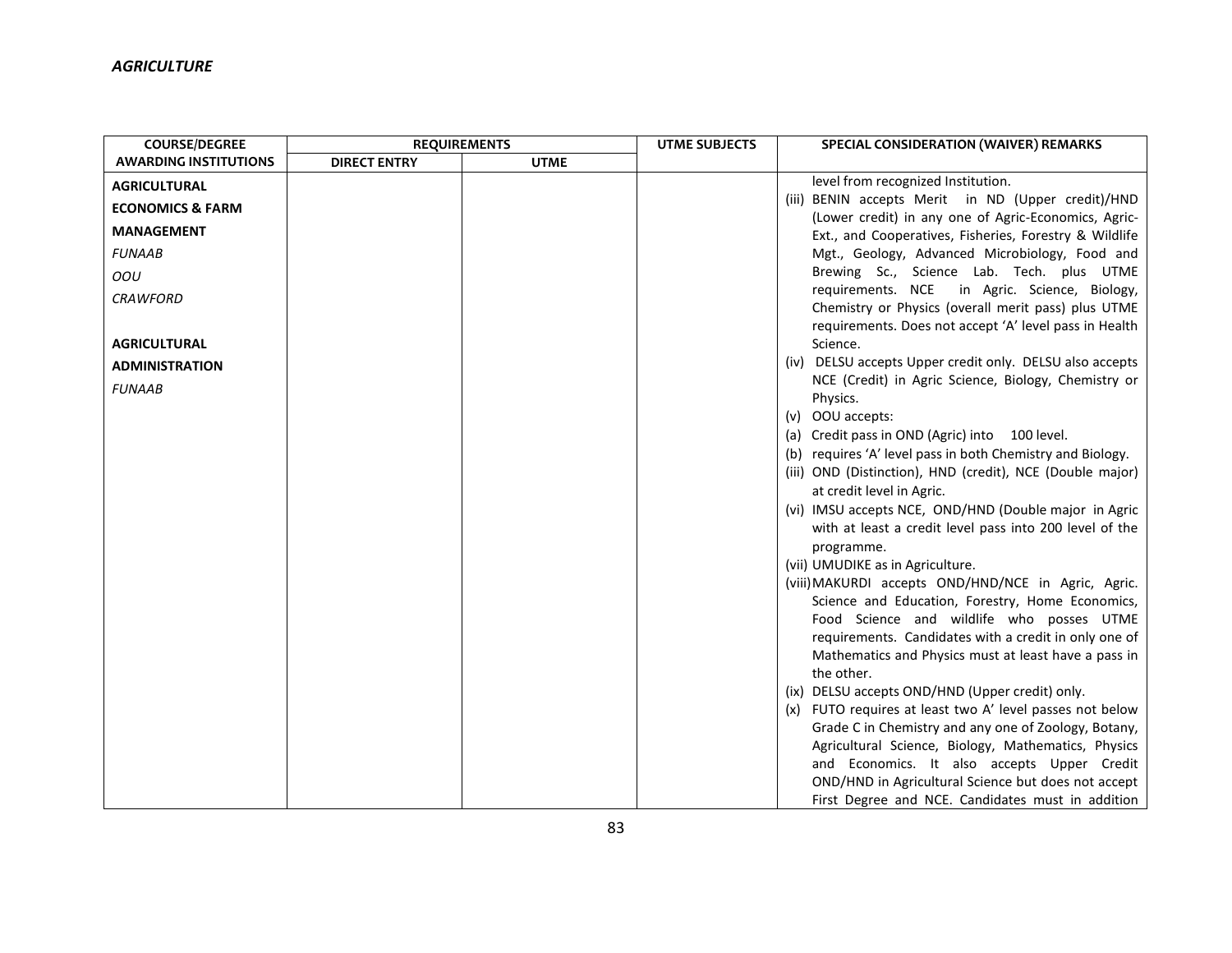| <b>COURSE/DEGREE</b>         | <b>REQUIREMENTS</b> |             | <b>UTME SUBJECTS</b> | SPECIAL CONSIDERATION (WAIVER) REMARKS                                                                                                                                                                                                                                                                                                                                                                                                                                                                                                                                                                                                                                                                                                                                                                                                                                                                                                                                                   |
|------------------------------|---------------------|-------------|----------------------|------------------------------------------------------------------------------------------------------------------------------------------------------------------------------------------------------------------------------------------------------------------------------------------------------------------------------------------------------------------------------------------------------------------------------------------------------------------------------------------------------------------------------------------------------------------------------------------------------------------------------------------------------------------------------------------------------------------------------------------------------------------------------------------------------------------------------------------------------------------------------------------------------------------------------------------------------------------------------------------|
| <b>AWARDING INSTITUTIONS</b> | <b>DIRECT ENTRY</b> | <b>UTME</b> |                      |                                                                                                                                                                                                                                                                                                                                                                                                                                                                                                                                                                                                                                                                                                                                                                                                                                                                                                                                                                                          |
|                              |                     |             |                      | meet the UTME O' level requirements.<br>(xi) UNIOSUN same as in Fisheries.<br>(xii) LAUTECH requires Chemistry, Biology/agric.<br>Science<br>and any one of Physics/Economics / Geography.<br>(xii) FUNAAB accepts:<br>(a) Two 'A' level credit in Chemistry and one of<br>Zoology/Botany/Agricultural<br>Science,<br>Biology,<br>Mathematics/Physics.<br>(b) HND/OND in Agriculture obtained at upper credit<br>level from a recognized institution.<br>(c) NCE in Agricultural Science, Biology, Chemistry or<br>Physics (minimum of credit) plus UTME requirement.                                                                                                                                                                                                                                                                                                                                                                                                                    |
|                              |                     |             |                      | UTME.<br>MAKURDI and UMUDIKE accept a pass in Physics.<br>(i)<br>(ii) DELSU accepts a pass in English Language.<br>(iii) EBSU and OOU require 'O' level credit in pass Physics.<br>BENIN accepts Statistics and Further Mathematics.<br>(v)<br>Also requires at least a pass in Physics and a pass in<br>Biology for candidates with a credit pass in Agric.<br>Science.<br>(vi) OAU does not require credit passes in Geography and<br>Economics.<br>(vii) UNIOSUN same as in Fisheries.<br>(viii) UMUDIKE requires five 'O' level credit passes in not<br>more than two sittings to include English Language,<br>Mathematics, Chemistry, Biology or Agricultural<br>Science and any other Science subjects. Also credit in<br>Agricultural Science must be backed up with at least a<br>pass in Biology<br>(x) UNIOSUN requires five 'O' Level credit passes in the<br>SSCE or its equivalent at not more than two<br>sittings in addition to an acceptable credit pass in the<br>UME. |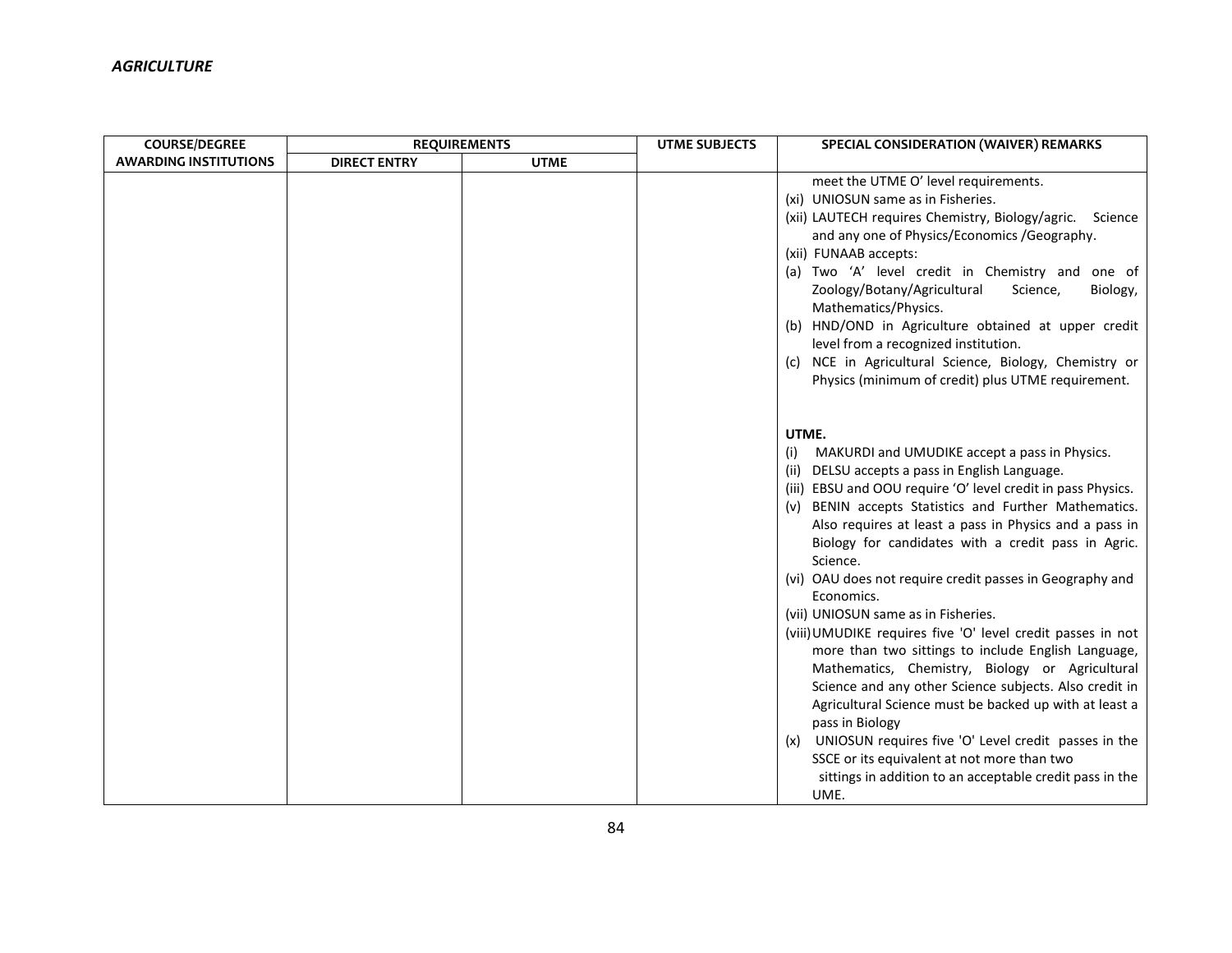| <b>COURSE/DEGREE</b>         | <b>REQUIREMENTS</b>         |                            | <b>UTME SUBJECTS</b> | SPECIAL CONSIDERATION (WAIVER) REMARKS                                                                                                                                                                                                                                                                                                                                                                                                                                                                                                                                                                                                                                                                                                                                                                                                                                                                                                                                     |
|------------------------------|-----------------------------|----------------------------|----------------------|----------------------------------------------------------------------------------------------------------------------------------------------------------------------------------------------------------------------------------------------------------------------------------------------------------------------------------------------------------------------------------------------------------------------------------------------------------------------------------------------------------------------------------------------------------------------------------------------------------------------------------------------------------------------------------------------------------------------------------------------------------------------------------------------------------------------------------------------------------------------------------------------------------------------------------------------------------------------------|
| <b>AWARDING INSTITUTIONS</b> | <b>DIRECT ENTRY</b>         | <b>UTME</b>                |                      |                                                                                                                                                                                                                                                                                                                                                                                                                                                                                                                                                                                                                                                                                                                                                                                                                                                                                                                                                                            |
|                              |                             |                            |                      | (xi) UNN accepts five O 'level credit passes in subjects<br>which must include English Lang., Biology/or Agric.<br>Science, chemistry and either mathematics or physics.<br>(xii) FUTO requires five SSCE credit passes in English<br>Mathematics,<br>Physics,<br>Chemistry,<br>Language,<br>Biology/Agricultural Science and Economics. It accepts<br>a Pass in Physics in not more than two sittings.<br>(xiii) LAUTECH requires English, Chemistry, Biology/Agric.<br>Science<br>and<br>of<br>Physics/<br>any<br>one<br>Economics/Geography.<br>(xii) FUNAAB requires:<br>Credit passes in English Language, Mathematics,<br>a)<br>Chemistry, Physics and Biology.<br>At least a pass in Physics.<br>b)<br>Candidates with pass grade in Biology must possess<br>C)<br>credit pass in Agricultural Science. It does not accept<br>Agricultural Science in lieu of Biology.<br><b>U.T.M.E. SUBJECTS</b><br>(i) OOU - Same as in Agricultural Extension and<br>Sociology. |
| AGRIC-ECONOMICS AND          | Two 'A' level passes in     | Five SSCE credit passes in | Chemistry, Biology/  | <b>DIRECT ENTRY</b>                                                                                                                                                                                                                                                                                                                                                                                                                                                                                                                                                                                                                                                                                                                                                                                                                                                                                                                                                        |
| <b>EXTENSION:</b>            | Chemistry and one of        | English<br>Language,       | Agricultural Science | ABSU accepts OND/HND at credit level.<br>(i)                                                                                                                                                                                                                                                                                                                                                                                                                                                                                                                                                                                                                                                                                                                                                                                                                                                                                                                               |
| AAU                          | Zoology/Botany/Agricultu    | Mathematics, Chemistry,    | plus Mathematics     | CALABAR - accepts<br>(ii)                                                                                                                                                                                                                                                                                                                                                                                                                                                                                                                                                                                                                                                                                                                                                                                                                                                                                                                                                  |
| <b>ABSU</b>                  | ral Science/Biology,        | Biology/Agricultural       | or Physics.          | (a) two 'A' level passes in any of Chemistry, Biology /                                                                                                                                                                                                                                                                                                                                                                                                                                                                                                                                                                                                                                                                                                                                                                                                                                                                                                                    |
| ADSU                         | Geography, Mathematics,     | Science and one of         |                      | Botany/Zoology/Agricultural Science/<br>Geography                                                                                                                                                                                                                                                                                                                                                                                                                                                                                                                                                                                                                                                                                                                                                                                                                                                                                                                          |
| COOU                         | Physics, Geology,           | Geography, Physics and     |                      | /Geology / Economics and Mathematics.                                                                                                                                                                                                                                                                                                                                                                                                                                                                                                                                                                                                                                                                                                                                                                                                                                                                                                                                      |
| AKSU                         | <b>Economics and Health</b> | Economics.                 |                      | (b) HND, OND/NCE at merit level but does not accept                                                                                                                                                                                                                                                                                                                                                                                                                                                                                                                                                                                                                                                                                                                                                                                                                                                                                                                        |
| (offers the course with the  | Science.                    |                            |                      | IJMB and accepts at least a pass i Physic                                                                                                                                                                                                                                                                                                                                                                                                                                                                                                                                                                                                                                                                                                                                                                                                                                                                                                                                  |
| following options)           |                             |                            |                      | (iii) EKSU and BAUCHI accept pass in Physics                                                                                                                                                                                                                                                                                                                                                                                                                                                                                                                                                                                                                                                                                                                                                                                                                                                                                                                               |
| i. Agricultural Economics    |                             |                            |                      | (iv) UYO accepts OND (upper credit) HND (lower credit),                                                                                                                                                                                                                                                                                                                                                                                                                                                                                                                                                                                                                                                                                                                                                                                                                                                                                                                    |
| ii. Agricultural Extension   |                             |                            |                      | NCE with merit pass in relevant fields plus UTME                                                                                                                                                                                                                                                                                                                                                                                                                                                                                                                                                                                                                                                                                                                                                                                                                                                                                                                           |
| <b>BAUCHI</b>                |                             |                            |                      | requirements.                                                                                                                                                                                                                                                                                                                                                                                                                                                                                                                                                                                                                                                                                                                                                                                                                                                                                                                                                              |
| <b>BAYERO</b>                |                             |                            |                      | (v) MAKURDI - As in Agric Economics                                                                                                                                                                                                                                                                                                                                                                                                                                                                                                                                                                                                                                                                                                                                                                                                                                                                                                                                        |
| CALABAR                      |                             |                            |                      | (vi) MAUTY accepts any of the following :                                                                                                                                                                                                                                                                                                                                                                                                                                                                                                                                                                                                                                                                                                                                                                                                                                                                                                                                  |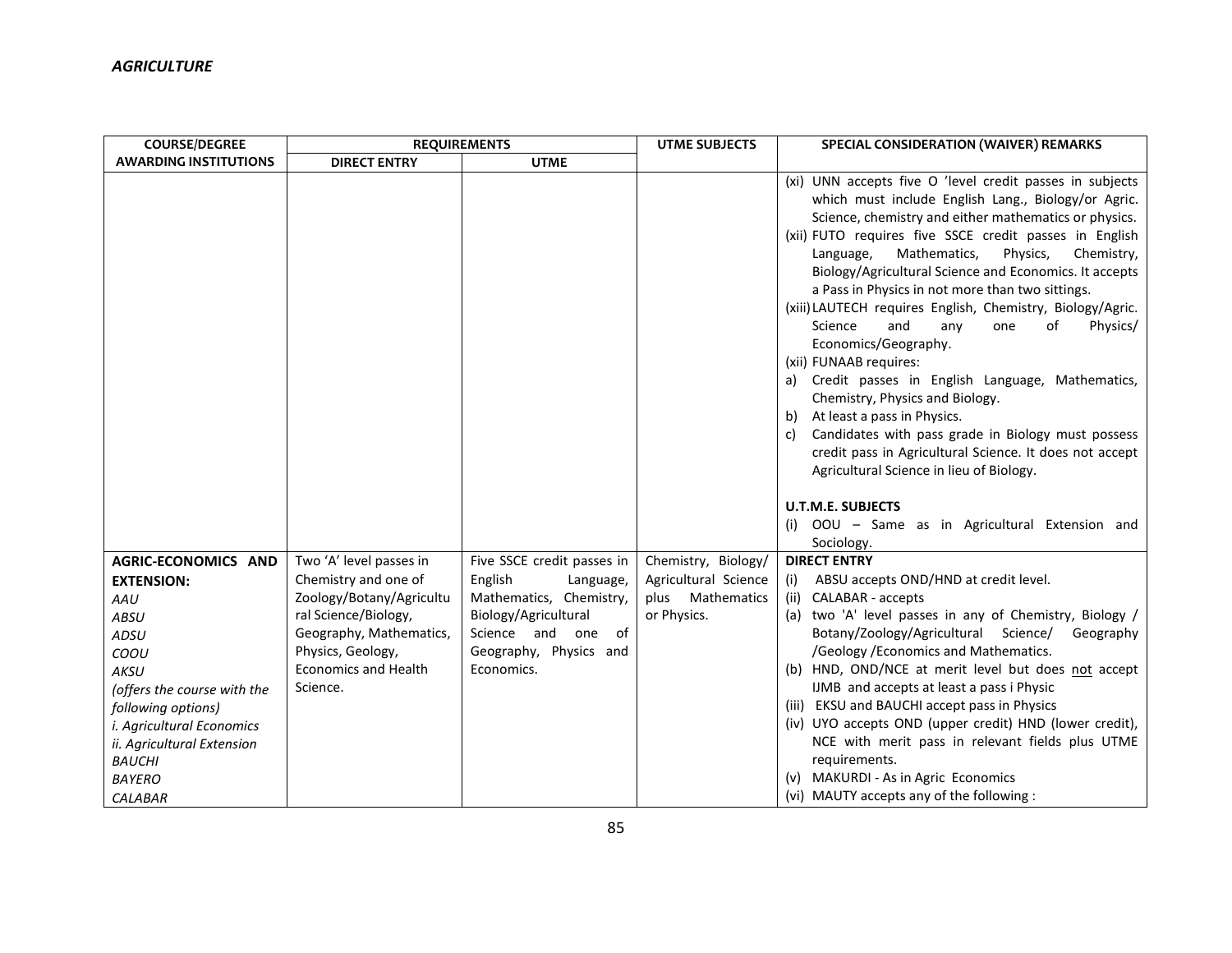| <b>COURSE/DEGREE</b>         | <b>REQUIREMENTS</b> |             | <b>UTME SUBJECTS</b> | SPECIAL CONSIDERATION (WAIVER) REMARKS                                 |
|------------------------------|---------------------|-------------|----------------------|------------------------------------------------------------------------|
| <b>AWARDING INSTITUTIONS</b> | <b>DIRECT ENTRY</b> | <b>UTME</b> |                      |                                                                        |
| <b>EBSU</b>                  |                     |             |                      | (a) (`A' Level credit passes in Maths, English,                        |
| <b>ESUTECH</b>               |                     |             |                      | Chemistry, Biology/ Agric. Science                                     |
| <b>JABU</b>                  |                     |             |                      | HND with overall credit plus credit pass in<br>(b)                     |
| LAPAI                        |                     |             |                      | Mathematics, English, Chemistry & Biology/                             |
| LAUTECH                      |                     |             |                      | Agric. Science                                                         |
| <b>MAKURDI</b>               |                     |             |                      | (vii) FUTA accepts                                                     |
| (offers the course as Agric. |                     |             |                      | (a) OND or equivalent professional qualifications at                   |
| <b>Economics and</b>         |                     |             |                      | Upper Credit level or 'A' level passes at least two of                 |
| Management Tech. with        |                     |             |                      | the following subjects, Chemistry, Biology and                         |
| options in :)                |                     |             |                      | Mathematics. Holders of any of these certificates                      |
| Agric. Economics and<br>i.   |                     |             |                      | from recognized institutions may be considered for                     |
| Extension                    |                     |             |                      | admission into 200 level, provided they meet the                       |
| Agric. Extension and<br>ii.  |                     |             |                      | minimum entry requirements and have passed                             |
| Communication                |                     |             |                      | relevant subjects at appropriate level                                 |
| Agribusiness<br>iii.         |                     |             |                      | (viii) RSUST accept ND (Upper credit) HND/NCE at credit                |
| Management                   |                     |             |                      | level in relevant subject, plus UTME<br>requirements                   |
| Agrimarketing and<br>IV.     |                     |             |                      | into 200 level.                                                        |
| Cooperatives                 |                     |             |                      | (ix) LAUTECH accepts ND with Upper Credit/HND/NCE at                   |
| <b>MINNA</b>                 |                     |             |                      | Credit Level in relevant subjects, (Plus UTME                          |
| <b>NASARAWA</b>              |                     |             |                      | requirements) may be considered for admission into                     |
| PHC                          |                     |             |                      | 200 Level.                                                             |
| <b>RSUST</b>                 |                     |             |                      | (x) TSUJ in addition to UTME requirement accepts:                      |
| <b>TSUJ</b>                  |                     |             |                      | (a) A' passes to include Chemistry and any of Biology,                 |
| <b>EKSU</b>                  |                     |             |                      | Agric. Science, Economics and may be admitted to                       |
| UYO                          |                     |             |                      | 200 level.                                                             |
| <b>MAUTY</b>                 |                     |             |                      | (b) ND (lower credit) and NCE (merit) may be admitted to<br>200 level. |
|                              |                     |             |                      | (c) HND (upper) and NCE (Distinction) may be admitted                  |
|                              |                     |             |                      | to 300 level.                                                          |
|                              |                     |             |                      | (xi) EBSU accepts NCE with minimum Merit passes in                     |
|                              |                     |             |                      | relevant fields or HND and OND with minimum of                         |
|                              |                     |             |                      | Upper credit in relevant fields.                                       |
|                              |                     |             |                      | UTME:                                                                  |
|                              |                     |             |                      | (i) CALABAR requires a credit pass in 'O' level Physics.               |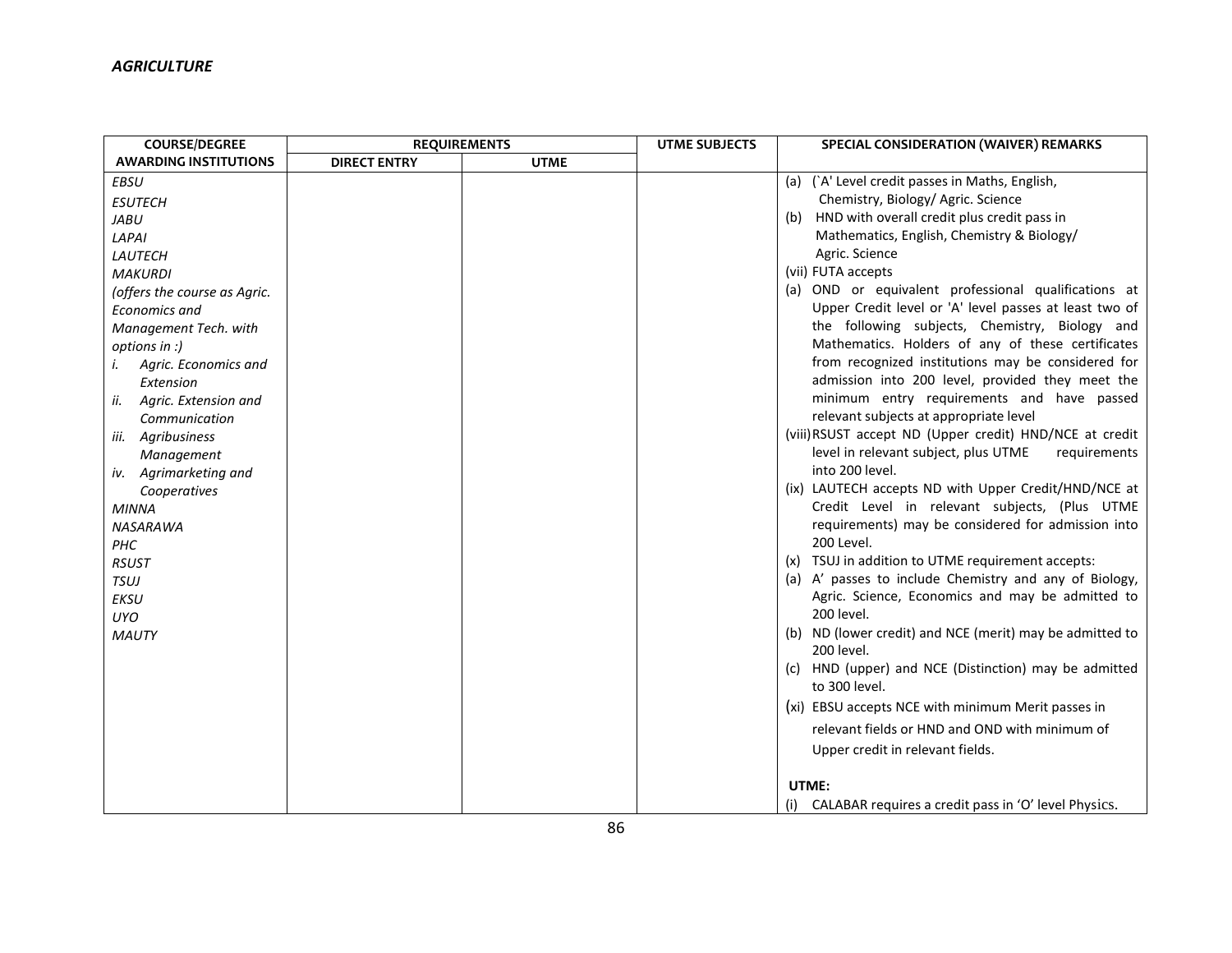| <b>COURSE/DEGREE</b>         | <b>REQUIREMENTS</b> |             | <b>UTME SUBJECTS</b> | SPECIAL CONSIDERATION (WAIVER) REMARKS                                                                                                                                                                                                                                                                                                                                                                                                                                                                                                                                                                                                                                                                                                                                                                                                                                                                                                                                                                                                                                                                                                                                                                                                        |
|------------------------------|---------------------|-------------|----------------------|-----------------------------------------------------------------------------------------------------------------------------------------------------------------------------------------------------------------------------------------------------------------------------------------------------------------------------------------------------------------------------------------------------------------------------------------------------------------------------------------------------------------------------------------------------------------------------------------------------------------------------------------------------------------------------------------------------------------------------------------------------------------------------------------------------------------------------------------------------------------------------------------------------------------------------------------------------------------------------------------------------------------------------------------------------------------------------------------------------------------------------------------------------------------------------------------------------------------------------------------------|
| <b>AWARDING INSTITUTIONS</b> | <b>DIRECT ENTRY</b> | <b>UTME</b> |                      |                                                                                                                                                                                                                                                                                                                                                                                                                                                                                                                                                                                                                                                                                                                                                                                                                                                                                                                                                                                                                                                                                                                                                                                                                                               |
|                              |                     |             |                      | (ii) RSUST requires credit pass in Agricultural Science with<br>at least a pass in Biology. It also requires credit passes<br>in Chemistry, Economics and Mathematics.<br>(iii) ESUTECH requires at least a pass in Physics<br>(iv) CRUTECH and FUTA require in addition to UTME<br>requirements at least a pass in Physics.<br>(v) PHC and MAUTY - Same as Fisheries.<br>(vi) LAUTECH requires credit in Biology & Physics<br>(vii) FUTA requires at least five credits at WASSCE or NECO<br>or GCE (O/L) or equivalent at NOT more than two<br>sittings in the following subjects: English Language,<br>Mathematics, Chemistry, Biology or Agricultural<br>Science, Economics or Geography. At least a pass in<br>Physics is required.<br>(viii) ABSU requires five SSCE credit passes in English<br>Language, Mathematics, Chemistry, Biology/Agric.<br>Science and one of Physics and Economics.<br>(ix) MINNA - Same as in Water Resources, Aquaculture<br>and fisheries Technology.<br>(x) TSUJ accepts Statistics in lieu of Physics.<br>(xi) COOU requires five O' level credit passes to include<br>English language, Biology/Agricultural<br>Science,<br>Chemistry and any one of Mathematics, Physics,<br>Geography and Economics. |
|                              |                     |             |                      | <b>UTME SUBJECTS</b><br>(i) FUTA requires English Language, Chemistry,<br>Biology/Agricultural Science and either Mathematics<br>or Economics.<br>(ii) JABU requires a pass in Physics<br>(iii) TSUJ and CALABAR require English Language,<br>Chemistry, Biology/Agricultural Science and either<br>Mathematics or Physics. TSUJ also accepts Economics.                                                                                                                                                                                                                                                                                                                                                                                                                                                                                                                                                                                                                                                                                                                                                                                                                                                                                      |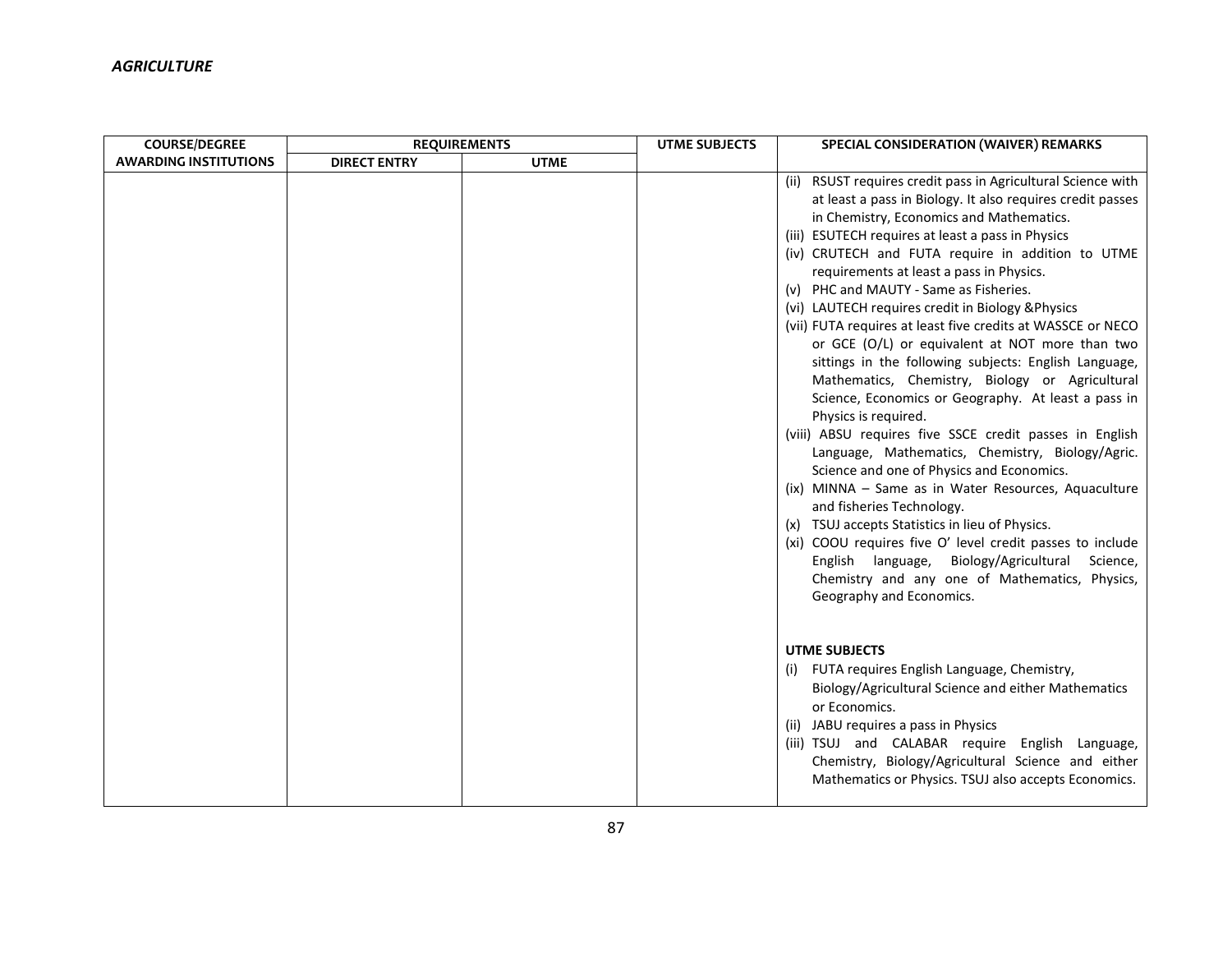| <b>COURSE/DEGREE</b>                |                            | <b>REQUIREMENTS</b>        | <b>UTME SUBJECTS</b>  | SPECIAL CONSIDERATION (WAIVER) REMARKS                                                                                                                                                                                                                                                                                                                                                                                                                                                                                            |
|-------------------------------------|----------------------------|----------------------------|-----------------------|-----------------------------------------------------------------------------------------------------------------------------------------------------------------------------------------------------------------------------------------------------------------------------------------------------------------------------------------------------------------------------------------------------------------------------------------------------------------------------------------------------------------------------------|
| <b>AWARDING INSTITUTIONS</b>        | <b>DIRECT ENTRY</b>        | <b>UTME</b>                |                       |                                                                                                                                                                                                                                                                                                                                                                                                                                                                                                                                   |
| <b>AGRIC-EXTENSION AND</b>          | Same<br>for<br>Agric<br>as | for<br>Same<br>Agric<br>as | Same as for Agric     | <b>DIRECT ENTRY:</b>                                                                                                                                                                                                                                                                                                                                                                                                                                                                                                              |
| <b>RURAL SOCIOLOGY</b>              | Economics                  | Economics                  | Economics             | OOU requires:<br>(i)                                                                                                                                                                                                                                                                                                                                                                                                                                                                                                              |
| OOU<br><b>UMUDIKE</b><br><b>NDU</b> |                            |                            |                       | 'A' level pass in both Chemistry and Biology,<br>(a)<br>accepts a credit pass in OND (Agric) to 100 level<br>(b)<br>programme<br>accepts OND (distinction), HND (credit), NCE (double<br>(c)<br>major) at credit level in Agriculture.<br>(ii) NDU - Same as in Fisheries Technology.                                                                                                                                                                                                                                             |
|                                     |                            |                            |                       | UTME:<br>OOU requires SSCE credit pass in English Language,<br>(i)<br>Mathematics and Physics.<br>(ii) UMUDIKE Same as in Agriculture.<br>(iii) NDU requires five 'O' level credit passes in English<br>Language, Mathematics, Biology/Agricultural Science,<br>and any two of the following Chemistry, Geography,<br>Economics, Physics.<br><b>UTME SUBJECTS:</b><br>(i) UMUDIKE Same as in Agriculture.<br>(ii) OOU requires Biology/Agricultural Science and any<br>two of Chemistry, Physics,<br>Mathematics or<br>Economics. |
| <b>AGRIC EXTENSION</b>              | Two 'A' level passes or    | Five SSCE credit passes in | Chemistry,<br>Biology | <b>DIRECT ENTRY:</b>                                                                                                                                                                                                                                                                                                                                                                                                                                                                                                              |
| <b>SERVICES</b>                     | equivalent in Chemistry    | English Language,          | /Agriculture<br>and   | IMSU and FUNAAB accept OND/HND for Direct Entry<br>(i)                                                                                                                                                                                                                                                                                                                                                                                                                                                                            |
| <b>FUTO</b>                         | Biology/Agric<br>and       | Chemistry, Mathematics,    | Physics<br>or         | to 200/300 levels respectively.                                                                                                                                                                                                                                                                                                                                                                                                                                                                                                   |
| <b>UNN</b>                          | Science/Botany/Zoology/    | Biology/Agric Science plus | Mathematics.          | (ii) IBADAN and IMSU -as in Agriculture.                                                                                                                                                                                                                                                                                                                                                                                                                                                                                          |
|                                     | Economics/Mathematics/     | one of Physics Geography   |                       | (iii) FUTO and UNN - as in Agric Economics                                                                                                                                                                                                                                                                                                                                                                                                                                                                                        |
|                                     | Physics/Geography/Geolo    | and Economics.             |                       | (iv) FUNAAB accepts:                                                                                                                                                                                                                                                                                                                                                                                                                                                                                                              |
| <b>AGRIC EXTENSION AND</b>          | gy.                        |                            |                       | (a) Two A' level credit passes in Chemistry and one of                                                                                                                                                                                                                                                                                                                                                                                                                                                                            |
| <b>RURAL DEVELOPMENT</b>            |                            |                            |                       | Zoology/Botany/Agricultural<br>Science/Biology,<br>Mathematics or Physics.                                                                                                                                                                                                                                                                                                                                                                                                                                                        |
| <b>CRAWFORD</b>                     |                            |                            |                       | (b) ND/HND (Upper credit) in Agriculture from a                                                                                                                                                                                                                                                                                                                                                                                                                                                                                   |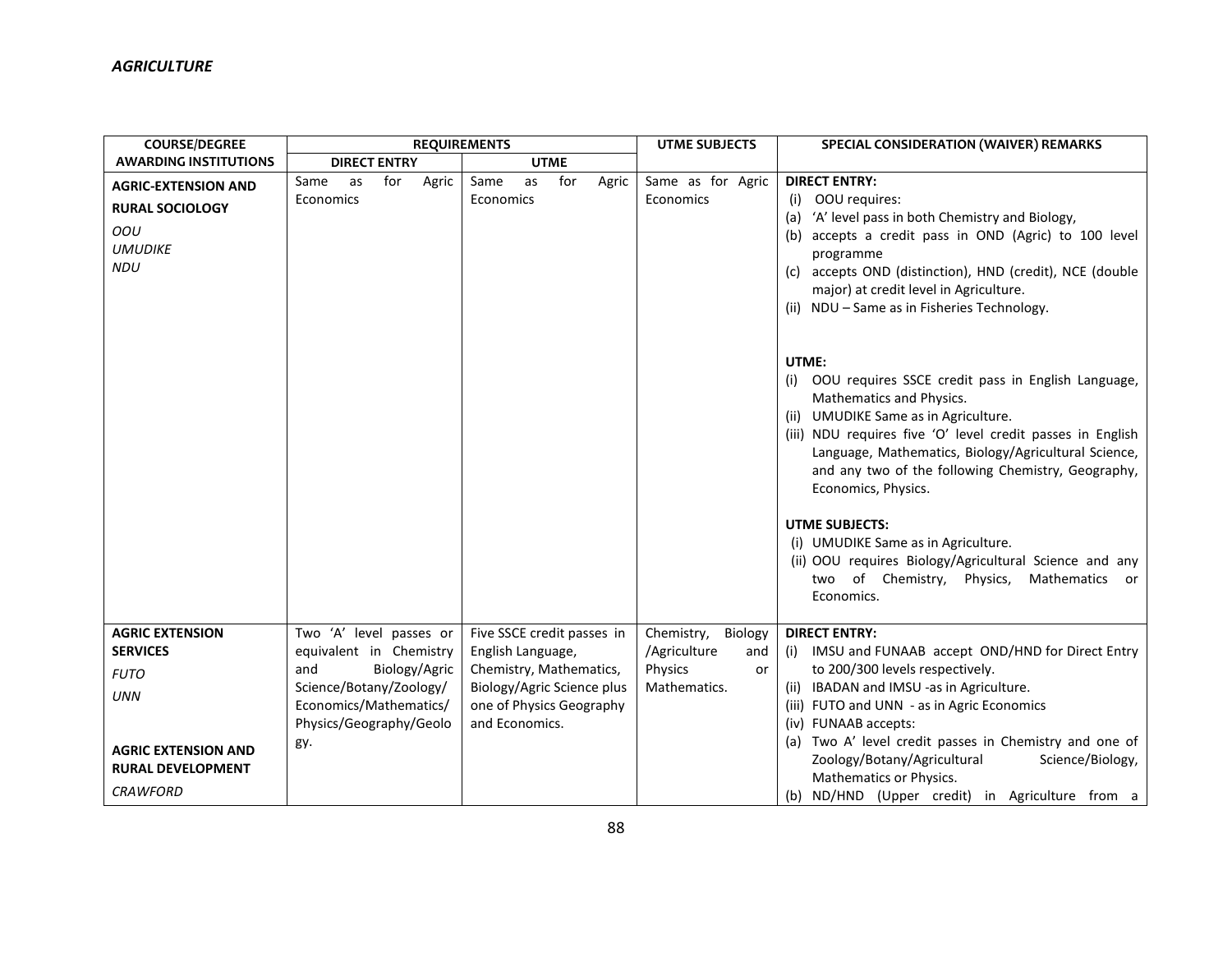| <b>COURSE/DEGREE</b>                      |                         | <b>REQUIREMENTS</b>        | <b>UTME SUBJECTS</b> | SPECIAL CONSIDERATION (WAIVER) REMARKS                                                                     |
|-------------------------------------------|-------------------------|----------------------------|----------------------|------------------------------------------------------------------------------------------------------------|
| <b>AWARDING INSTITUTIONS</b>              | <b>DIRECT ENTRY</b>     | <b>UTME</b>                |                      |                                                                                                            |
| <b>IBADAN</b>                             |                         |                            |                      | recognised institution in any one of Agricultural                                                          |
| LANDMARK                                  |                         |                            |                      | Economics, Agricultural Extension, Fisheries, Forestry<br>and Wildlife Management, Agricultural Technology |
| LAUTECH                                   |                         |                            |                      | plus UTME requirements.                                                                                    |
| OAU                                       |                         |                            |                      | NCE in Agricultural Science, Biology, Chemistry or<br>(C)                                                  |
| <b>FUNAAB</b>                             |                         |                            |                      | Physics (credit) plus UTME requirements.                                                                   |
|                                           |                         |                            |                      | (v) OAU accepts<br>Two `A' level passes in Chemistry and one of Zoology/<br>(a)                            |
|                                           |                         |                            |                      | Botany/ Agricultural Science/ Biology, Mathematics,                                                        |
| <b>AGRIC EXTENSION AND</b>                |                         |                            |                      | Physics, or Economics.                                                                                     |
| <b>COMMUNICATION</b><br><b>TECHNOLOGY</b> |                         |                            |                      | HND/OND in Agriculture obtained at upper credit<br>(b)                                                     |
| <b>FUTA</b>                               |                         |                            |                      | level from recognized Institution.<br>(v) LAUTECH accepts ND with Upper Credit/HND/NCE at                  |
|                                           |                         |                            |                      | Credit Level in relevant subjects (Plus UTME                                                               |
|                                           |                         |                            |                      | requirements) may be considered for admission into                                                         |
|                                           |                         |                            |                      | 200 Level.                                                                                                 |
|                                           |                         |                            |                      | UTME:                                                                                                      |
|                                           |                         |                            |                      | FUTO - as in Agric Economics<br>(i)                                                                        |
|                                           |                         |                            |                      | (ii) UNN and MAKURDI - as in Agric Economics                                                               |
|                                           |                         |                            |                      | (iii) FUNAAB requires:                                                                                     |
|                                           |                         |                            |                      | Credit passes in English Language, Mathematics,<br>а.                                                      |
|                                           |                         |                            |                      | Chemistry, Physics and Biology.<br>At least a pass in Physics.<br>b.                                       |
|                                           |                         |                            |                      | Candidates with pass grade in Biology must possess<br>c.                                                   |
|                                           |                         |                            |                      | credit pass in Agricultural Science. It does not accept                                                    |
|                                           |                         |                            |                      | Agricultural Science in lieu of Biology.                                                                   |
|                                           |                         |                            |                      | (iv) IBADAN - as in Agriculture.                                                                           |
|                                           |                         |                            |                      | (v) OAU does not accept economics and Geography.<br>(vi) KWASU same as Agric. Extension Services.          |
|                                           |                         |                            |                      | (vii) UMUDIKE same as in Agricultural Economics                                                            |
|                                           |                         |                            |                      |                                                                                                            |
|                                           |                         |                            |                      |                                                                                                            |
| <b>AGRONOMY</b>                           | Two 'A' level passes in | Five SSCE credit passes in | Chemistry, Biology   | <b>DIRECT ENTRY</b>                                                                                        |
| ADSU                                      | Chemistry/Biology/Botan | English<br>Chemistry,      | or Agriculture and   | LAUTECH accepts ND with Upper Credit/HND/NCE at<br>(i)                                                     |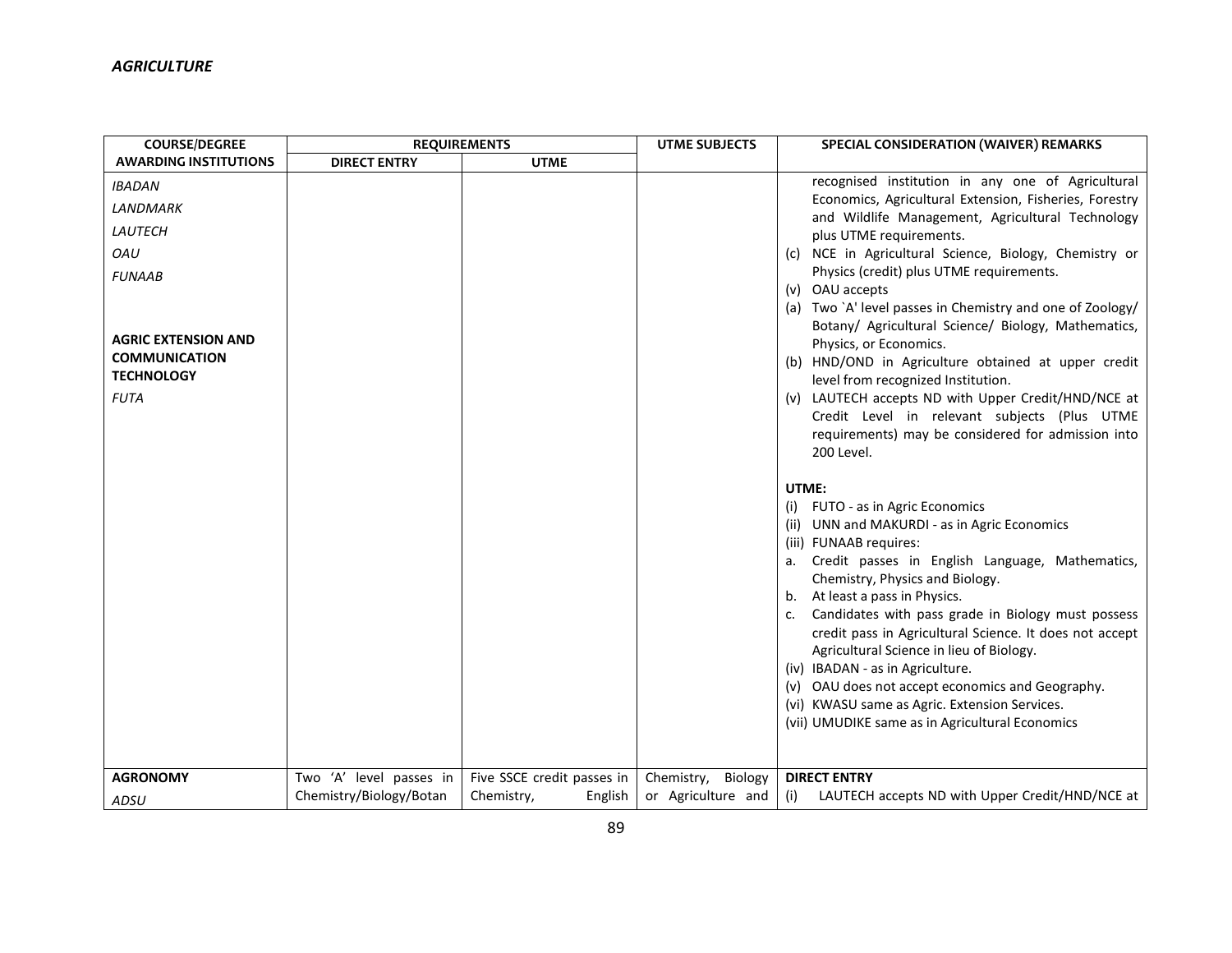| <b>COURSE/DEGREE</b>                                                                                                                                                                                                                 |                                                                                                 | <b>REQUIREMENTS</b>                                                 | <b>UTME SUBJECTS</b>          | SPECIAL CONSIDERATION (WAIVER) REMARKS                                                                                                                                                                                                                                                                                                                                                                                                                                                                                                                                                                                                                                                                                                                                                                                                                                                                                                                                                                                                                                                                                                                                                                                                                                                                                                                                                                                                                                    |
|--------------------------------------------------------------------------------------------------------------------------------------------------------------------------------------------------------------------------------------|-------------------------------------------------------------------------------------------------|---------------------------------------------------------------------|-------------------------------|---------------------------------------------------------------------------------------------------------------------------------------------------------------------------------------------------------------------------------------------------------------------------------------------------------------------------------------------------------------------------------------------------------------------------------------------------------------------------------------------------------------------------------------------------------------------------------------------------------------------------------------------------------------------------------------------------------------------------------------------------------------------------------------------------------------------------------------------------------------------------------------------------------------------------------------------------------------------------------------------------------------------------------------------------------------------------------------------------------------------------------------------------------------------------------------------------------------------------------------------------------------------------------------------------------------------------------------------------------------------------------------------------------------------------------------------------------------------------|
| <b>AWARDING INSTITUTIONS</b>                                                                                                                                                                                                         | <b>DIRECT ENTRY</b>                                                                             | <b>UTME</b>                                                         |                               |                                                                                                                                                                                                                                                                                                                                                                                                                                                                                                                                                                                                                                                                                                                                                                                                                                                                                                                                                                                                                                                                                                                                                                                                                                                                                                                                                                                                                                                                           |
| with options in:<br>Crop Production, Crop<br>Protection,<br>and<br>Soil<br>Science.<br><b>ESUTECH</b><br>Agronomy<br>and<br>as<br><b>Ecological Management)</b><br><b>NASARAWA</b><br><b>IBADAN</b><br><b>TSUJ</b><br><b>UNIOSUN</b> | y/Zoology/Agric<br>Science<br>plus<br>one<br>οf<br>Mathematics/Physics and<br>Geology/Economics | Language,<br>Mathematics,<br>Biology and Geography or<br>Economics. | Physics<br>or<br>Mathematics. | Credit Level in relevant subjects, (Plus UTME<br>requirements) may be considered for admission into<br>200 Level<br>UNIOSUN same as in Fisheries.<br>(ii)<br><b>MAKRUDI</b> accepts<br>(iii)<br>Two `A" level passes in any of Chemistry and<br>(a)<br>Biology/Agricultural Science/Botany/Zoology<br>or<br>Mathematics, (Pure & Applied) Physics, Geology and<br>Economics).<br>NCE/OND/HND (Credit/Merit) in Agriculture.<br>(b)<br>TSUJ accepts ND (merit pass) in Crop production<br>(iv)<br>Technology plus UTME requirement.<br>UTME.<br>ABSU requires a credit pass in Physics.<br>(i)<br>ESUTECH accepts pass in Physics.<br>(iii)<br>CRUTECH - Same as Agricultural-Economics and<br>(ii)<br>Extension.<br>LAUTECH requires five 'O' level credit passes in<br>(iv)<br>English Language, mathematics, Physics, Agric. Sci. or<br>Biology.<br>UNIOSUN requires five'O' Level credit passes in the<br>(v)<br>SSCE or its equivalent at not more than two sittings<br>in addition to an acceptable credit pass in the UME<br><b>UMUDIKE same as in Agricultural Economics</b><br>(vi)<br>(vii) MAKURDI requires five credit passes in Biology or<br>Agriculture Science, Chemistry, Mathematics, English<br>Language, Physics or any other Science subjects.<br>Accepts a pass in Physics.<br>(viii) TSUJ requires five credit passes in Biology or Agric.<br>Science, Chemistry, Mathematics, English Language<br>and one of Physics, Geography or Economics. UTME |
|                                                                                                                                                                                                                                      |                                                                                                 |                                                                     |                               | requirement with a pass in Physics is acceptable.                                                                                                                                                                                                                                                                                                                                                                                                                                                                                                                                                                                                                                                                                                                                                                                                                                                                                                                                                                                                                                                                                                                                                                                                                                                                                                                                                                                                                         |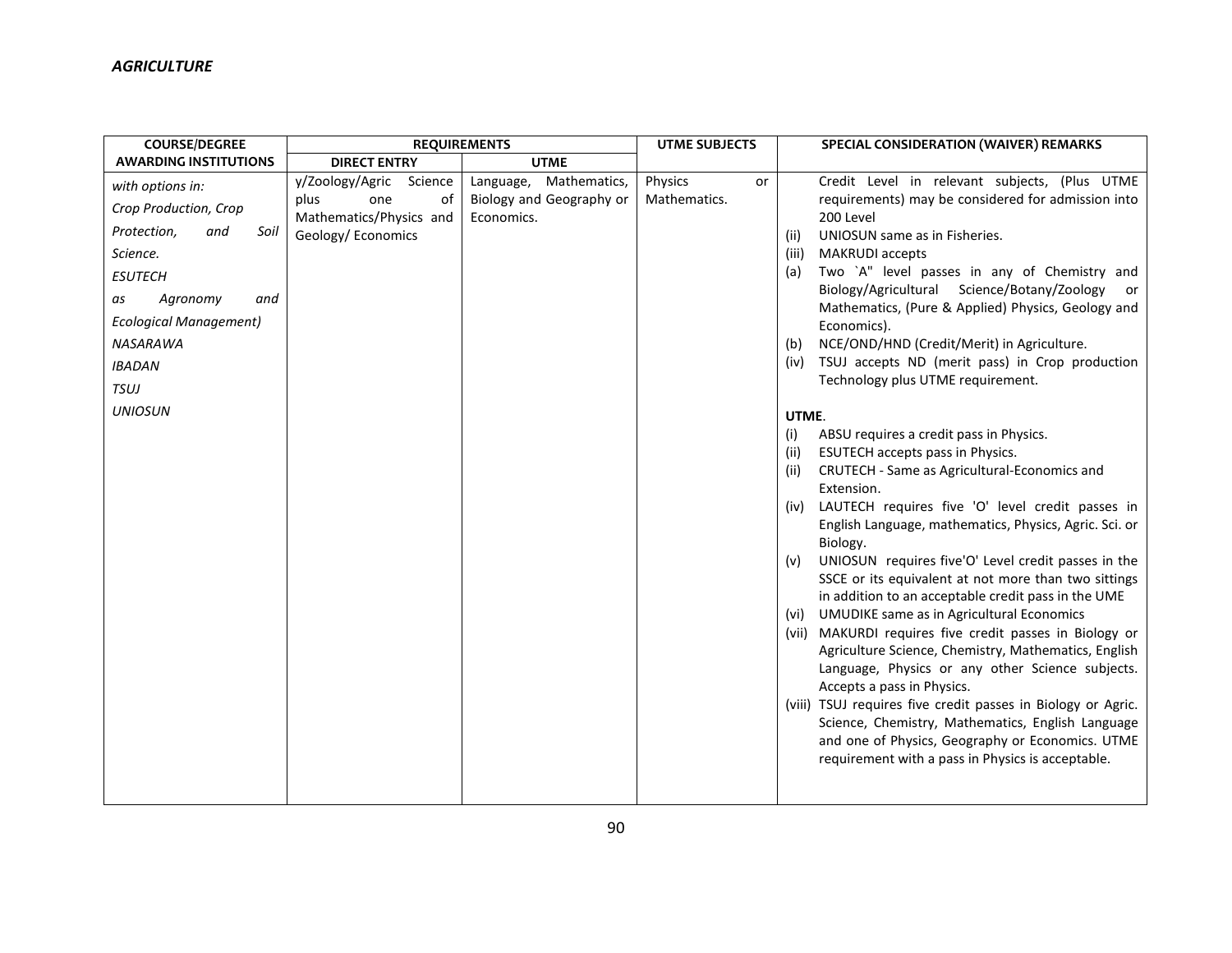| <b>COURSE/DEGREE</b>         | <b>REQUIREMENTS</b>                |                                                        | <b>UTME SUBJECTS</b>                 | SPECIAL CONSIDERATION (WAIVER) REMARKS                                                                                                            |
|------------------------------|------------------------------------|--------------------------------------------------------|--------------------------------------|---------------------------------------------------------------------------------------------------------------------------------------------------|
| <b>AWARDING INSTITUTIONS</b> | <b>DIRECT ENTRY</b>                | <b>UTME</b>                                            |                                      |                                                                                                                                                   |
|                              |                                    |                                                        |                                      | <b>UTME. SUBJECT</b><br>CRUTECH requires Mathematics, Physics and any of<br>(i)<br>Biology or Chemistry.<br>UNIOSUN same as in Fisheries.<br>(ii) |
| <b>ANIMAL PRODUCTION</b>     | Two 'A' level passes or            | Five SSCE credit passes in                             | Chemistry,                           | <b>DIRECT ENTRY</b>                                                                                                                               |
| <b>AND HEALTH SERVICES</b>   | equivalent in Chemistry            | Chemistry, Mathematics,                                | Biology/Agric                        | BAUCHI, FUTO and MINNA accept NCE, OND, HND<br>(i)                                                                                                |
| <b>FUTA</b>                  | and<br>0f<br>one<br>Biology/Botany | Biology/Agric<br>Science,<br>Physics<br>English<br>and | Science<br>and<br>Physics/Mathematic | with overall credit passes in each of the Agric<br>components of the programme or a minimum of                                                    |
| <b>FUNAAB</b>                | /Zoology/Agric Science/            | Language.                                              | S.                                   | Lower Credit plus four 'O' level credit passes in                                                                                                 |
| <b>EKSU</b>                  | Geography/Geology/                 |                                                        |                                      | relevant subjects. FUTO does not accept NCE.                                                                                                      |
|                              | Mathematics/Economics.             |                                                        |                                      | IBADAN and FUTO require two of Physics, Chemistry<br>(ii)                                                                                         |
| <b>ANIMAL PRODUCTION</b>     |                                    |                                                        |                                      | and Biology and OND/HND in Agriculture or Animal                                                                                                  |
| <b>AND HEALTH</b>            |                                    |                                                        |                                      | Health and Husbandry.<br>EKSU, MAKURDI and UMUDIKE - Same as in Agric<br>(iii)                                                                    |
| <b>LAUTECH</b>               |                                    |                                                        |                                      | Economics.                                                                                                                                        |
|                              |                                    |                                                        |                                      | FUTO and EKSU - As in Agric Economics & Extension<br>(iv)                                                                                         |
|                              |                                    |                                                        |                                      | and does not accept NCE.                                                                                                                          |
| <b>ANIMAL PRODUCTION</b>     |                                    |                                                        |                                      | OOU:<br>(v)                                                                                                                                       |
| <b>ADSU</b>                  |                                    |                                                        |                                      | (a)<br>accepts credit pass in OND (Agric) to 100 level                                                                                            |
| <b>BAUCHI</b>                |                                    |                                                        |                                      | programme<br>requires 'A' level pass in both Chemistry and Biology,<br>(b)                                                                        |
| <b>MINNA</b>                 |                                    |                                                        |                                      | ADSU accepts OND (distinction), HND (credit), NCE<br>(vi)                                                                                         |
| <b>UMUDIKE</b>               |                                    |                                                        |                                      | (double major) at credit level in Agric.                                                                                                          |
| (with options in             |                                    |                                                        |                                      | (vii) NDU - Same as in Fisheries Technology.                                                                                                      |
| (i) Animal Breeding and      |                                    |                                                        |                                      | (viii) LAUTECH requires ND with Upper Credit/HND/NCE                                                                                              |
| Physiology                   |                                    |                                                        |                                      | at Credit Level in relevant subjects, (Plus UTME<br>requirements) may be considered for admission into                                            |
| (ii) Animal Nutrition and    |                                    |                                                        |                                      | 200 Level                                                                                                                                         |
| Forage Science               |                                    |                                                        |                                      | FUNAAB accepts:<br>(ix)                                                                                                                           |
| (iii) Animal Production and  |                                    |                                                        |                                      | Two A' level credit passes in Chemistry and one of<br>(a)                                                                                         |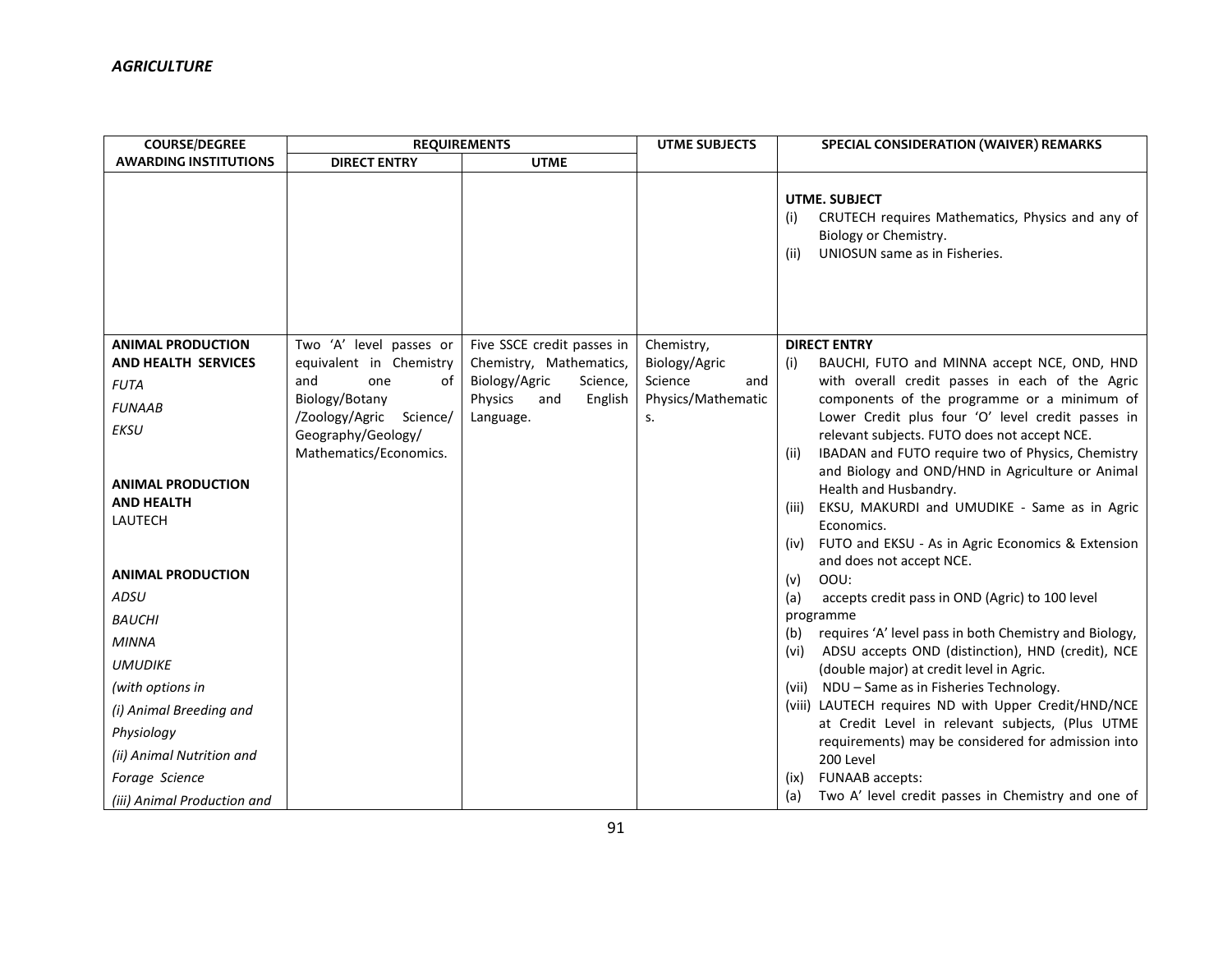| <b>COURSE/DEGREE</b>                                                                                                                                                                                           | <b>REQUIREMENTS</b> |             | <b>UTME SUBJECTS</b> | SPECIAL CONSIDERATION (WAIVER) REMARKS                                                                                                                                                                                                                                                                                                                                                                                                                                                                                                                                                                                                                                                                                                                                                                                                                                                                                                                                                                                                                                                                                                                                                                                                                         |
|----------------------------------------------------------------------------------------------------------------------------------------------------------------------------------------------------------------|---------------------|-------------|----------------------|----------------------------------------------------------------------------------------------------------------------------------------------------------------------------------------------------------------------------------------------------------------------------------------------------------------------------------------------------------------------------------------------------------------------------------------------------------------------------------------------------------------------------------------------------------------------------------------------------------------------------------------------------------------------------------------------------------------------------------------------------------------------------------------------------------------------------------------------------------------------------------------------------------------------------------------------------------------------------------------------------------------------------------------------------------------------------------------------------------------------------------------------------------------------------------------------------------------------------------------------------------------|
| <b>AWARDING INSTITUTIONS</b>                                                                                                                                                                                   | <b>DIRECT ENTRY</b> | <b>UTME</b> |                      |                                                                                                                                                                                                                                                                                                                                                                                                                                                                                                                                                                                                                                                                                                                                                                                                                                                                                                                                                                                                                                                                                                                                                                                                                                                                |
| Management<br><b>ANIMAL PRODUCTION</b><br><b>AND FISHERIES</b><br><b>CROWFORD</b><br>LIVESTOCK PRODUCTION<br><b>TECHNOLOGY</b><br><b>NDU</b><br><b>PASTURE AND RANGE</b><br><b>MANAGEMENT</b><br><b>FUNAAB</b> |                     |             |                      | Zoology/Botany/Agricultural<br>Science/Biology,<br>Mathematics or Physics.<br>ND/HND (Upper credit) in Agriculture from a<br>(b)<br>recognised institution in any one of Animal Sciences,<br>Animal Production and Health, Husbandry, Agric-<br>Economics, Fisheries and Forestry and Wildlife<br>Management plus UTME requirements.<br>NCE in Agricultural Science, Biology, Chemistry or<br>(C)<br>Physics (credit) plus UTME requirements.<br>FUTA may admit candidates into the second year<br>(x)<br>(200 level) of the programme through direct entry if<br>they have a National Diploma with a minimum of<br>Upper Credit or equivalent from recognized<br>Polytechnics and Colleges of Technology in relevant<br>disciplines (agricultural sciences). Such candidates<br>are also expected to meet the requirements for<br>UTME admission. Also candidates who possess GCE<br>(A/L) or equivalent with passes in at least two of the<br>following subjects are eligible for admission: Physics,<br>Chemistry and Biology may be considered for<br>admission into 200 level.<br>JABU requires Chemistry, Biology/Agric. Sci and any<br>(xi)<br>others from Economics, Physics, Geography and<br>Mathematics. OND/NCE Upper credit in relevant<br>areas. |
|                                                                                                                                                                                                                |                     |             |                      | UTME:<br>CRUTECH, EKSU, MAKURDI and UNIZIK accept a pass<br>(i)<br>in Physics.<br>ADSU, FUTO and BAUCHI accept a pass in Physics<br>(ii)<br>with a credit pass in Mathematics or vice-versa.<br>UNIZIK accepts a pass in English Language. A credit<br>(iii)<br>pass in Mathematics or a pass in Physics or vice<br>versa.<br>(iv) FUTO - As in Agric Economics & Extension.                                                                                                                                                                                                                                                                                                                                                                                                                                                                                                                                                                                                                                                                                                                                                                                                                                                                                   |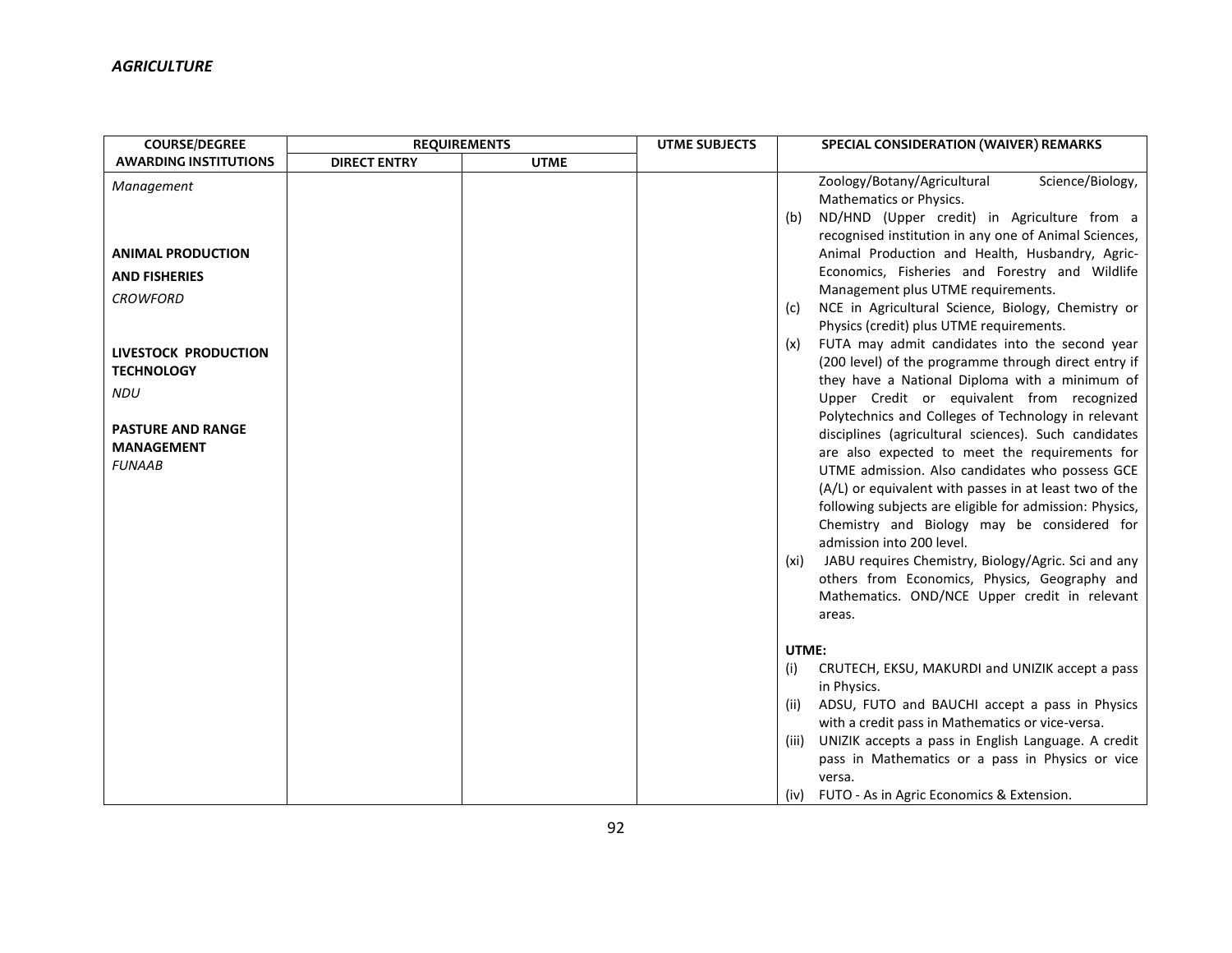| <b>COURSE/DEGREE</b>                                           | <b>REQUIREMENTS</b>                                        |                                                                                         | <b>UTME SUBJECTS</b>                             | <b>SPECIAL CONSIDERATION (WAIVER) REMARKS</b>                                                                                                                                                                                                                                                                                                                                                                                                                                                                                                                                                                                                                                                                                                                                                                       |
|----------------------------------------------------------------|------------------------------------------------------------|-----------------------------------------------------------------------------------------|--------------------------------------------------|---------------------------------------------------------------------------------------------------------------------------------------------------------------------------------------------------------------------------------------------------------------------------------------------------------------------------------------------------------------------------------------------------------------------------------------------------------------------------------------------------------------------------------------------------------------------------------------------------------------------------------------------------------------------------------------------------------------------------------------------------------------------------------------------------------------------|
| <b>AWARDING INSTITUTIONS</b>                                   | <b>DIRECT ENTRY</b>                                        | <b>UTME</b>                                                                             |                                                  |                                                                                                                                                                                                                                                                                                                                                                                                                                                                                                                                                                                                                                                                                                                                                                                                                     |
|                                                                |                                                            |                                                                                         |                                                  | NDU requires five 'O' level credit passes in English,<br>(v)<br>Mathematics, Chemistry,<br>Physics, Biology or<br>Agricultural Science.<br>(vi) FUNAAB as in Agric.<br>Extension<br>and<br>Rural<br>Development.<br>(vii) UMUDIKE - Same as in Agriculture.<br>(viii) ABSU requires credit in Physics<br>(ix) FUTA requires five credits in WASSCE or NECO or<br>GCE (O/L) or equivalent at a maximum of two sittings<br>in the following subjects: English Language,<br>Mathematics, Physics, Chemistry, Biology<br>or<br>Agricultural Science.<br>JABU accepts a pass in Physics.<br>(x)<br>MINNA - Same as in Water Resources, Aquaculture<br>(xi)<br>and fisheries Technology.<br>(xii) LAUTECH<br>accepts<br>Chemistry,<br>Mathematics,<br>Biology/Agric<br>Science,<br>Physics<br>and<br>English<br>Language. |
|                                                                |                                                            |                                                                                         |                                                  | UTME. SUBJECT<br>CRUTECH requires Mathematics, Physics and one of<br>(i)<br>Biology or Chemistry.<br>LAUTECH requires English Language, Chemistry,<br>(ii)<br>Mathematics/Physics<br>Biology/Agricultural<br>and<br>Sciences                                                                                                                                                                                                                                                                                                                                                                                                                                                                                                                                                                                        |
| <b>ANIMAL NUTRITION:</b>                                       | Two 'A' level passes or                                    | Five SSCE credit passes in                                                              | Biology/Agric                                    | <b>DIRECT ENTRY:</b>                                                                                                                                                                                                                                                                                                                                                                                                                                                                                                                                                                                                                                                                                                                                                                                                |
| <b>FUNAAB</b>                                                  | equivalent in Chemistry<br>and Biology or Agic<br>Science. | Agricultural<br>Science/Chemistry,<br>Biology, Mathematics and                          | Science., Chemistry<br>and<br>Mathematics/Physic | FUNAAB – Same as in Animal Production and Health.<br>(i)<br>MAUTY accept ND/HND<br>(ii)<br>with credit pass in<br>Agriculture                                                                                                                                                                                                                                                                                                                                                                                                                                                                                                                                                                                                                                                                                       |
| <b>ANIMAL NUTRITION AND</b><br><b>BIOTECHNOLOGY</b><br>LAUTECH |                                                            | any two other subjects<br>and at least a pass in<br>English<br>Language and<br>Physics. | S.                                               | LAUTECH requires ND with Upper Credit/HND/NCE<br>(iii)<br>at Credit Level in relevant subject, (Plus UTME<br>requirement) may be considered for admission into<br>200Level                                                                                                                                                                                                                                                                                                                                                                                                                                                                                                                                                                                                                                          |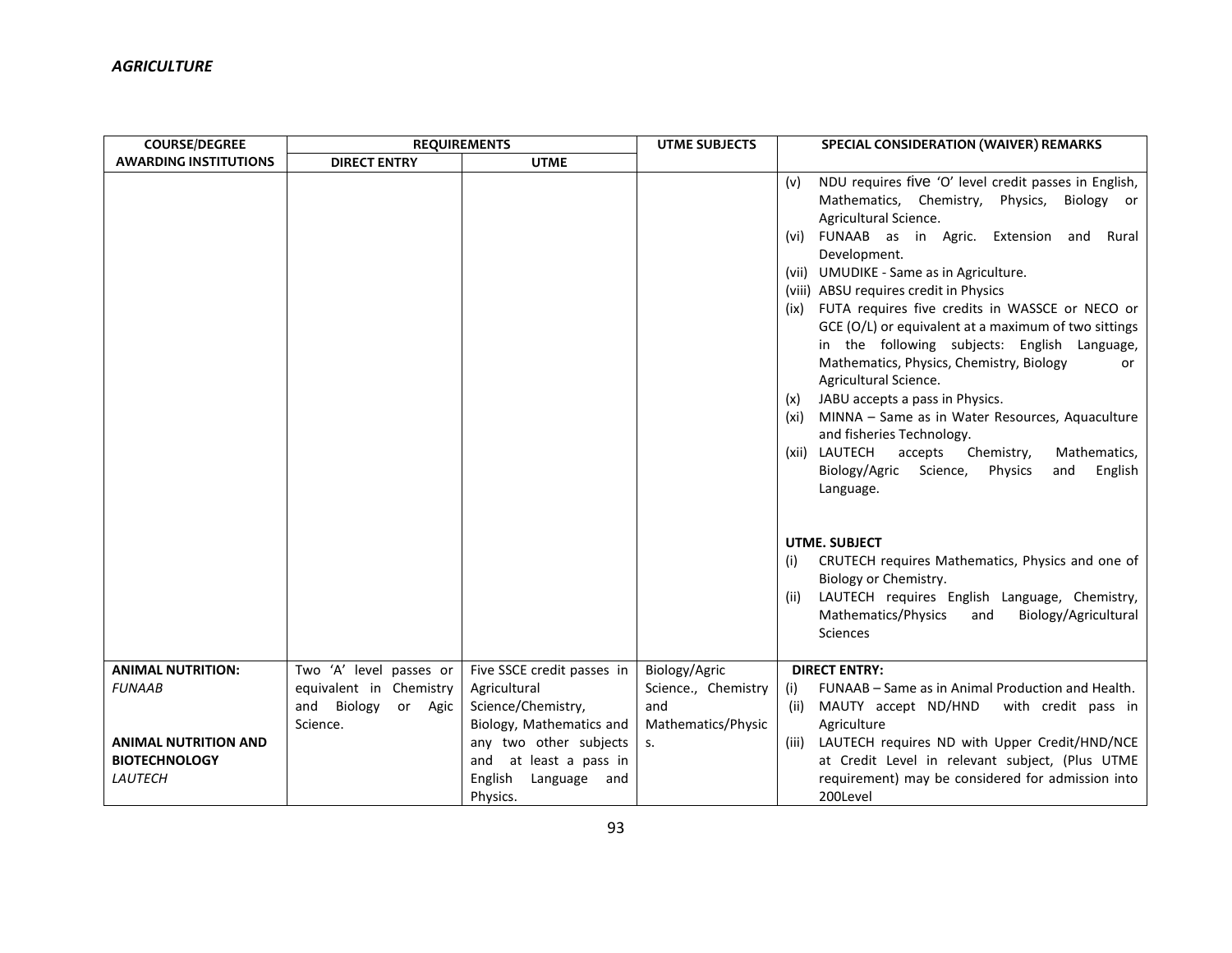| <b>COURSE/DEGREE</b>                                                                                                                                                                                                                                                                                                             | <b>REQUIREMENTS</b>                                                                                                                                                    |                                                                                                                                                          | <b>UTME SUBJECTS</b>                                                        | SPECIAL CONSIDERATION (WAIVER) REMARKS                                                                                                                                                                                                                                                                                                                                                                                                                                                                                                                                                                                                                                                                                                                                                                                                                                                                                                                                                                                     |
|----------------------------------------------------------------------------------------------------------------------------------------------------------------------------------------------------------------------------------------------------------------------------------------------------------------------------------|------------------------------------------------------------------------------------------------------------------------------------------------------------------------|----------------------------------------------------------------------------------------------------------------------------------------------------------|-----------------------------------------------------------------------------|----------------------------------------------------------------------------------------------------------------------------------------------------------------------------------------------------------------------------------------------------------------------------------------------------------------------------------------------------------------------------------------------------------------------------------------------------------------------------------------------------------------------------------------------------------------------------------------------------------------------------------------------------------------------------------------------------------------------------------------------------------------------------------------------------------------------------------------------------------------------------------------------------------------------------------------------------------------------------------------------------------------------------|
| <b>AWARDING INSTITUTIONS</b>                                                                                                                                                                                                                                                                                                     | <b>DIRECT ENTRY</b>                                                                                                                                                    | <b>UTME</b>                                                                                                                                              |                                                                             |                                                                                                                                                                                                                                                                                                                                                                                                                                                                                                                                                                                                                                                                                                                                                                                                                                                                                                                                                                                                                            |
| <b>ANIMAL SCIENCE AND</b><br><b>RANGE MANAGEMENT</b><br><b>MAUTY</b>                                                                                                                                                                                                                                                             |                                                                                                                                                                        |                                                                                                                                                          |                                                                             | <b>UTME</b><br>MAUTY requires five credit to include Chemistry,<br>(1)<br>Biology/Agric. Science, Physics / Mathematics<br>Geography/ Economics, English Language<br>FUNAAB - Same as in Animal Production and Health.<br>(ii)<br>(iii) LAUTECH<br>accepts<br>Chemistry,<br>Mathematics,<br>Biology/Agric<br>Science,<br>English<br>Physics<br>and<br>Language.                                                                                                                                                                                                                                                                                                                                                                                                                                                                                                                                                                                                                                                            |
| <b>ANIMAL SCIENCE:</b><br>COOU<br><b>BENIN</b><br>OAU<br><b>MAIDUGURI</b><br><b>NASARAWA</b><br><b>UNN</b><br><b>CALABAR</b><br><b>RSUST</b><br><b>DELSU</b><br><b>IBADAN</b><br>PHC<br>AAU<br><b>MAKURDI</b><br>with options in:<br>Animal Production, Animal<br>Nutrition, Animal Breeding<br>and Physiology<br><b>UNIOSUN</b> | Two 'A' level passes or<br>equivalent in Chemistry<br>and<br>0f<br>one<br>Biology/Botany/Zoology/<br>Agric<br>Science/Geography/Geolo<br>gy/Mathematics/Economi<br>CS. | Five SSCE credit passes in<br>English<br>Language,<br>Chemistry, Mathematics,<br>Biology/Agric Science and<br>one of Physics, Geography<br>or Economics. | Chemistry,<br>Biology/Agriculture<br><b>Mathematics</b><br>and<br>/Physics. | <b>DIRECT ENTRY:</b><br>OAU and ABSU accept HND at (Upper Credit) into<br>(i)<br>200 level. OAU does not accept Geography,<br>Geology and Economics.<br>CALABAR and COOU- Same as in Agric-Economics &<br>(ii)<br>Extension.<br>BENIN, UNN and DELSU - As in Agric Economics.<br>(iii)<br>MAIDUGURI accepts NCE/ND/HND in relevant<br>(iv)<br>fields.<br>IMSU accepts OND(credit) in related Discipline and<br>(v)<br>HND with at least a credit level pass into 200 level.<br>PHC - No Direct Entry.<br>(vi)<br>FUTO - as in Agric Economics<br>(vii)<br>RSUST requires HSC/GCE A' level passes in<br>(viii)<br>Chemistry and Biology including English Language,<br>ND/UD (upper credit) in Biology or Agricultural<br>Science for admission to 200 level or HND (credit) in<br>Biology or Agricultural Science for admission to 200<br>or 300 levels respectively in addition to UTME<br>requirement.<br>FUNAAB - Same as in Animal Production and<br>(ix)<br>Health.<br>MAKURDI accepts Candidates who met UTME<br>(x) |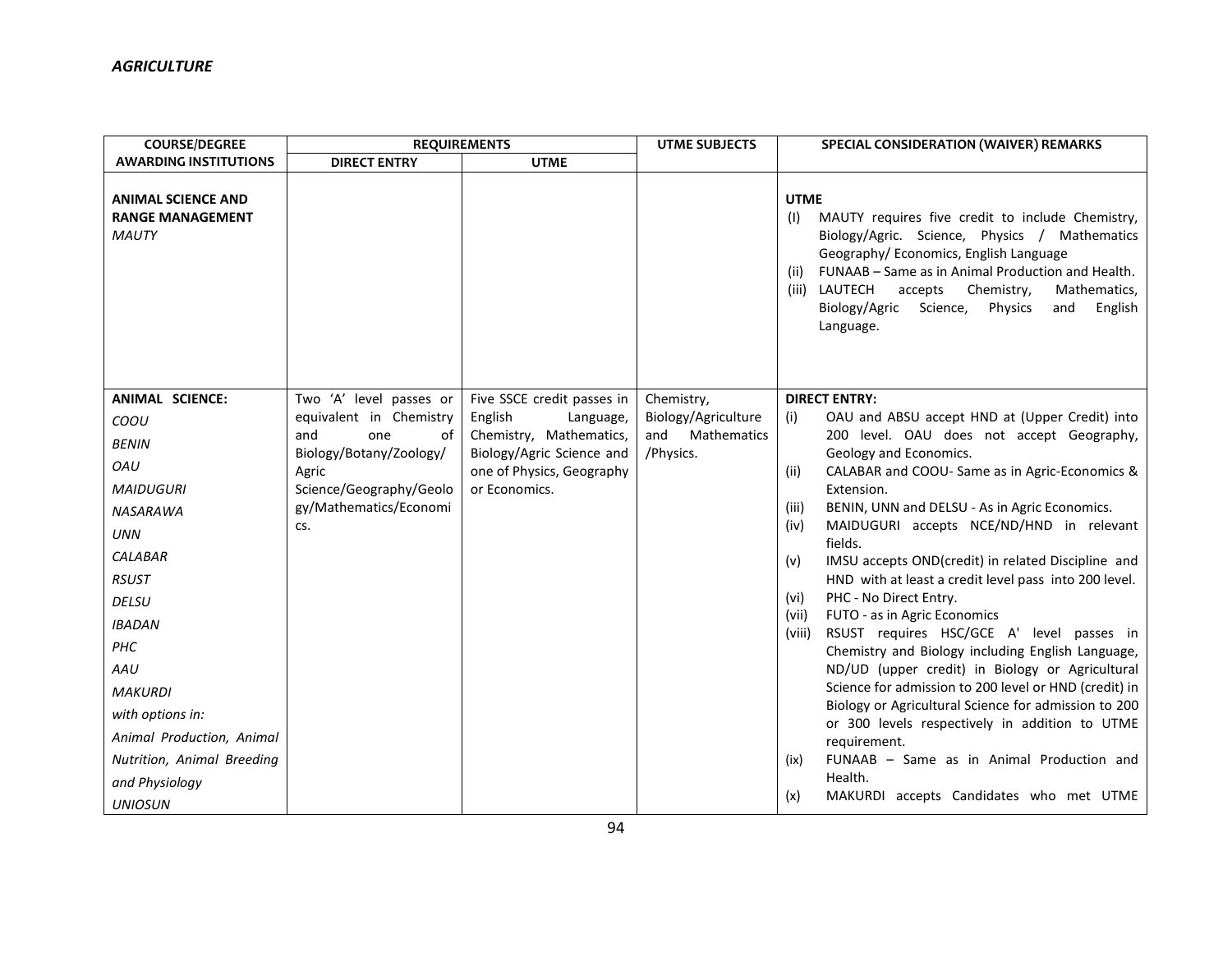| requirements, plus ND at lower credit pass (Agric.                                                                                                                                                                                                                                     |
|----------------------------------------------------------------------------------------------------------------------------------------------------------------------------------------------------------------------------------------------------------------------------------------|
| Or Animal Production and Health) or National                                                                                                                                                                                                                                           |
| Certificate of Education (NCE) merit pass (Agric.                                                                                                                                                                                                                                      |
| Science or Animal Science major) may be admitted                                                                                                                                                                                                                                       |
|                                                                                                                                                                                                                                                                                        |
| Candidates with a minimum of upper credit pass<br>(Agric. Or Animal Production and Health) may be                                                                                                                                                                                      |
|                                                                                                                                                                                                                                                                                        |
|                                                                                                                                                                                                                                                                                        |
|                                                                                                                                                                                                                                                                                        |
| Animal Science Major) may be admitted to 200                                                                                                                                                                                                                                           |
|                                                                                                                                                                                                                                                                                        |
| Candidates with UTME requirements, plus HND,                                                                                                                                                                                                                                           |
| with upper credit pass (Agriculture or Animal                                                                                                                                                                                                                                          |
| Production and Health) may be admitted to 300                                                                                                                                                                                                                                          |
|                                                                                                                                                                                                                                                                                        |
| CALABAR accepts HND (credit), OND/NCE (merit) in                                                                                                                                                                                                                                       |
|                                                                                                                                                                                                                                                                                        |
| TSUJ accepts National Diploma in Animal                                                                                                                                                                                                                                                |
| Production and health or any other field with                                                                                                                                                                                                                                          |
| animal science related options with a minimum of<br>lower credit pass in addition to UTME requirement.                                                                                                                                                                                 |
|                                                                                                                                                                                                                                                                                        |
|                                                                                                                                                                                                                                                                                        |
|                                                                                                                                                                                                                                                                                        |
|                                                                                                                                                                                                                                                                                        |
|                                                                                                                                                                                                                                                                                        |
|                                                                                                                                                                                                                                                                                        |
| IMSU, ESUTECH, DELSU & RSUST accept a pass in                                                                                                                                                                                                                                          |
|                                                                                                                                                                                                                                                                                        |
|                                                                                                                                                                                                                                                                                        |
| RSUST - requires credit passes in English,                                                                                                                                                                                                                                             |
| (viii) ESUTECH accepts a pass in Physics and a credit pass                                                                                                                                                                                                                             |
|                                                                                                                                                                                                                                                                                        |
| Candidates with UTME requirements, plus NCE,<br>with minimum of credit pass (Agric. Science or<br>RSUST requires at least a pass in Physics.<br>CALABAR accepts Geography and Economics.<br>CALABAR requires a credit pass in Physics.<br>Mathematics, Chemistry, Physics and Biology. |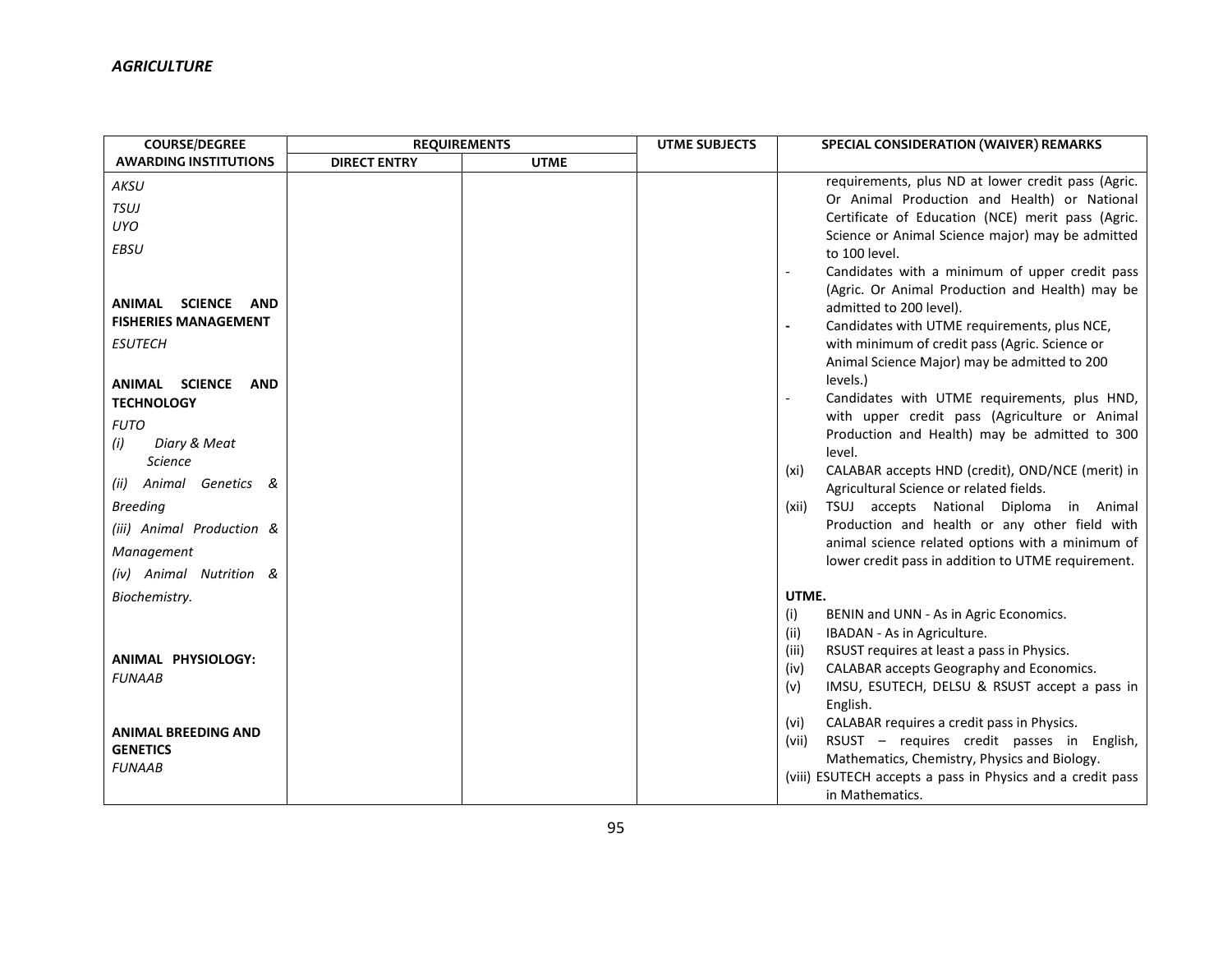| <b>COURSE/DEGREE</b>                                                                     | <b>REQUIREMENTS</b>               |                                                   | <b>UTME SUBJECTS</b>                      | <b>SPECIAL CONSIDERATION (WAIVER) REMARKS</b>                                                                                                                                                                                                                                                                                                                                                                                                                                                                                                                                                                                                                                                                                           |
|------------------------------------------------------------------------------------------|-----------------------------------|---------------------------------------------------|-------------------------------------------|-----------------------------------------------------------------------------------------------------------------------------------------------------------------------------------------------------------------------------------------------------------------------------------------------------------------------------------------------------------------------------------------------------------------------------------------------------------------------------------------------------------------------------------------------------------------------------------------------------------------------------------------------------------------------------------------------------------------------------------------|
| <b>AWARDING INSTITUTIONS</b>                                                             | <b>DIRECT ENTRY</b>               | <b>UTME</b>                                       |                                           |                                                                                                                                                                                                                                                                                                                                                                                                                                                                                                                                                                                                                                                                                                                                         |
| <b>ANIMAL</b><br><b>SCIENCE</b><br><b>AND</b><br><b>FISHERIES</b><br>ABSU<br><b>IMSU</b> |                                   |                                                   |                                           | PHC - Same as in Fisheries.<br>(ix)<br>FUTO - as in Agric Economics.<br>(xi)<br>FUNAAB as in Agric. Extension and Rural<br>(xii)<br>Development.<br>UNIOSUN requires five 'O' Level credit passes in the<br>(xiii)<br>SSCE or its equivalent at not more than two sittings<br>in addition to an acceptable credit pass in the UME.<br>EBSU requires at least a pass in Physics.<br>(xiv)<br>TSUJ and ABSU require five SSCE credit passes in<br>(xv)<br>Chemistry, Mathematics, Biology/Agric. Science,<br>Physics and English Language. TSUJ accepts a pass<br>in Physics.<br><b>UTME. SUBJECTS:</b><br>UNN and IBADAN - requirements as in Agric<br>(i)<br>Economics and Agriculture respectively.                                    |
| <b>CROP PRODUCTION</b>                                                                   | Two 'A' level passes in           | Five SSCE credit passes to                        | Chemistry,                                | FUTO and BENIN - Same as in Agric Economics.<br>(ii)<br>UNIOSUN same as in Fisheries.<br>(iii)<br>MAKURDI requires five (5) credits passes in<br>(iv)<br>SC/WASC/NECO/GCE 0' Level (at not more than two<br>sittings) including the following subjects: Chemistry,<br>Biology or Agricultural Science, Mathematics,<br>English Language and any other subject.<br>At least a pass in Physics is required. A credit in<br>Agricultural Science must be backed with at least a<br>pass in Biology. A pass in English Language is<br>acceptable if high grades are scored in the Science<br>subject.<br>CALABAR requires Mathematics or Physics.<br>(v)<br>RSUST requires Agricultural Science or Biology.<br>(vi)<br><b>DIRECT ENTRY:</b> |
| ADSU                                                                                     | Chemistry<br>and<br>Biology/Agric | include<br>Chemistry,<br>Biology/Agric<br>Science | Biology/Agriculture<br>and Mathematics or | MINNA does not accept Social Science subjects.<br>(i)<br>Other requirements are as in Agriculture.                                                                                                                                                                                                                                                                                                                                                                                                                                                                                                                                                                                                                                      |
| <b>BAUCHI</b>                                                                            |                                   |                                                   |                                           |                                                                                                                                                                                                                                                                                                                                                                                                                                                                                                                                                                                                                                                                                                                                         |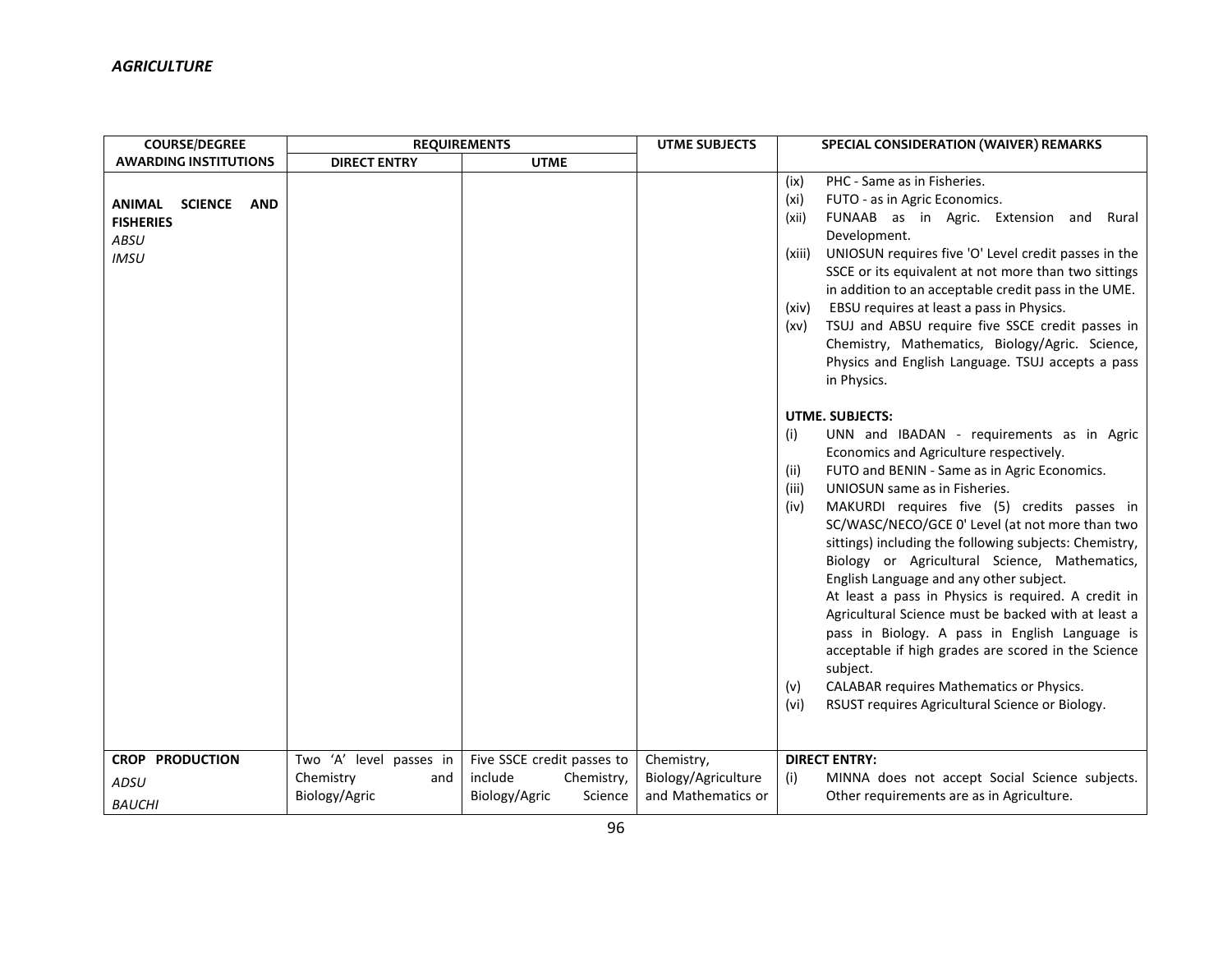| <b>COURSE/DEGREE</b>         | <b>REQUIREMENTS</b>     |                             | <b>UTME SUBJECTS</b> |             | SPECIAL CONSIDERATION (WAIVER) REMARKS                                                                   |
|------------------------------|-------------------------|-----------------------------|----------------------|-------------|----------------------------------------------------------------------------------------------------------|
| <b>AWARDING INSTITUTIONS</b> | <b>DIRECT ENTRY</b>     | <b>UTME</b>                 |                      |             |                                                                                                          |
| <b>CRAWFORD</b>              | Science/Botany/Zoology  | Mathematics<br>and<br>one   | Physics.             | (ii)        | NDU - No direct entry admission.                                                                         |
| <b>MAKURDI</b>               | or                      | Science/Social<br>Science   |                      | (iii)       | OOU requires 'A' level passes in both Chemistry                                                          |
| <b>MINNA</b>                 | Physics/Mathematics/Eco | subject and at least a pass |                      |             | and Biology. Accepts credit in OND (Agric) to 100                                                        |
|                              | nomics.                 | in Physics.                 |                      |             | (distinction)/HND<br>level programme.<br>OND                                                             |
| OOU                          |                         |                             |                      |             | (Credit)/NCE (Double major) at credit level in                                                           |
| SALEM                        |                         |                             |                      | (iv)        | Agriculture.<br>RSUST and FUTO - Same as in Animal Science.                                              |
|                              |                         |                             |                      | (v)         | MINNA accepts NCE/OND/HND at minimum of                                                                  |
| <b>CROP, SOIL AND PEST</b>   |                         |                             |                      |             | Lower Credit level in addition to UTME                                                                   |
| <i><b>MANAGEMENT</b></i>     |                         |                             |                      |             | requirement.                                                                                             |
| <b>FUTA</b>                  |                         |                             |                      | (vi)        | ADSU - as in Animal Production & Fisheries                                                               |
|                              |                         |                             |                      | (vii)       | EKSU and FUTA - as in Agric. Economics and                                                               |
|                              |                         |                             |                      |             | Extension                                                                                                |
| <b>CROP PRODUCTION AND</b>   |                         |                             |                      | (viii)      | BAUCHI accepts NCE, OND (relevant field) in                                                              |
| <b>LANDSCAPE</b>             |                         |                             |                      |             | addition to UTME requirements.                                                                           |
| <b>MANAGEMENT</b>            |                         |                             |                      | (ix)        | IMSU accepts OND or NCE (Double Major) and HND                                                           |
| <b>EBSU</b>                  |                         |                             |                      |             | in Agriculture with at least a credit pass in 200 level.<br>FUTO and BENIN - Same as in Agric-Economics. |
|                              |                         |                             |                      | (x)<br>(xi) | UNN same as in Agrci. Economics and Extension                                                            |
|                              |                         |                             |                      | (xiii)      | MAUTY accepts:                                                                                           |
| CROP, PRODUCTION AND         |                         |                             |                      | (a)         | OND/NCE in Agric. with a minimum of Merit grade                                                          |
| <b>HORTICULTURE</b>          |                         |                             |                      |             | in Agriculture.                                                                                          |
|                              |                         |                             |                      | (b)         | IJMB with at least 7 cumulative points in                                                                |
| <b>MAUTY</b>                 |                         |                             |                      |             | Chemistry, Biology/ Agricultural and Physics/                                                            |
|                              |                         |                             |                      |             | Mathematics.                                                                                             |
| <b>CROP PRODUCTION AND</b>   |                         |                             |                      | (xiv)       | FUNAAB as in Agric. Extension and Rural                                                                  |
| <b>PROTECTION</b>            |                         |                             |                      |             | Development.                                                                                             |
| ABSU                         |                         |                             |                      | (xv)        | FUTA admits candidates with any of the followings:                                                       |
| OAU                          |                         |                             |                      | (a)         | OND with a minimum of upper credit from<br>recognized Polytechnics or Colleges of Technology             |
|                              |                         |                             |                      |             | or the Nigerian Certificate in Education (NCE) or                                                        |
| PLANT PHYSIOLOGY<br>&        |                         |                             |                      |             | equivalent in relevant agriculture-based disciplines                                                     |
| <b>CROP PRODUCTION</b>       |                         |                             |                      |             | such as Agricultural Education and Crop Production                                                       |
| <b>FUNAAB</b>                |                         |                             |                      |             | Technology;                                                                                              |
|                              |                         |                             |                      | (b)         | GCE Advanced Level passes in Biology and any of                                                          |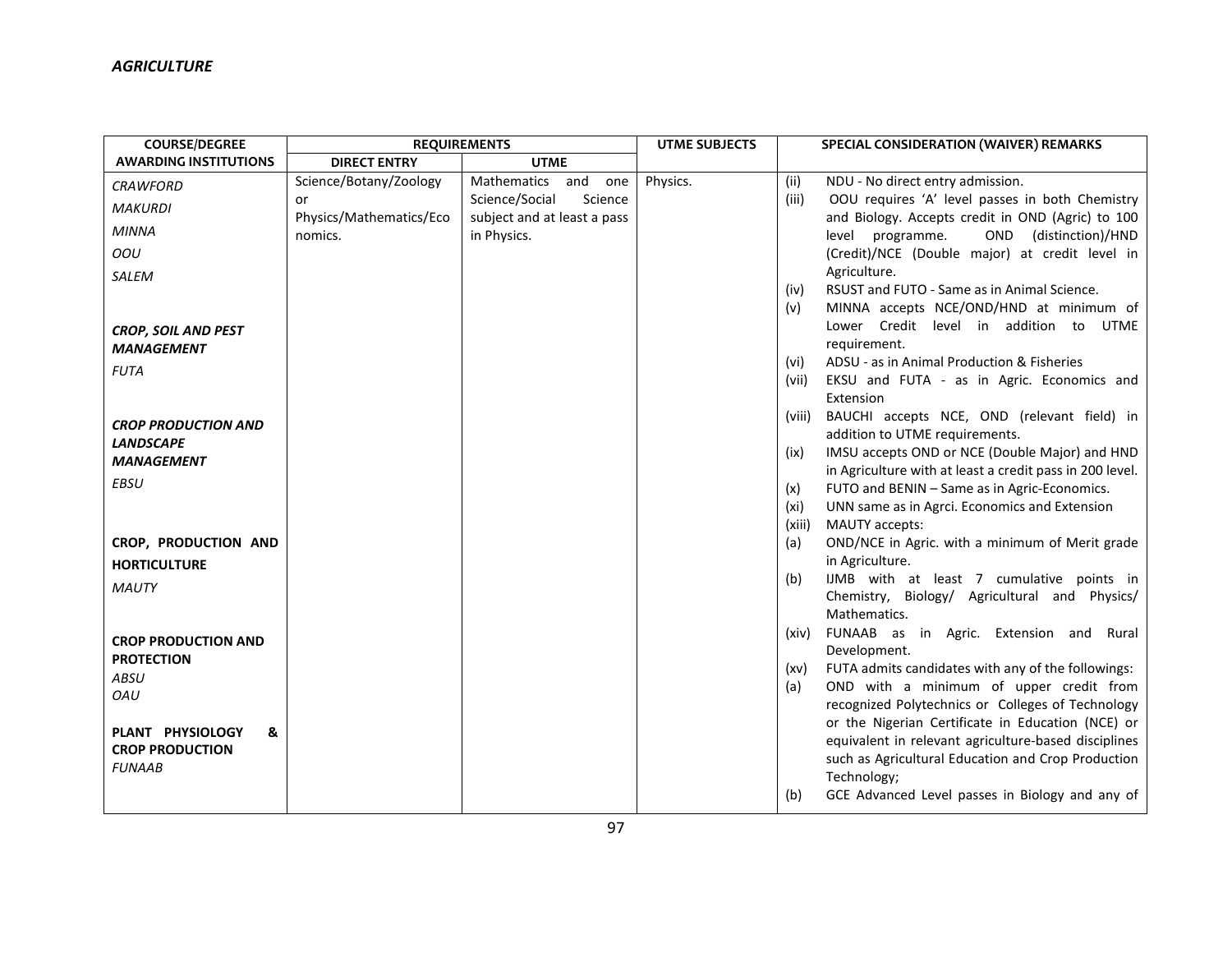| <b>COURSE/DEGREE</b>             | <b>REQUIREMENTS</b> |             | <b>UTME SUBJECTS</b> |       | SPECIAL CONSIDERATION (WAIVER) REMARKS                 |
|----------------------------------|---------------------|-------------|----------------------|-------|--------------------------------------------------------|
| <b>AWARDING INSTITUTIONS</b>     | <b>DIRECT ENTRY</b> | <b>UTME</b> |                      |       |                                                        |
| <b>CROP PROTECTION</b>           |                     |             |                      |       | the following subjects: Chemistry, Physics and         |
| <b>FUNAAB</b>                    |                     |             |                      |       | Mathematics.                                           |
|                                  |                     |             |                      | (xvi) | OAU does not accept Economics and accepts              |
| <b>CROP SCIENCE</b>              |                     |             |                      |       | HND/OND in Agriculture obtained at upper credit        |
| <b>RSUST</b>                     |                     |             |                      |       | level from recognized Institution.                     |
| <b>UNN</b>                       |                     |             |                      |       | (xvii) CALABAR accepts HND, NCE/OND at merit level but |
|                                  |                     |             |                      |       | does not accept IJMB.                                  |
| <b>CROP SCIENCE AND</b>          |                     |             |                      |       | (xviii) KWASU accepts OND/HND, NCE (relevant field) in |
| <b>HORTICULTURE</b>              |                     |             |                      |       | addition to UTME requirements.                         |
| COOU                             |                     |             |                      | (xix) | <b>MAKRUDI</b> accepts                                 |
| <b>FED-OYEEKITI</b>              |                     |             |                      | (a)   | Two `A" level passes in any of Chemistry and           |
|                                  |                     |             |                      |       | Biology/Agricultural Science/Botany/Zoology or         |
|                                  |                     |             |                      |       | Mathematics, (Pure & Applied) Physics, Geology         |
| <b>CROP AND</b>                  |                     |             |                      |       | and Economics).                                        |
| <b>ENVIRONMENTAL</b>             |                     |             |                      | (b)   | NCE/OND/HND (Credit/Merit) in Agriculture              |
| <b>PROTECTION</b>                |                     |             |                      | (xx)  | LAUTECH accepts                                        |
| <b>MAKURDI</b>                   |                     |             |                      | (a)   | Two `A" level passes in any of Chemistry,              |
| LAUTECH                          |                     |             |                      |       | Biology/Agricultural Science or Physics                |
|                                  |                     |             |                      | (b)   | NCE/OND/HND (Credit/Merit) in Agriculture              |
|                                  |                     |             |                      | (xxi) | EBSU accept NCE with minimum Merit passes in           |
| <b>PLANT BREEDING &amp; SEED</b> |                     |             |                      |       | relevant fields or HND and OND with minimum of         |
| <b>TECHNOLOGY:</b>               |                     |             |                      |       | Upper credit in relevant fields.                       |
| <b>FUNAAB</b>                    |                     |             |                      |       |                                                        |
|                                  |                     |             |                      | UTME. |                                                        |
|                                  |                     |             |                      | (i)   | BENIN and DELSU - Same as in Agricultural              |
| <b>CROP PRODUCTION AND</b>       |                     |             |                      |       | Economics.                                             |
| <b>SOIL SCIENCE</b>              |                     |             |                      | (ii)  | CALABAR requires five 'O' level credit passes to       |
| LAUTECH                          |                     |             |                      |       | Chemistry,<br>Biology/Agric<br>Science<br>include      |
|                                  |                     |             |                      |       | Mathematics and one Science/Social Science             |
|                                  |                     |             |                      |       | subject and at least a pass in Physics plus English    |
| <b>CROP PRODUCTION</b>           |                     |             |                      |       | Language 9credit pass.                                 |
| <b>TECHNOLOGY</b>                |                     |             |                      | (iii) | OOU requires 'O' level credit passes in English        |
| <b>NDU</b>                       |                     |             |                      |       | Language, Mathematics and Physics.                     |
|                                  |                     |             |                      | (iv)  | BENIN - As in Agric Economics.                         |
| with options in:                 |                     |             |                      | (v)   | NDU requires five 'O' level credit passes in English,  |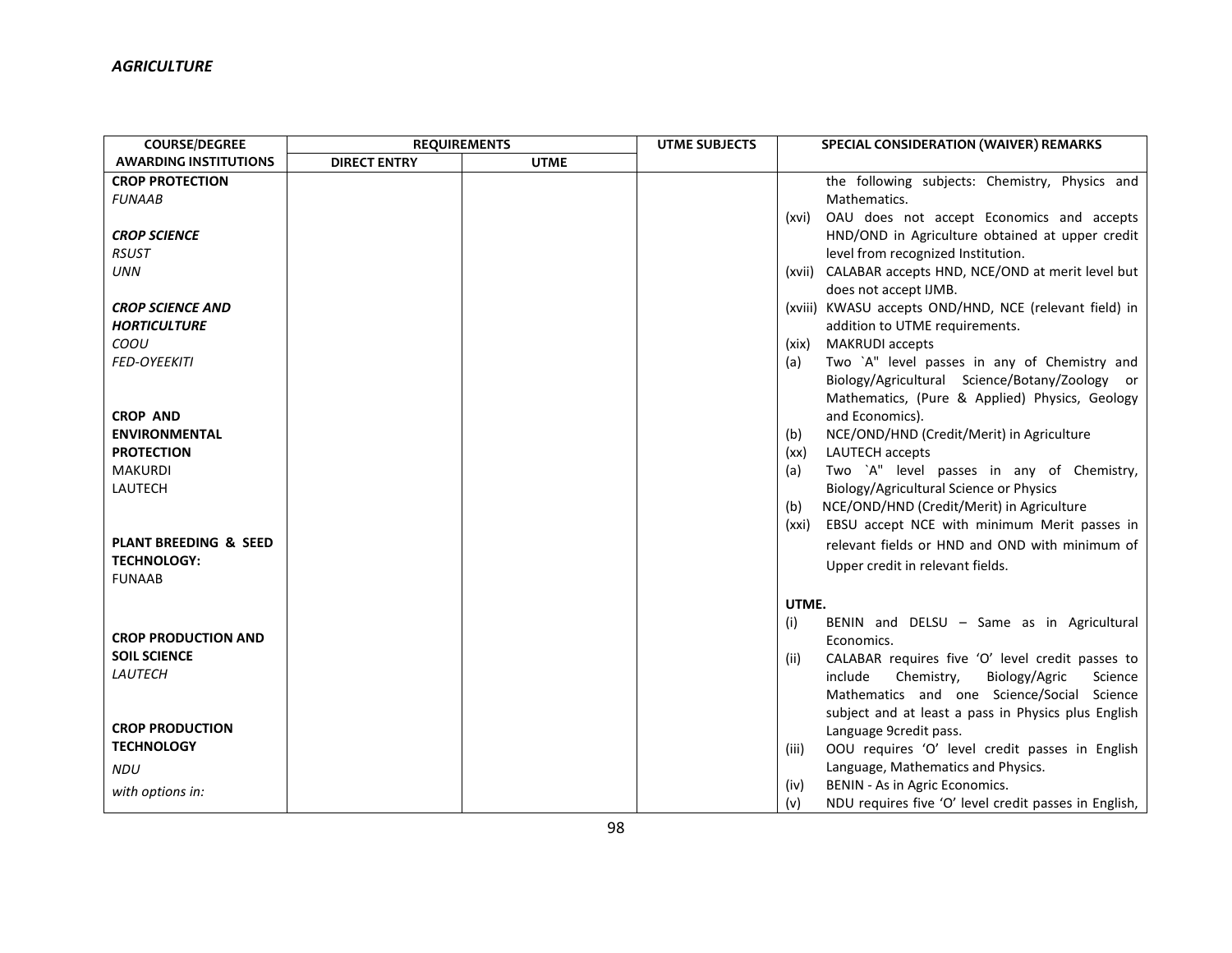| <b>COURSE/DEGREE</b>         | <b>REQUIREMENTS</b> |             | <b>UTME SUBJECTS</b> | SPECIAL CONSIDERATION (WAIVER) REMARKS                                              |
|------------------------------|---------------------|-------------|----------------------|-------------------------------------------------------------------------------------|
| <b>AWARDING INSTITUTIONS</b> | <b>DIRECT ENTRY</b> | <b>UTME</b> |                      |                                                                                     |
| (i) Soil Science             |                     |             |                      | Maths, Chemistry, Physics, Biology or Agricultural<br>Science                       |
| (ii) Environmental Agric.    |                     |             |                      | DELSU accepts P.7 in English Language.<br>(vi)                                      |
| (iii) Crop Technology        |                     |             |                      | MINNA and NAU- as in Animal Production<br>(vii)                                     |
|                              |                     |             |                      | RSUST, MAUTY, MAKURDI, DELSU, UNN and<br>(viii)<br>UMUDIKE - as in Agric Economics. |
| <b>CROP SCIENCE AND</b>      |                     |             |                      | MINNA and FUTO require credit passes in English<br>(ix)<br>Language and Mathematics |
| <b>TECHNOLOGY</b>            |                     |             |                      | BAUCHI and RSUST require credit in English<br>(x)                                   |
| <b>FUTO</b>                  |                     |             |                      | language for UTME but accept a pass in Physics.                                     |
| with options in              |                     |             |                      | PHC - Same as in Fisheries.<br>(xi)                                                 |
| i) Agronomy                  |                     |             |                      | COOU and ABSU require five 'O' level credit passes<br>(xiii)                        |
| ii) Crop Production          |                     |             |                      | in English Language, Mathematics, Chemistry,                                        |
| iii) Horticulture            |                     |             |                      | Biology or Agricultural Science.                                                    |
| iv) Plant Breeding           |                     |             |                      | MAUTY accepts a pass in Physics.<br>(xiv)                                           |
| v) Land Use                  |                     |             |                      | FUNAAB as in Agric. Extension and Rural<br>(xv)                                     |
| vi) Agricultural Water       |                     |             |                      | Development.                                                                        |
| Resources Management         |                     |             |                      | FUTA requires five credits at WASSCE or NECO or<br>(xvi)                            |
|                              |                     |             |                      | GCE O/L or equivalent examinations at a maximum                                     |
|                              |                     |             |                      | of two sittings in the following subjects: English                                  |
|                              |                     |             |                      | Language, Mathematics, Chemistry, Biology or                                        |
|                              |                     |             |                      | Agricultural Science. At least a Pass in Physics is                                 |
|                              |                     |             |                      | required.                                                                           |
|                              |                     |             |                      | MAKURDI requires five credit passes in Biology or<br>(vii)                          |
|                              |                     |             |                      | Agriculture Science, Chemistry, Mathematics,                                        |
|                              |                     |             |                      | English Language, Physics or any other Science                                      |
|                              |                     |             |                      | subjects. Accepts a pass in Physics.                                                |
|                              |                     |             |                      | (viii) LAUTECH requires five credit passes in Biology or                            |
|                              |                     |             |                      | Agriculture Science, Chemistry, Mathematics,                                        |
|                              |                     |             |                      | English Language, Physics.                                                          |
|                              |                     |             |                      | <b>U.T.M.E SUBJECTS</b>                                                             |
|                              |                     |             |                      | FUTA requires English Language, Mathematics,<br>(i)                                 |
|                              |                     |             |                      | Physics, Chemistry, Biology or Agricultural Science.                                |
|                              |                     |             |                      | (i)<br>SALEM - Same as in Soil Science.                                             |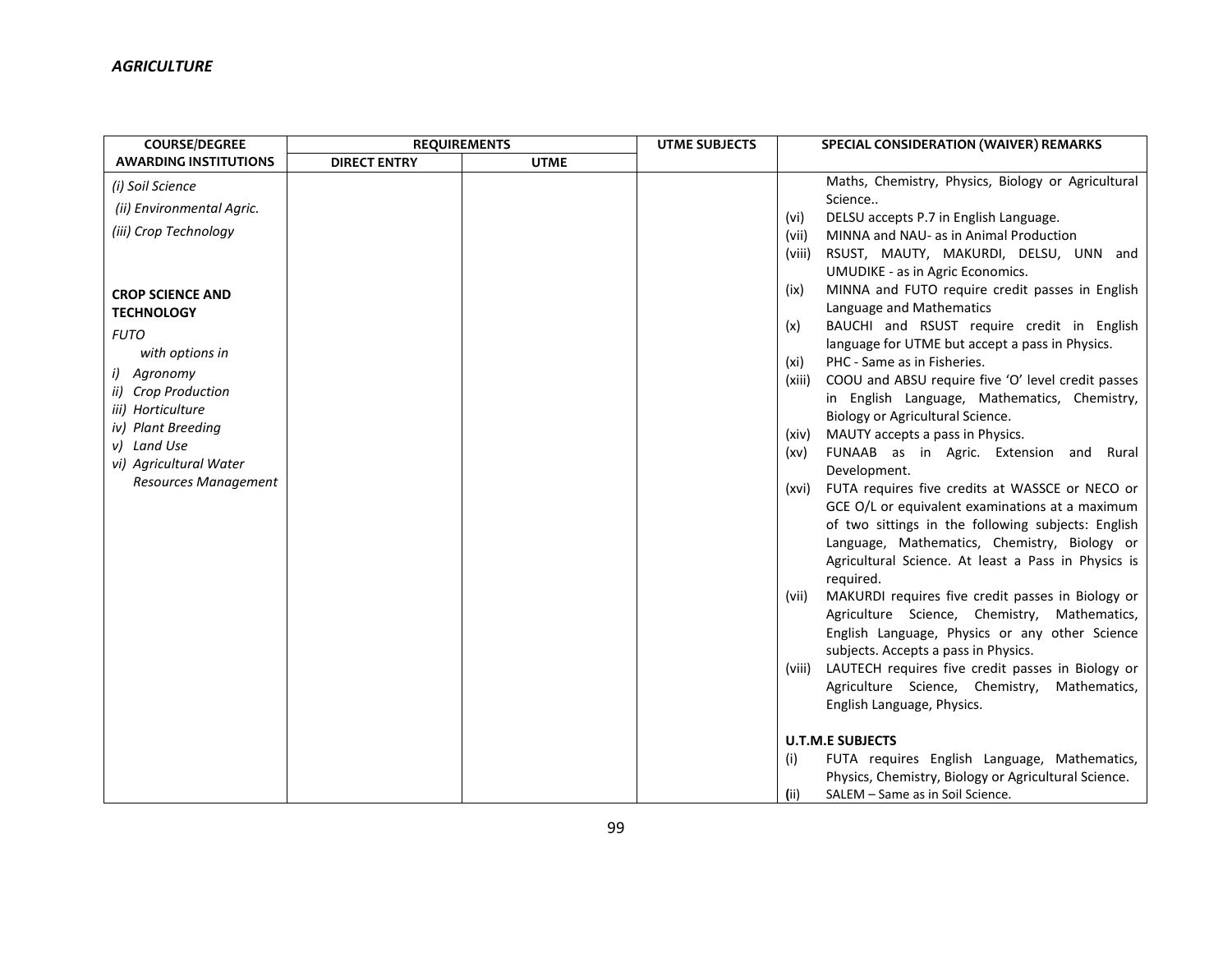| <b>COURSE/DEGREE</b>                                                                                                                                                                                                                               | <b>REQUIREMENTS</b>                                                                                  |                                                                                                                                                  | <b>UTME SUBJECTS</b>                                                               | <b>SPECIAL CONSIDERATION (WAIVER) REMARKS</b>                                                                                                                                                                                                                                                                                                                                                                                                                                                                                                                                                                                                                                                                            |
|----------------------------------------------------------------------------------------------------------------------------------------------------------------------------------------------------------------------------------------------------|------------------------------------------------------------------------------------------------------|--------------------------------------------------------------------------------------------------------------------------------------------------|------------------------------------------------------------------------------------|--------------------------------------------------------------------------------------------------------------------------------------------------------------------------------------------------------------------------------------------------------------------------------------------------------------------------------------------------------------------------------------------------------------------------------------------------------------------------------------------------------------------------------------------------------------------------------------------------------------------------------------------------------------------------------------------------------------------------|
| <b>AWARDING INSTITUTIONS</b>                                                                                                                                                                                                                       | <b>DIRECT ENTRY</b>                                                                                  | <b>UTME</b>                                                                                                                                      |                                                                                    |                                                                                                                                                                                                                                                                                                                                                                                                                                                                                                                                                                                                                                                                                                                          |
|                                                                                                                                                                                                                                                    |                                                                                                      |                                                                                                                                                  |                                                                                    | LAUTECH requires English language,<br>Chemistry,<br>(iii)<br>Biology/Agriculture<br>Science,<br>and<br>Physics/Mathematics<br>OOU - Same as in Agricultural Extension and Rural<br>(iv)<br>Sociology.                                                                                                                                                                                                                                                                                                                                                                                                                                                                                                                    |
| <b>CROP, SOIL AND</b><br><b>ENVIRONMENTAL SCIENCE</b><br>EKSU                                                                                                                                                                                      | As in Agric. Extension                                                                               | As in Agric. Extension                                                                                                                           | As in Agric.<br>Extension                                                          |                                                                                                                                                                                                                                                                                                                                                                                                                                                                                                                                                                                                                                                                                                                          |
| <b>PLANT SCIENCE AND</b><br><b>BIOTECHNOLOGY</b><br>ABSU<br>PLANT SCIENCE AND<br><b>CROP PRODUCTION</b><br><b>JABU</b><br><b>CROP SCIENCE</b><br><b>AND</b><br><b>BIOTECHNOLOGY</b><br><b>IMSU</b><br><b>CROP SCIENCE AND</b><br><b>PRODUCTION</b> | ʻA'<br>levels<br>Two<br>in<br>Chemistry and any of<br>Biology, Agric Science,<br>Zoology and Botany. | Five SSCE credit passes in<br>English<br>Language,<br>Mathematics,<br>chemistry<br>and Biology<br>or Agric.<br>Science and any other<br>subject. | Biology<br>or<br>Agriculture,<br>Chemistry<br>and<br>Physics<br>or<br>Mathematics. | <b>DIRECT ENTRY:</b><br>(i)<br>PHC - No Direct Entry.<br>JABU accepts five (5) O level credit passes in English<br>(ii)<br>Language, Chemistry, Mathematics, Biology, Agric.<br>Sci., Economics and A level equivalent in the<br>subjects listed under each programme.<br>OAU<br>Biology/Zoology/Botany,<br>requires<br>(iii)<br>Mathematics or Physics.<br>IMSU as in Agriculture.<br>(iv)<br>UTME:<br>(i)<br>OAU requires Mathematics,<br>Chemistry<br>and<br>Biology/Zoology/Botany.<br>PHC requires credits in English Lang. Biology/Agric<br>(ii)<br>Science, Chemistry, Physics and Mathematics.<br>IMSU accepts a pass in English Language.<br>(ii)<br>JABU requires credit pass to include Geography or<br>(iii) |
| JABU                                                                                                                                                                                                                                               |                                                                                                      |                                                                                                                                                  |                                                                                    | Economics and at least a pass in Physics.                                                                                                                                                                                                                                                                                                                                                                                                                                                                                                                                                                                                                                                                                |
| <b>SOIL SCIENCE</b>                                                                                                                                                                                                                                | Two 'A' level passes in                                                                              | Five SSCE credit passes in                                                                                                                       | Chemistry, Biology                                                                 | <b>DIRECT ENTRY:</b>                                                                                                                                                                                                                                                                                                                                                                                                                                                                                                                                                                                                                                                                                                     |
| AAU                                                                                                                                                                                                                                                | Chemistry and one of                                                                                 | English<br>Language                                                                                                                              | Agricultural<br>or                                                                 | MINNA accepts OND/NCE with a minimum of credit<br>(i)                                                                                                                                                                                                                                                                                                                                                                                                                                                                                                                                                                                                                                                                    |
| ABSU                                                                                                                                                                                                                                               | Zoology/Botany/Agric                                                                                 | Mathematics, Chemistry,                                                                                                                          | Science<br>plus                                                                    | in Agriculture or OND/NCE with TC II credit in                                                                                                                                                                                                                                                                                                                                                                                                                                                                                                                                                                                                                                                                           |
| AKSU                                                                                                                                                                                                                                               | Science/Biology,<br>Geography, Mathematics,                                                          | Biology/Agricultural<br>Science and any other                                                                                                    | <b>Mathematics</b><br><b>or</b><br>Physics.                                        | Agriculture/Maths, Gen. Sci./Int. Sci or Agric<br>Sc/Biology                                                                                                                                                                                                                                                                                                                                                                                                                                                                                                                                                                                                                                                             |
| COOU                                                                                                                                                                                                                                               | Physics,<br>Geology,                                                                                 | Science subject.                                                                                                                                 |                                                                                    | MINNA accepts credit in OND/NCE Agriculture into<br>(ii)                                                                                                                                                                                                                                                                                                                                                                                                                                                                                                                                                                                                                                                                 |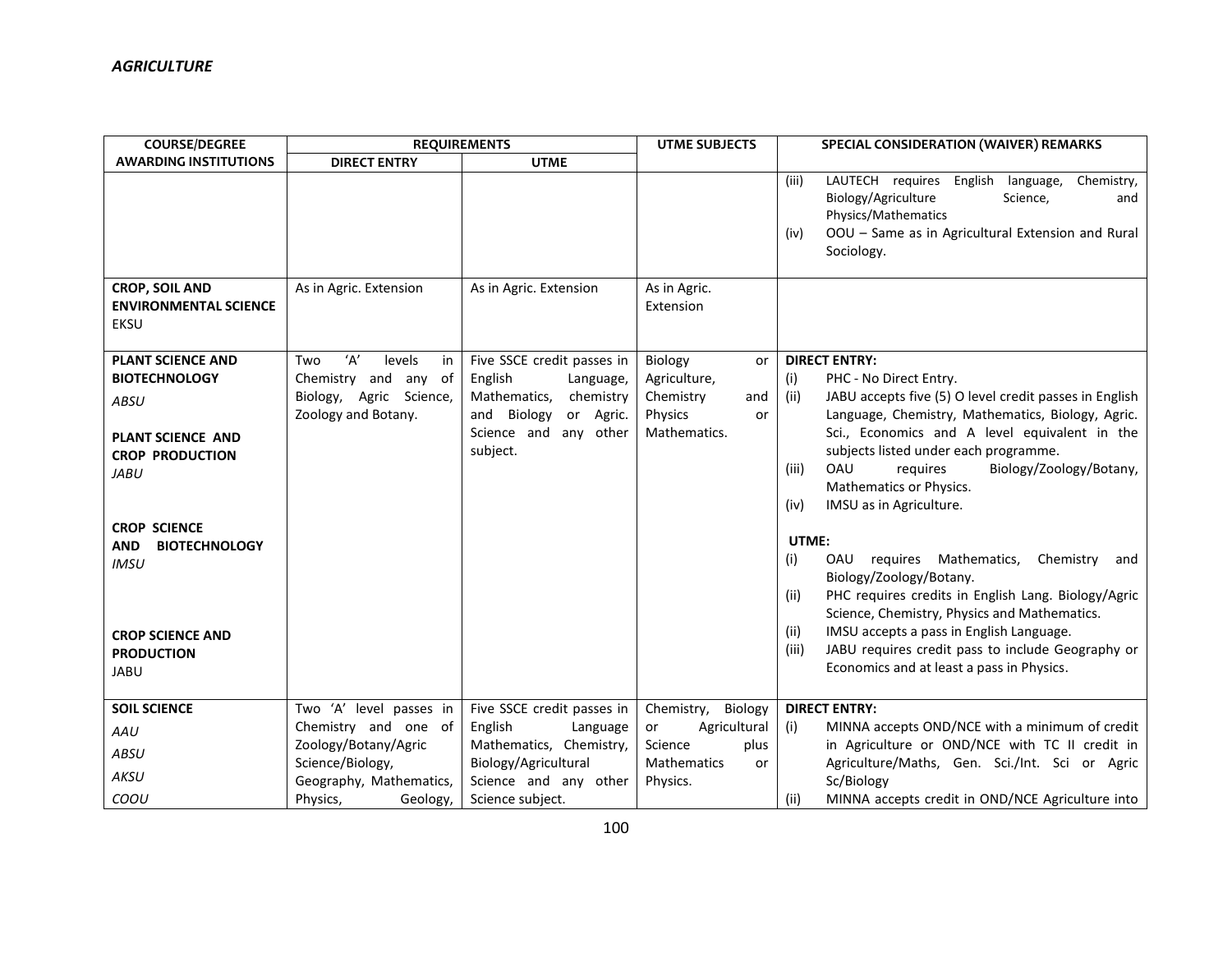| <b>COURSE/DEGREE</b>                      | <b>REQUIREMENTS</b>     |             | <b>UTME SUBJECTS</b> | SPECIAL CONSIDERATION (WAIVER) REMARKS                                          |
|-------------------------------------------|-------------------------|-------------|----------------------|---------------------------------------------------------------------------------|
| <b>AWARDING INSTITUTIONS</b>              | <b>DIRECT ENTRY</b>     | <b>UTME</b> |                      |                                                                                 |
| <b>BENIN</b>                              | Health<br>Economics and |             |                      | 200 levels while those with HND are accepted into                               |
| <b>CALABAR</b>                            | Science.                |             |                      | 300 levels.                                                                     |
| <b>DELSU</b>                              |                         |             |                      | DELSU, BENIN, IMSU and UMUDIKE as in<br>(iii)<br>Agriculture.                   |
| <b>IMSU</b>                               |                         |             |                      | MAUTY accepts:<br>(iv)                                                          |
| <b>MAKURDI</b>                            |                         |             |                      | Two HSC or GCE `A' Level credit passes in<br>(a)                                |
| <b>MAUTY</b>                              |                         |             |                      | Chemistry, and Biology                                                          |
| <b>MINNA</b>                              |                         |             |                      | OND with credit passes in Biology/ Agricultural<br>(b)<br>Science and Chemistry |
| OAU                                       |                         |             |                      | ND/HND with credit in Biology/Agric Science<br>(c)                              |
| <b>RSUST</b>                              |                         |             |                      | CALABAR - Same as in Agric-Economics.<br>(v)                                    |
| SALEM                                     |                         |             |                      | RSUST - As in Animal Science.<br>(vii)                                          |
|                                           |                         |             |                      | FUTO and BENIN as in Agric. Economics.<br>(viii)                                |
| <b>UMUDIKE</b>                            |                         |             |                      | UNN same as in Agric. Economics and Extension.<br>(ix)                          |
| <b>UNN</b>                                |                         |             |                      | OAU does not accept Geography, Geology and<br>(x)                               |
| UYO                                       |                         |             |                      | Health Science and accepts HND/OND in                                           |
|                                           |                         |             |                      | Agriculture obtained at upper credit level from<br>recognized Institution.      |
|                                           |                         |             |                      | JABU accepts two 'A' levels in Chemistry,<br>(xi)                               |
|                                           |                         |             |                      | Biology/Agric. Sci and any other from Physics,                                  |
| <b>SOIL SCIENCE</b>                       |                         |             |                      | Economics and Mathematics. OND/NCE Upper                                        |
| <b>MANAGEMENT</b>                         |                         |             |                      | credit in relevant areas.                                                       |
| JABU                                      |                         |             |                      | CALABAR accepts HND, ND/NCE (credit level) pass<br>(xii)                        |
|                                           |                         |             |                      | in Agriculture and related sciences.                                            |
|                                           |                         |             |                      | MAKURDI - Same as in Crop Production.<br>(xiii)                                 |
|                                           |                         |             |                      | FUNAAB as in Agric. Extension and Rural<br>(xiv)<br>Development.                |
| <b>SOIL AND</b>                           |                         |             |                      | EBSU accept NCE with minimum Merit passes in<br>(xv)                            |
| <b>ENVIRONMENTAL</b><br><b>MANAGEMENT</b> |                         |             |                      | relevant fields OR HND & OND with minimum of                                    |
|                                           |                         |             |                      | Upper credits in relevant fields.                                               |
| <b>IMSU</b>                               |                         |             |                      |                                                                                 |
| <b>EBSU</b>                               |                         |             |                      | UTME:                                                                           |
| <b>CRAWFORD</b>                           |                         |             |                      | RSUST and MAUTY require at least a pass in Physics.<br>(i)                      |
|                                           |                         |             |                      | (ii)<br>RSUST and CALABAR - as in Animal Science.                               |
|                                           |                         |             |                      | IMSU accepts a pass in English Language.<br>(iii)                               |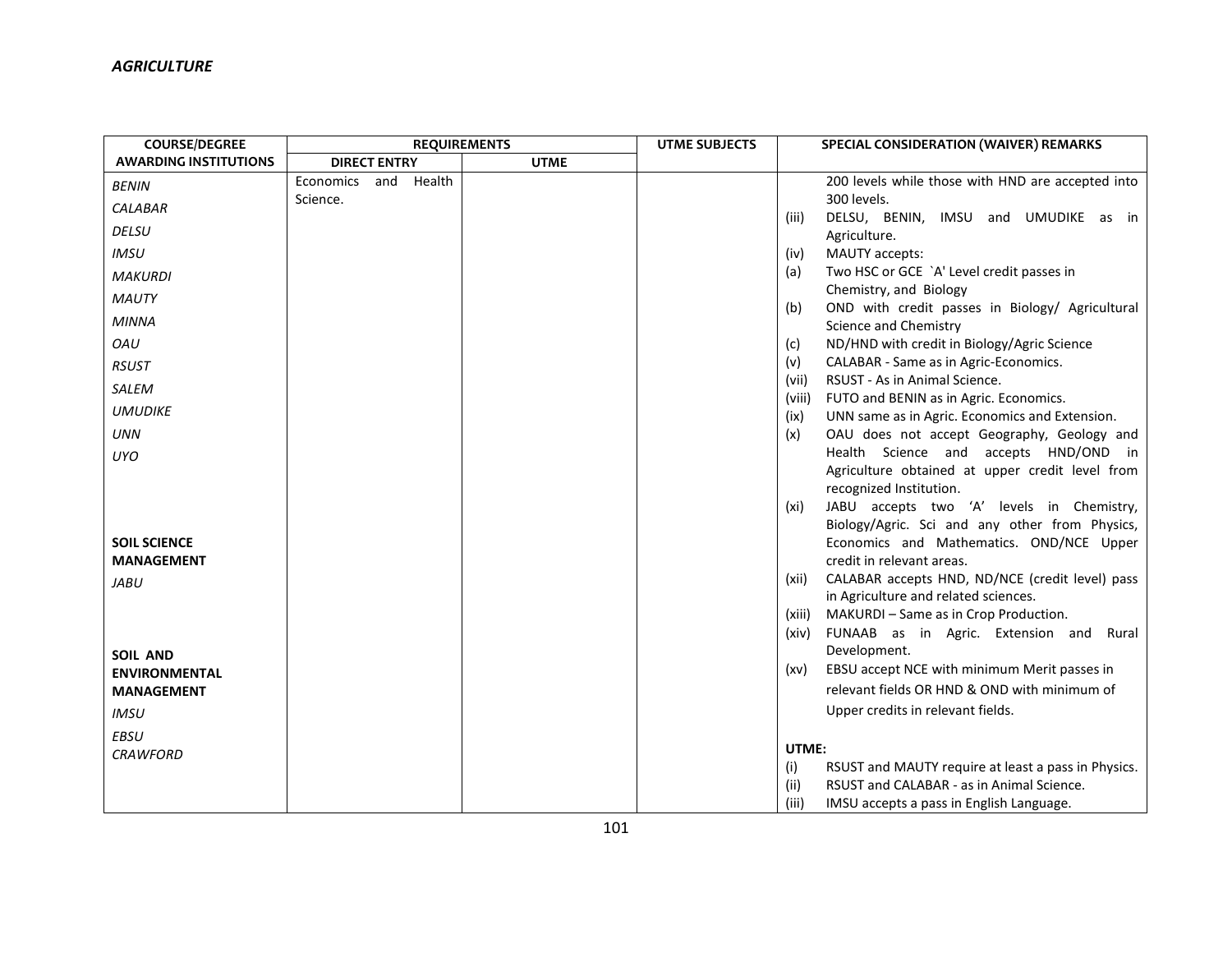| <b>COURSE/DEGREE</b>                                                                                                                                      | <b>REQUIREMENTS</b>                                                                                                                                |                                                                                                                                                                                                                                           | <b>UTME SUBJECTS</b>                                                         | <b>SPECIAL CONSIDERATION (WAIVER) REMARKS</b>                                                                                                                                                                                                                                                                                                                                                                                                                                                                                                                                                                                                  |
|-----------------------------------------------------------------------------------------------------------------------------------------------------------|----------------------------------------------------------------------------------------------------------------------------------------------------|-------------------------------------------------------------------------------------------------------------------------------------------------------------------------------------------------------------------------------------------|------------------------------------------------------------------------------|------------------------------------------------------------------------------------------------------------------------------------------------------------------------------------------------------------------------------------------------------------------------------------------------------------------------------------------------------------------------------------------------------------------------------------------------------------------------------------------------------------------------------------------------------------------------------------------------------------------------------------------------|
| <b>AWARDING INSTITUTIONS</b>                                                                                                                              | <b>DIRECT ENTRY</b>                                                                                                                                | <b>UTME</b>                                                                                                                                                                                                                               |                                                                              |                                                                                                                                                                                                                                                                                                                                                                                                                                                                                                                                                                                                                                                |
| SOIL SCIENCE AND LAND<br><b>MANAGEMENT</b><br><b>FUNAAB</b><br>SOIL SCIENCE AND LAND<br><b>AGRO-CLIMATOLOGY</b><br><b>JABU</b><br><b>SOIL SCIENCE AND</b> |                                                                                                                                                    |                                                                                                                                                                                                                                           |                                                                              | ABSU same as Crop Production and Protection.<br>(iv)<br>EBSU same as in Soil Science<br>(iv)<br>FUTO and UMUDIKE same as in Agricultural<br>(v)<br>Economics.<br>CALABAR requires credit pass in Physics.<br>(vi)<br>MINNA - Same as in Water Resources, Aquaculture<br>(vii)<br>and fisheries Technology.<br>MAKURDI - Same as in Crop Production.<br>(viii)<br>FUNAAB as in Agric. Extension and<br>Rural<br>(ix)<br>Development.<br><b>UTME SUBJECTS:</b>                                                                                                                                                                                   |
| <b>TECHNOLOGY</b>                                                                                                                                         |                                                                                                                                                    |                                                                                                                                                                                                                                           |                                                                              | SALEM requires Chemistry, Biology/Agricultural<br>(i)                                                                                                                                                                                                                                                                                                                                                                                                                                                                                                                                                                                          |
| <b>FUTO</b>                                                                                                                                               |                                                                                                                                                    |                                                                                                                                                                                                                                           |                                                                              | Science and Physics.                                                                                                                                                                                                                                                                                                                                                                                                                                                                                                                                                                                                                           |
| <b>FAMILY, NUTRITION AND</b><br><b>CONSUTMER SCIENCES</b><br>OAU                                                                                          | Two `A' level passes or<br>equivalent in Chemistry<br>and Biology/Botany/<br>Agricultural Science /<br>Economics/Physics/<br>Mathematics/Geography | Five SSCE credit passes in<br>English Language,<br>Mathematics, Chemistry,<br>Biology, Physics and any<br>one of the following: Fine<br>Arts, Textile.<br>Construction, Technical<br>Drawing, Home<br>Management, Foods and<br>Nutrition. | Chemistry,<br>Biology/Agriculture<br>Science and<br>Mathematics/Physic<br>S. | <b>DIRECT ENTRY</b><br>NCE in Home Economics/Biology/ Chemistry/Agric<br>(i)<br>Science from an accredited Institution with a<br>minimum of Credit.<br>Candidate with OND in catering and Hotel<br>(ii)<br>Textile<br>Clothing,<br>Management,<br>and<br>Construction/Management, Food Science and<br>Animal Health from accredited institution with at<br>least an upper credit pass.<br>HND in Catering and Hotel Management, Textile<br>(iv)<br>and Clothing, Construction/Management Food<br>Science and Technology, Nutrition, Tourism,<br>Agriculture and Animal Health from accredited<br>institution with a minimum of "Upper Credit". |
| <b>VETERINARY SCIENCE</b><br><b>MAKURDI</b>                                                                                                               | 'A' level passes in<br>Chemistry,<br>Biology/Zoology, Physics<br>or Mathematics.                                                                   | Five 'O' level credit passes<br>to include English<br>Language, Biology,<br>Physics, Chemistry and                                                                                                                                        | Physics, Chemistry<br>and Biology                                            | <b>UTME</b><br>MAKURDI requires at least five SSCE/NECO/GCE O'<br>(i)<br>level credits at not more than two sittings, including<br>English, Biology/Agriculture Science, Chemistry,                                                                                                                                                                                                                                                                                                                                                                                                                                                            |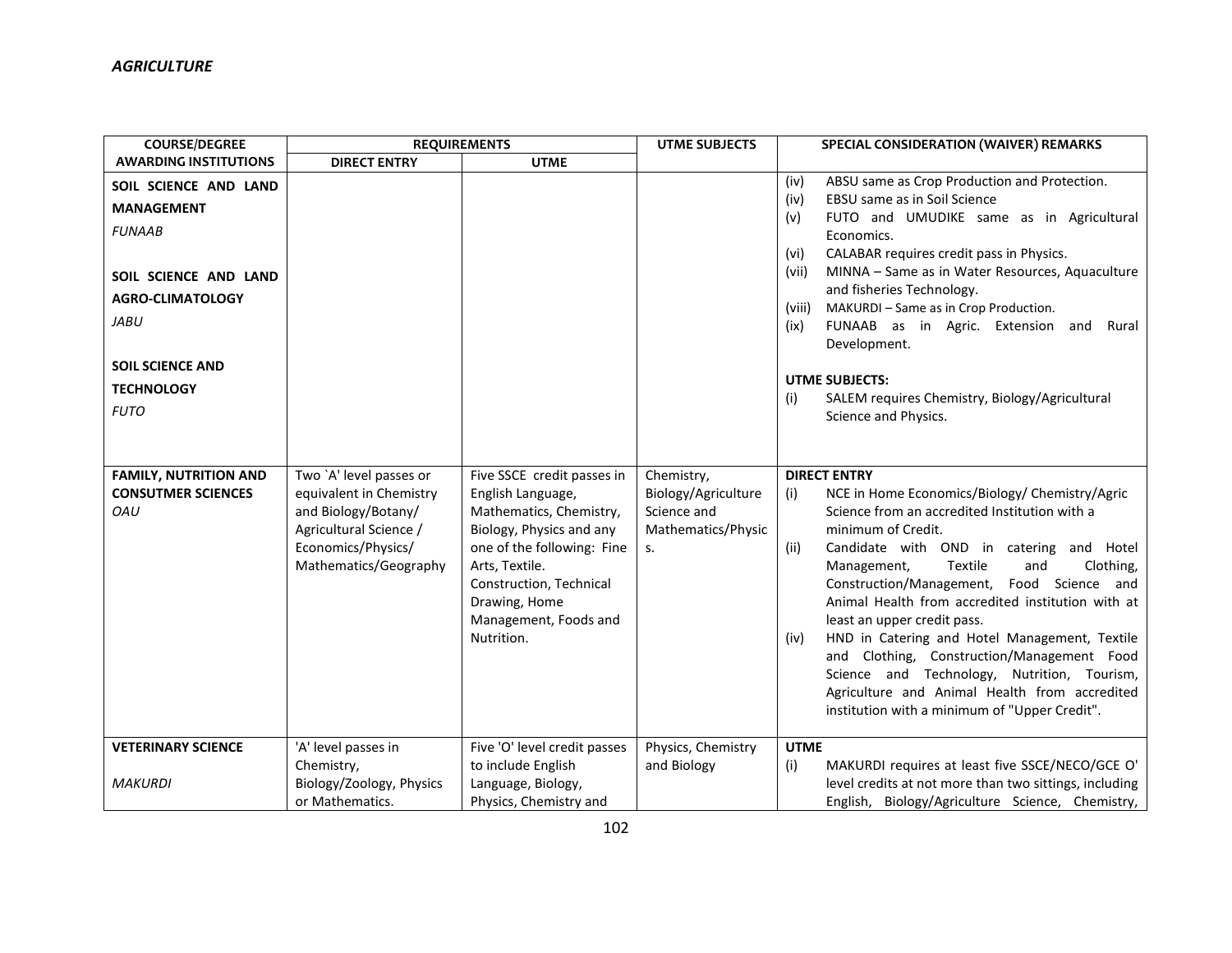| <b>COURSE/DEGREE</b>                                                                                 | <b>REQUIREMENTS</b>                                                                                   |                                                                                                                                                | <b>UTME SUBJECTS</b>                                           | <b>SPECIAL CONSIDERATION (WAIVER) REMARKS</b>                                                                                                                                                                                                                                             |  |
|------------------------------------------------------------------------------------------------------|-------------------------------------------------------------------------------------------------------|------------------------------------------------------------------------------------------------------------------------------------------------|----------------------------------------------------------------|-------------------------------------------------------------------------------------------------------------------------------------------------------------------------------------------------------------------------------------------------------------------------------------------|--|
| <b>AWARDING INSTITUTIONS</b>                                                                         | <b>DIRECT ENTRY</b>                                                                                   | <b>UTME</b>                                                                                                                                    |                                                                |                                                                                                                                                                                                                                                                                           |  |
|                                                                                                      |                                                                                                       | Mathematics.                                                                                                                                   |                                                                | Physics and Mathematics.                                                                                                                                                                                                                                                                  |  |
|                                                                                                      |                                                                                                       |                                                                                                                                                |                                                                | <b>UTME SUBJECTS</b><br>(i)<br>MAKURDI requires Physics, Chemistry and Biology.                                                                                                                                                                                                           |  |
| <b>ENVIRONMENTAL</b><br><b>MANAGEMENT AND</b><br><b>TOXICOLOGY:</b><br><b>FUNAAB</b>                 | Two 'A' level passes in<br>Chemistry and any one of<br>Biology, Agric Science,<br>Botany and Zoology. | Five (5) SSCE credit passes<br>English<br>Language,<br>in l<br>Chemistry,<br>Biology<br>Science,<br>Physics<br>and<br>Mathematics.             | Chemistry,<br>Biology<br>and Mathematics/<br>Physics           | <b>DIRECT ENTRY:</b><br>(i)<br>FUNAAB accepts upper credit in NCE, OND and HND<br>in related programmes into 200 & 300L respectively<br>but candidates must possess UTME requirements.                                                                                                    |  |
|                                                                                                      |                                                                                                       |                                                                                                                                                |                                                                | UTME.<br>(i)<br>FUNAAB requires a credit pass in English Language,<br>Mathematics, Chemistry, Physics and Biology.                                                                                                                                                                        |  |
| <b>WILDLIFE MANAGEMENT:</b><br><b>UNIOSUN</b><br><b>FISHERIES AND WILDLIFE</b><br><b>MANAGEMENT:</b> | Two 'A' level passes in<br>Chemistry<br>and<br>Biology/Botany/Agric<br>Science/Zoology/Physics.       | Five SSCE credit passes in<br>English<br>Language,<br>Chemistry, Biology/Agric<br>Science, Mathematics and<br>Physics/Geography/Econo<br>mics. | Chemistry,<br>Biology/Agric<br>and<br>Mathematics/<br>Physics. | <b>DIRECT ENTRY:</b><br>IBADAN accepts HND (Upper Credit) into 200 level<br>(i)<br>with exemption from the practical year programme<br>and ND/NCE (Upper credit) into 100 level with full<br>participation in practical year programme in<br>Aquaculture & Fisheries, Agriculture, Animal |  |
| <b>UNIOSUN</b><br><b>FISHERIES AND</b><br><b>AQUACULTURE</b>                                         |                                                                                                       |                                                                                                                                                |                                                                | Husbandry and Health and related fields. It also<br>accepts A' level in Chemistry, Biology/Agric.<br>Science, Physics or Mathematics into 200 level with<br>full participation in practical year programme.<br>FUTA accepts ND or Equivalent professional<br>(ii)                         |  |
| ADSU                                                                                                 |                                                                                                       |                                                                                                                                                |                                                                | qualification at Upper credit level or 'A' level passes                                                                                                                                                                                                                                   |  |
| <b>FUTA</b>                                                                                          |                                                                                                       |                                                                                                                                                |                                                                | at one sitting in at least two of the following:                                                                                                                                                                                                                                          |  |
| <b>FED-OYEEKITI</b>                                                                                  |                                                                                                       |                                                                                                                                                |                                                                | Physics, Chemistry, Biology. Direct entry candidates                                                                                                                                                                                                                                      |  |
| <b>FED-WUKARI</b><br><b>KSU</b><br><b>MAKURDI</b><br>SALEM<br><b>MAUTY</b>                           |                                                                                                       |                                                                                                                                                |                                                                | must also meet the UTME requirement.<br>FUTO - as in Agric Economics<br>(iii)<br>UNIOSUN accepts Two 'A' level credit passes in<br>(iv)<br>chemistry and one from Biology, Agriculture,<br>Physics, Geography and Mathematics.<br><b>MAKURDI</b> accepts<br>(v)                           |  |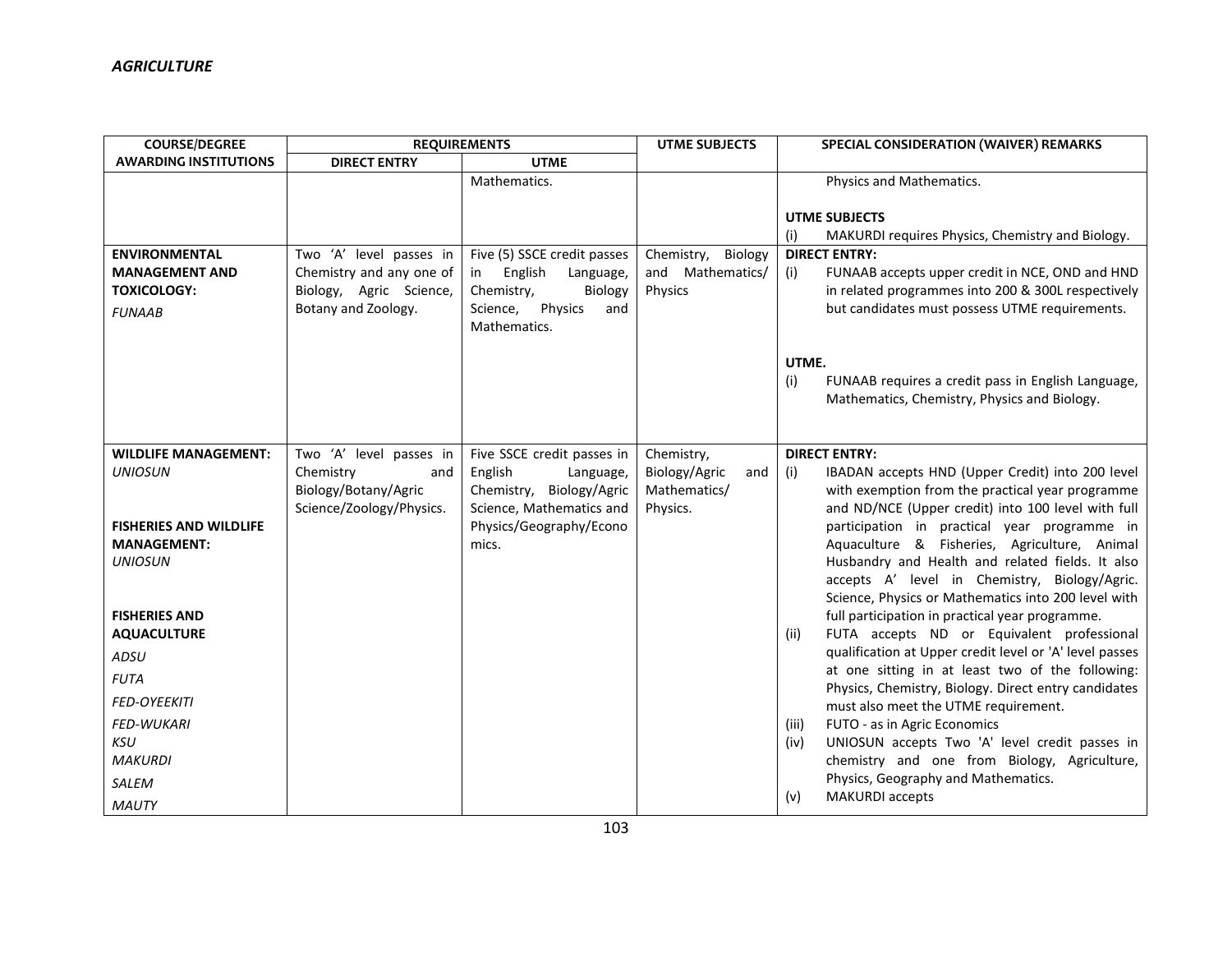| <b>COURSE/DEGREE</b>          | <b>REQUIREMENTS</b> |             | <b>UTME SUBJECTS</b> | SPECIAL CONSIDERATION (WAIVER) REMARKS |                                                                                 |
|-------------------------------|---------------------|-------------|----------------------|----------------------------------------|---------------------------------------------------------------------------------|
| <b>AWARDING INSTITUTIONS</b>  | <b>DIRECT ENTRY</b> | <b>UTME</b> |                      |                                        |                                                                                 |
| AKSU                          |                     |             |                      | (a)                                    | ND and NCE certificates with minimum of credit in                               |
| <b>UYO</b>                    |                     |             |                      |                                        | related fields is acceptable. Such candidates can be                            |
|                               |                     |             |                      |                                        | admitted at 200 level.                                                          |
| <b>EBSU</b><br><b>UNIOSUN</b> |                     |             |                      | (b)                                    | HND in Fisheries and Aquaculture with minimum of                                |
|                               |                     |             |                      |                                        | Lower Credit is acceptable. Such candidates can be                              |
|                               |                     |             |                      |                                        | admitted into 300 levels.                                                       |
|                               |                     |             |                      | (c)                                    | HSC or IJMB certificate accepted for 200 level.                                 |
| <b>AQUACULTURE AND</b>        |                     |             |                      | (d)                                    | in addition to (a and b) above, candidates must                                 |
| <b>FISHERIES MANAGEMENT</b>   |                     |             |                      |                                        | fulfill the o' level requirement for undergraduate<br>admission.                |
| <b>FUNAAB</b>                 |                     |             |                      | (vi)                                   | FUNAAB as in Agric. Extension and Rural                                         |
|                               |                     |             |                      |                                        | Development.                                                                    |
| <b>IBADAN</b>                 |                     |             |                      |                                        |                                                                                 |
|                               |                     |             |                      | UTME:                                  |                                                                                 |
|                               |                     |             |                      | (i)                                    | RSUST and DELSU accept a pass (P.7) in English                                  |
| <b>FISHERIES AND</b>          |                     |             |                      |                                        | Language.                                                                       |
| <b>AQUACULTURE</b>            |                     |             |                      | (ii)                                   | FUNAAB as in Agricultural Extension and Rural                                   |
| <b>TECHNOLOGY</b>             |                     |             |                      |                                        | Development.                                                                    |
| FED-DUTSINMA                  |                     |             |                      | (iii)                                  | RSUST requires a pass in Physics.                                               |
|                               |                     |             |                      | (iv)                                   | IBADAN - The sixth subject for candidates                                       |
|                               |                     |             |                      |                                        | presenting two O' level results could be geography                              |
|                               |                     |             |                      |                                        | or Economics.                                                                   |
|                               |                     |             |                      | (v)                                    | FUTO and UNN - As in Agric Economics.                                           |
|                               |                     |             |                      | (vi)                                   | FUTA requires a Credit in Physics and does not                                  |
|                               |                     |             |                      |                                        | accept Geography and Economics.                                                 |
|                               |                     |             |                      | (vii)                                  | RSUST - As in Agric Economics/Extension.                                        |
|                               |                     |             |                      | (viii)<br>(ix)                         | EBSU same as in Soil Science<br>FUTA requires five (5) credits in WASSCE or GCE |
|                               |                     |             |                      |                                        | (O/L) or equivalent at a maximum of two (2) sittings                            |
|                               |                     |             |                      |                                        | in the following subjects: English Language,                                    |
|                               |                     |             |                      |                                        | Mathematics, Chemistry, Biology or Agricultural                                 |
|                               |                     |             |                      |                                        | Science and Economics or Geography. At least a                                  |
|                               |                     |             |                      |                                        | pass in Physics is required.                                                    |
|                               |                     |             |                      | (x)                                    | UNIOSUN requires five 'O' Level credit passes in the                            |
|                               |                     |             |                      |                                        | SSCE or its equivalent at not more than two sittings                            |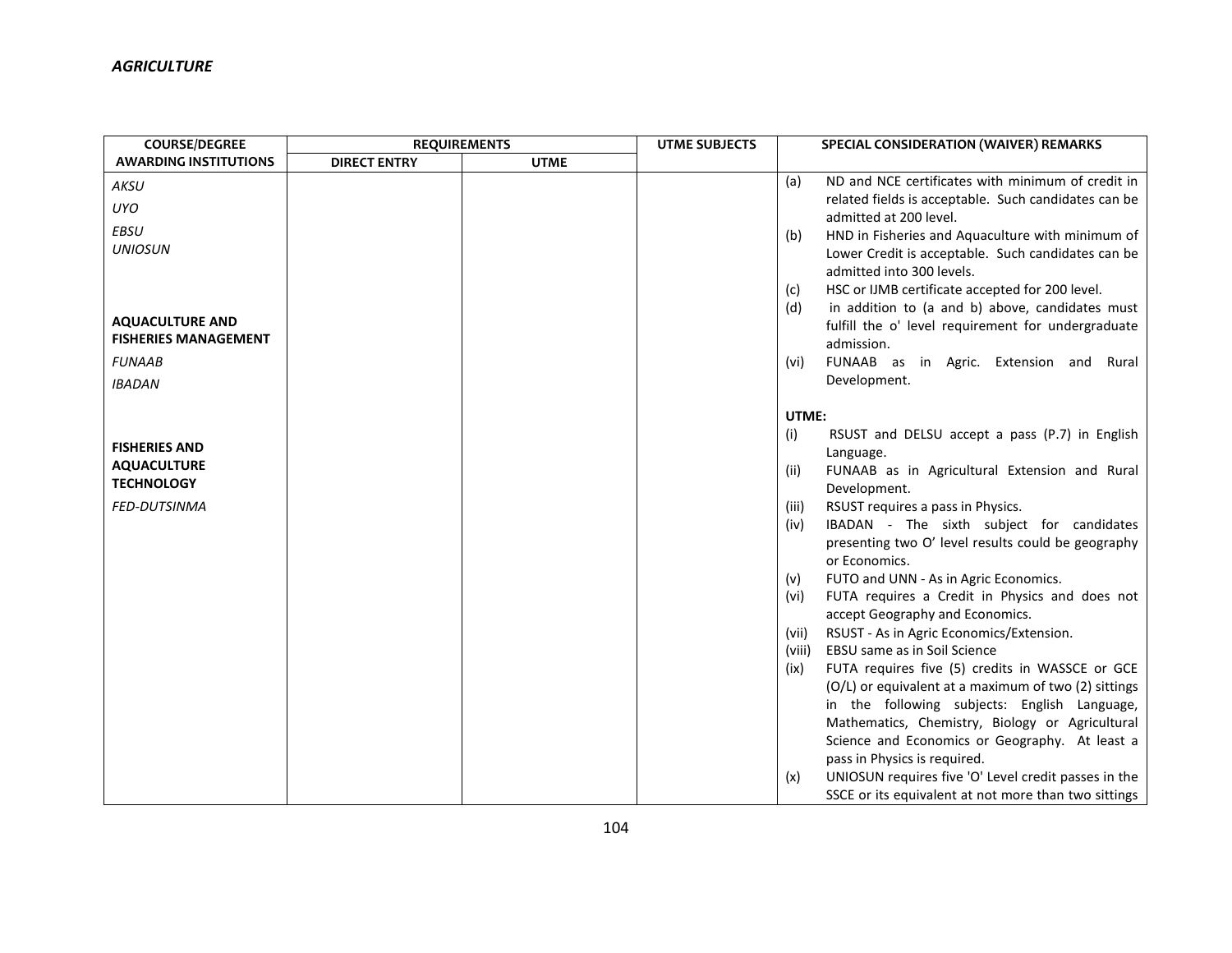| <b>COURSE/DEGREE</b>                                                                                                                                                                                                                         | <b>REQUIREMENTS</b>                                                                             |                                                                                                                                                                                                                                                                                                                                      | <b>UTME SUBJECTS</b>                                          | SPECIAL CONSIDERATION (WAIVER) REMARKS                                                                                                                                                                                                                                                                                                                                                                                                                                                                                                                                                                                                                     |
|----------------------------------------------------------------------------------------------------------------------------------------------------------------------------------------------------------------------------------------------|-------------------------------------------------------------------------------------------------|--------------------------------------------------------------------------------------------------------------------------------------------------------------------------------------------------------------------------------------------------------------------------------------------------------------------------------------|---------------------------------------------------------------|------------------------------------------------------------------------------------------------------------------------------------------------------------------------------------------------------------------------------------------------------------------------------------------------------------------------------------------------------------------------------------------------------------------------------------------------------------------------------------------------------------------------------------------------------------------------------------------------------------------------------------------------------------|
| <b>AWARDING INSTITUTIONS</b>                                                                                                                                                                                                                 | <b>DIRECT ENTRY</b>                                                                             | <b>UTME</b>                                                                                                                                                                                                                                                                                                                          |                                                               |                                                                                                                                                                                                                                                                                                                                                                                                                                                                                                                                                                                                                                                            |
|                                                                                                                                                                                                                                              |                                                                                                 |                                                                                                                                                                                                                                                                                                                                      |                                                               | in addition to an acceptable credit pass in the<br>UTME.<br>MAKURDI requires At least five SSCE/NECO/ GCE O'<br>(xi)<br>Level credits at not more than two sittings.<br>The five credits O' Level shall include the following:<br>Credits in Chemistry, Biology/Agric. Science;<br>Mathematics, English, and any other Science<br>subject among Physics, Geography and Economics.<br>Credit in Physics is not compulsory. A candidate<br>with a pass in Mathematics but credit in Physics will<br>be accepted. A candidate with a pass in Biology but<br>credits (C5 and above) in Agric. Science will be<br>accepted. A pass in English is also accepted. |
|                                                                                                                                                                                                                                              |                                                                                                 |                                                                                                                                                                                                                                                                                                                                      |                                                               | <b>UTME SUBJECTS:</b><br>MAKURDI accepts Mathematics or Physics as third<br>(i)<br>subject in addition to Chemistry and Biology.<br>SALEM - Same as in Soil Science.<br>(ii)                                                                                                                                                                                                                                                                                                                                                                                                                                                                               |
| <b>SCIENCE</b><br><b>FOOD</b><br><b>AND</b><br><b>TECHNOLOGY:</b><br>ABSU<br><b>BAYERO</b><br><b>BELLS</b><br><b>BOWEN</b><br><b>CRAWFORD</b><br><b>CALABAR</b><br><b>EBSU</b><br><b>ESUTECH</b><br><b>FED-OYEEKITI</b><br><b>FED-WUKARI</b> | Two 'A' level passes in<br>Chemistry<br>and<br>Biology/Physics/Agric<br>Science/Botany/Zoology. | Five SSCE credit passes in<br>English<br>Language,<br>Mathematics, Chemistry,<br>Biology/Agric,<br>Science,<br>Physics, Basic Catering<br>and Food Services, Bakery<br>Confectionaries,<br>and<br>Hotel & Catering Crafty<br>course (Cookery), Hotel &<br>Catering Craft Course<br>(Food /Drinks Services)<br>and Basic Electricity. | Chemistry,<br>Mathematics/<br>Physics and<br>Agric<br>Science | <b>DIRECT ENTRY:</b><br>IMSU accepts OND/NCE/HND in Agriculture, Animal<br>(i)<br>Health, Food Science, Food Science and Technology<br>and Certificate of Registered Nurse (NRN) into 200<br>levels.<br>ABSU and MAUTY accept OND in Food Science and<br>(ii)<br>Technology.<br>EBSU accepts:<br>(iii)<br>EBSU accept NCE with minimum Merit passes in<br>(a)<br>relevant fields.<br>HND and OND with minimum of Upper credit in<br>(b)<br>relevant fields<br>MINNA accepts OND lower credit/NCE merit in the<br>(iv)<br>Agricultural components of choice, and a minimum<br>of merit in the other component; or a HND with a                              |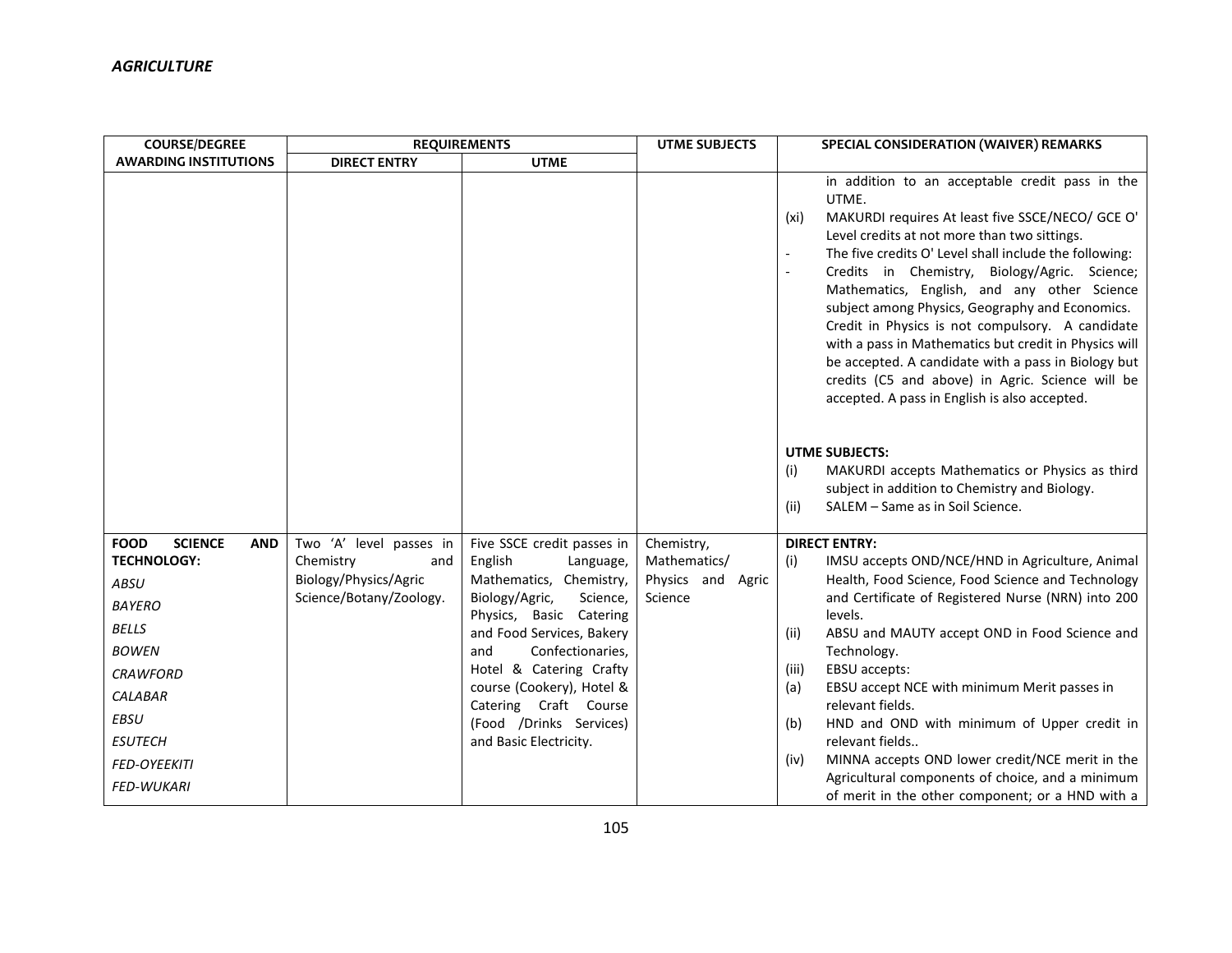| <b>COURSE/DEGREE</b>                        | <b>REQUIREMENTS</b> |             | <b>UTME SUBJECTS</b> |        | SPECIAL CONSIDERATION (WAIVER) REMARKS                                                                      |
|---------------------------------------------|---------------------|-------------|----------------------|--------|-------------------------------------------------------------------------------------------------------------|
| <b>AWARDING INSTITUTIONS</b>                | <b>DIRECT ENTRY</b> | <b>UTME</b> |                      |        |                                                                                                             |
| <b>FUNAAB</b>                               |                     |             |                      |        | minimum of lower credit to be admitted into 300                                                             |
| <b>FUTA</b>                                 |                     |             |                      |        | level.                                                                                                      |
| <b>IMSU</b>                                 |                     |             |                      | (v)    | FUTA accepts GCE (Advanced Level) or equivalent in<br>at least two Science subjects including Biology or    |
| <b>JABU</b>                                 |                     |             |                      |        | Agricultural Science or a National Diploma in Food                                                          |
| <b>KSU</b>                                  |                     |             |                      |        | Science and Technology with a minimum of Upper                                                              |
| <b>KUST</b>                                 |                     |             |                      |        | Credit from a recognized institution.                                                                       |
| <b>MA.KURDI</b>                             |                     |             |                      | (vi)   | UMUDIKE and KUST as in Agriculture                                                                          |
|                                             |                     |             |                      | (vii)  | MAIDUGURI, MAUTY accept ND/HND in Food                                                                      |
| <b>MAUTY</b>                                |                     |             |                      |        | Science and Technology.                                                                                     |
| <b>MINNA</b>                                |                     |             |                      |        | (viii) UNN accepts for the 4-year (Direct entry) B.Sc.                                                      |
| <b>MKAR</b>                                 |                     |             |                      |        | programme, passes at principal level in the Higher<br>School Certificate or equivalent in GCE Advanced      |
| <b>RSUST</b>                                |                     |             |                      |        | Level in any two of the following subjects:                                                                 |
| <b>UMUDIKE</b>                              |                     |             |                      |        | Chemistry, Biology<br>(Botany<br>Zoology),<br>or                                                            |
| <b>UNIZIK</b>                               |                     |             |                      |        | Agricultural Science, Physics, Mathematics.                                                                 |
| <b>UNN</b>                                  |                     |             |                      | (ix)   | RSUST requires three (3) A' level passes in Physics,                                                        |
| <b>UYO</b>                                  |                     |             |                      |        | Mathematics<br>Chemistry and<br>plus<br><b>UTME</b>                                                         |
|                                             |                     |             |                      |        | requirements. Accepts ND/UD (Upper) or HND for                                                              |
|                                             |                     |             |                      |        | admissions into 200 level in relevant disciplines or                                                        |
| <b>FOOD</b><br><b>SCIENCE</b><br><b>AND</b> |                     |             |                      |        | Bachelor's degree in any other Science/ Technology                                                          |
| <b>NUTRITION</b>                            |                     |             |                      |        | discipline plus UTME requirements.                                                                          |
| <b>MINNA</b>                                |                     |             |                      | (x)    | ILORIN requires at least a pass grade in Physics and<br>also requires at least a pass in Biology for credit |
|                                             |                     |             |                      |        | pass in Agric Science or Food and Nutrition.                                                                |
|                                             |                     |             |                      | (xi)   | BELLS accept OND (Upper Credit) in Food Science                                                             |
| <b>FOOD SCIENCE WITH</b>                    |                     |             |                      |        | and Technology/Science Laboratory Technology                                                                |
| <b>BUSINESS</b>                             |                     |             |                      |        | with<br>Biology/Virology/Chemistry/Biochemistry                                                             |
| <b>BELLS</b>                                |                     |             |                      |        | options.                                                                                                    |
|                                             |                     |             |                      | (xiii) | <b>MAUTY</b> accepts                                                                                        |
|                                             |                     |             |                      | (a)    | A Level passes in two of Chemistry, Physics,                                                                |
| <b>FOOD SCIENCE</b>                         |                     |             |                      |        | Mathematics / English / Agric. Science                                                                      |
| FED-DUTSINMA                                |                     |             |                      | (b)    | OND/HND in Food Science and Technology may be                                                               |
| <b>ILORIN</b>                               |                     |             |                      |        | considered for 200 & 300 level                                                                              |
|                                             |                     |             |                      | (xiv)  | FUNAAB accepts upper credit in ND and HND in                                                                |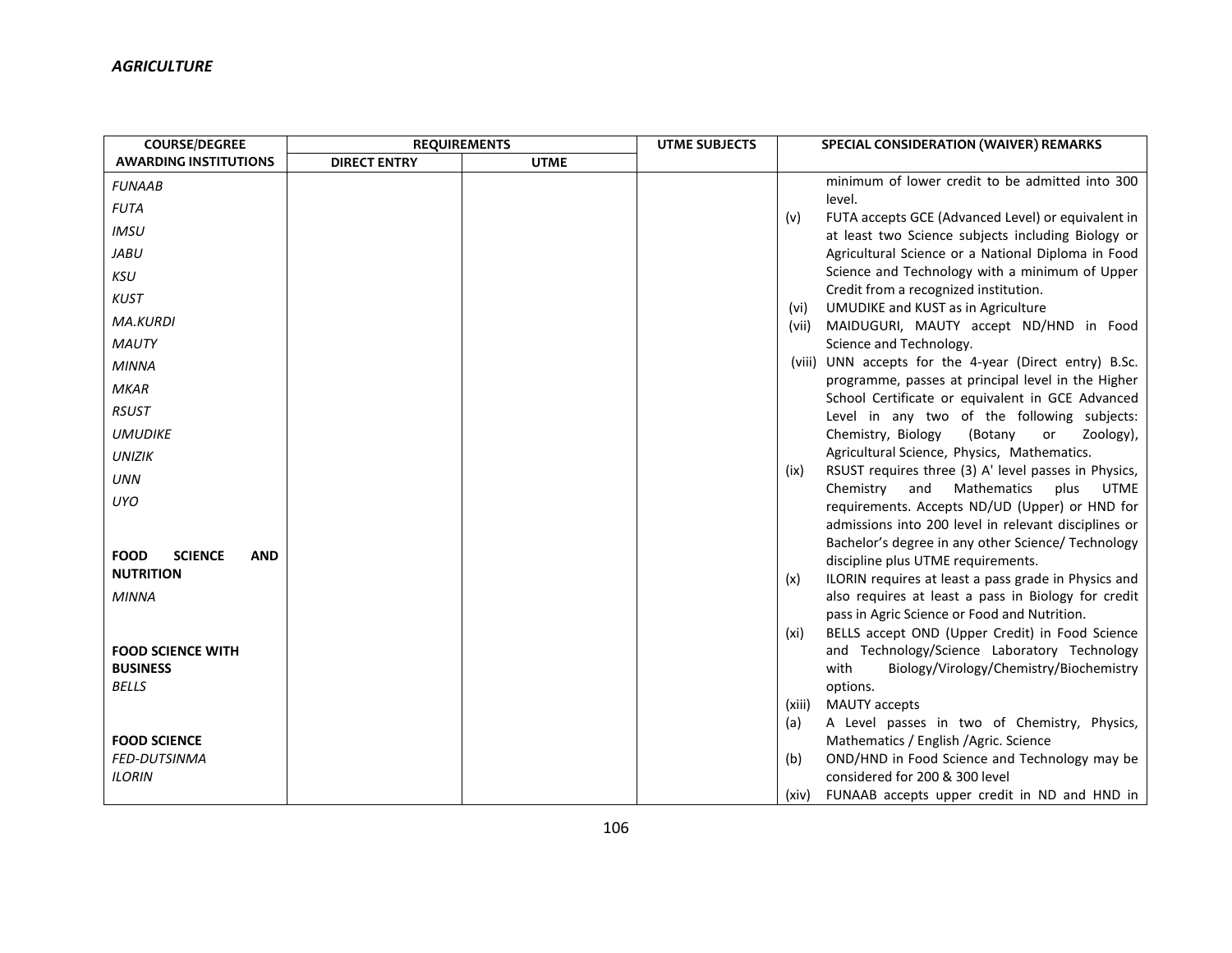| <b>COURSE/DEGREE</b>         | <b>REQUIREMENTS</b> |             | <b>UTME SUBJECTS</b> |                                      | SPECIAL CONSIDERATION (WAIVER) REMARKS                                                                                                                                                                                                                                                                                                                                                                                                                                                                                                                                                                                                                                                                                                                                                                                                                                                                                                                                                                                                                                                                                                                                                                                                                                                                                                                                                                                                                                                                                                                                                            |
|------------------------------|---------------------|-------------|----------------------|--------------------------------------|---------------------------------------------------------------------------------------------------------------------------------------------------------------------------------------------------------------------------------------------------------------------------------------------------------------------------------------------------------------------------------------------------------------------------------------------------------------------------------------------------------------------------------------------------------------------------------------------------------------------------------------------------------------------------------------------------------------------------------------------------------------------------------------------------------------------------------------------------------------------------------------------------------------------------------------------------------------------------------------------------------------------------------------------------------------------------------------------------------------------------------------------------------------------------------------------------------------------------------------------------------------------------------------------------------------------------------------------------------------------------------------------------------------------------------------------------------------------------------------------------------------------------------------------------------------------------------------------------|
| <b>AWARDING INSTITUTIONS</b> | <b>DIRECT ENTRY</b> | <b>UTME</b> |                      |                                      |                                                                                                                                                                                                                                                                                                                                                                                                                                                                                                                                                                                                                                                                                                                                                                                                                                                                                                                                                                                                                                                                                                                                                                                                                                                                                                                                                                                                                                                                                                                                                                                                   |
|                              |                     |             |                      | (xv)<br>(xvi)<br>(a)<br>(b)<br>(xix) | Food Science and Technology,<br>Agricultural<br>Programmes from recognised institutions in<br>addition to UTME requirements.<br>MAKURDI accepts UTME requirements plus<br>GCE/HSC `A' level passes in Physics and any one of<br>Chemistry, Mathematics, Botany, Zoology or<br>Biology may be admitted to 200 level.<br>Upper/Lower credit HND holders in relevant<br>disciplines who posses the new UME requirement<br>may be admitted to 300 level. Upper credit OND<br>holders in relevant disciplines who possess the<br>UTME requirements may be admitted to 200 level.<br>Credit or higher Level NCE holders in relevant<br>disciplines who possess the UTME requirements<br>may be admitted to200 level.<br>EBSU requires H.SC or GCE 'A' Level in at least two<br>relevant subjects (Physics, Chemistry and Biology)<br>obtained at one sitting and/or OND or its<br>equivalent.<br>(xvii) FED-OYEEKITI requires two A' level passes in an any<br>of Chemistry, Physics, Mathematics or Biology or<br>ND in Food Science and Technology, Science<br>laboratory Technology 9Food Science Option) with<br>minimum of Upper credit.<br>(xviii) KUST accepts:<br>ND in Microbiology and Biochemistry with a<br>minimum of Upper Credit.<br>NCE Double major in related area of study with<br>aggregates of eight (8) points.<br>CALABAR - In addition to the basic Departmental<br>requirements, candidates must have a minimum of<br>Upper Credit in ND in Food Science and Technology<br>or GCE A' level or its equivalent in at least two of<br>Chemistry, Biology, Physics or Mathematics. |
|                              |                     |             |                      |                                      |                                                                                                                                                                                                                                                                                                                                                                                                                                                                                                                                                                                                                                                                                                                                                                                                                                                                                                                                                                                                                                                                                                                                                                                                                                                                                                                                                                                                                                                                                                                                                                                                   |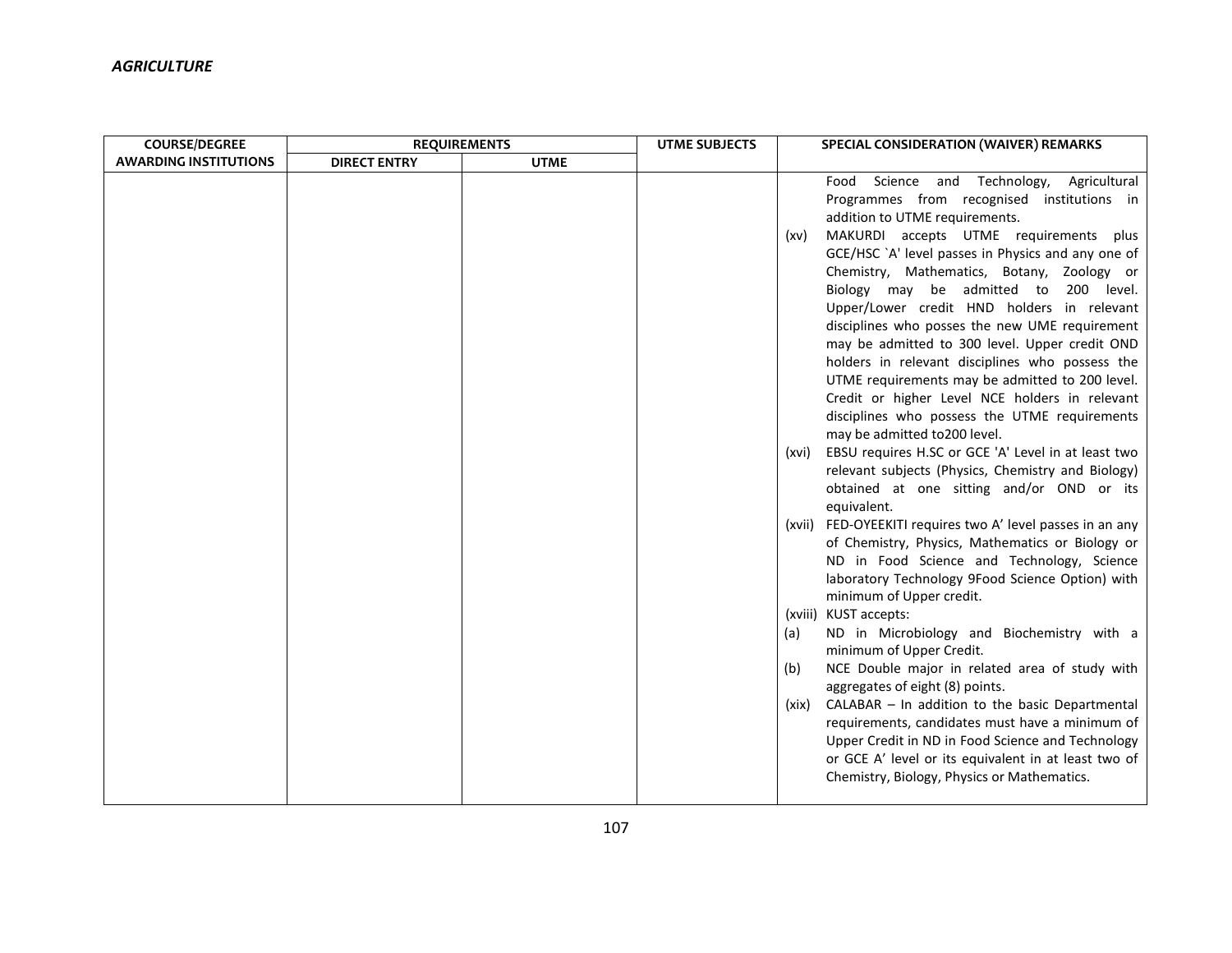| <b>COURSE/DEGREE</b>         | <b>REQUIREMENTS</b> |             | <b>UTME SUBJECTS</b> |        | SPECIAL CONSIDERATION (WAIVER) REMARKS                 |
|------------------------------|---------------------|-------------|----------------------|--------|--------------------------------------------------------|
| <b>AWARDING INSTITUTIONS</b> | <b>DIRECT ENTRY</b> | <b>UTME</b> |                      |        |                                                        |
|                              |                     |             |                      | UTME.  |                                                        |
|                              |                     |             |                      | (i)    | FUTO and MAIDUGURI accept a pass in English            |
|                              |                     |             |                      |        | Language.                                              |
|                              |                     |             |                      | (ii)   | MAIDUGURI accepts a pass in Mathematics.               |
|                              |                     |             |                      |        | ESUTECH also accepts a pass in Physics.                |
|                              |                     |             |                      | (iii)  | UNN requires credits in five (5) subjects at not more  |
|                              |                     |             |                      |        | than two sittings in the Senior School Certificate     |
|                              |                     |             |                      |        | Examination or its equivalent. The subjects must       |
|                              |                     |             |                      |        | include:<br>English<br>Language,<br>Chemistry,         |
|                              |                     |             |                      |        | Mathematics, Physics,<br>Biology (Botany or            |
|                              |                     |             |                      |        | Zoology) or Agricultural Science and any other         |
|                              |                     |             |                      |        | science subject.                                       |
|                              |                     |             |                      | (iv)   | MAKURDI accepts Physics, Biology or Agric.             |
|                              |                     |             |                      |        | Science.                                               |
|                              |                     |             |                      | (v)    | IMSU accepts a credit pass in either Mathematics       |
|                              |                     |             |                      |        | or Physics.                                            |
|                              |                     |             |                      | (vi)   | MINNA - Same as in Water Resources, Aquaculture        |
|                              |                     |             |                      |        | and fisheries Technology.                              |
|                              |                     |             |                      | (vii)  | KSU and EBSU require five Credit passes to include     |
|                              |                     |             |                      |        | Chemistry, Mathematics, Biology or Agric. Science,     |
|                              |                     |             |                      |        | Physics and English Language.                          |
|                              |                     |             |                      | (viii) | BELLS, ESUT ECH and FUTO accept a pass in              |
|                              |                     |             |                      |        | Physics                                                |
|                              |                     |             |                      | (ix)   | ILORIN requires a pass grade in Physics. ILORIN        |
|                              |                     |             |                      |        | requires at least a pass in Biology for credit pass in |
|                              |                     |             |                      |        | Agric. Science or Food and Nutrition.                  |
|                              |                     |             |                      | (x)    | CALABAR, FED-OYEEKITI and ABSU require five 'O'        |
|                              |                     |             |                      |        | level credit passes in English Language,               |
|                              |                     |             |                      |        | Mathematics, Chemistry, Biology or Agric. Sci and      |
|                              |                     |             |                      |        | Physics.                                               |
|                              |                     |             |                      | (xi)   | UMUDIKE requires five O level credit passes in not     |
|                              |                     |             |                      |        | more two sittings to include English Language,         |
|                              |                     |             |                      |        | Mathematics, Chemistry, Physics and Biology.           |
|                              |                     |             |                      | (xii)  | FUNNAB and FUTA require five SSCE credit passes        |
|                              |                     |             |                      |        | in English Language, Mathematics, Chemistry,           |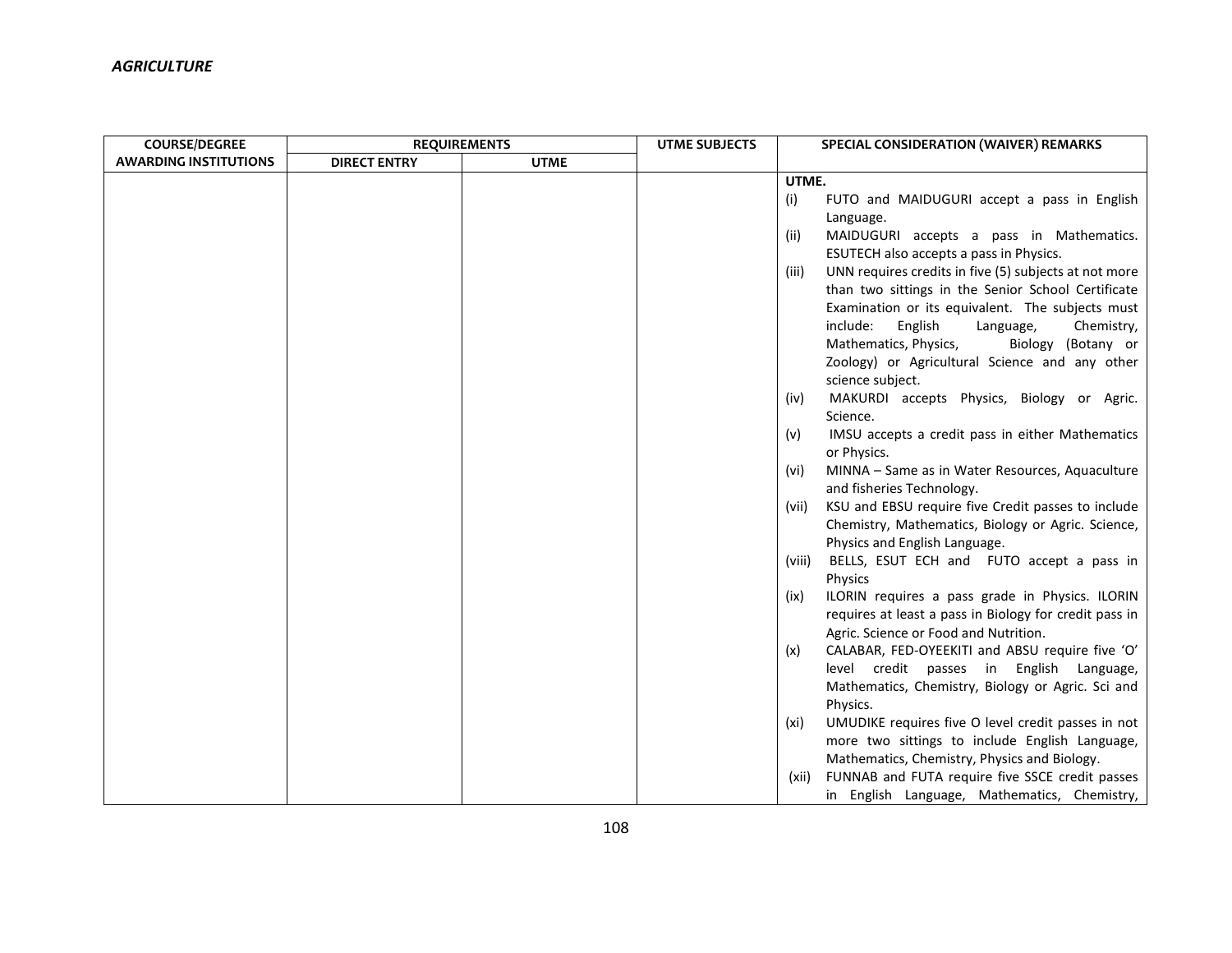| <b>COURSE/DEGREE</b>         | <b>REQUIREMENTS</b>      |                            | <b>UTME SUBJECTS</b> | SPECIAL CONSIDERATION (WAIVER) REMARKS                                                                                                                                                                                                                                                                                                                                                                                                                                                                                                                                                                                                                                                                                                                                                                                                                                        |
|------------------------------|--------------------------|----------------------------|----------------------|-------------------------------------------------------------------------------------------------------------------------------------------------------------------------------------------------------------------------------------------------------------------------------------------------------------------------------------------------------------------------------------------------------------------------------------------------------------------------------------------------------------------------------------------------------------------------------------------------------------------------------------------------------------------------------------------------------------------------------------------------------------------------------------------------------------------------------------------------------------------------------|
| <b>AWARDING INSTITUTIONS</b> | <b>DIRECT ENTRY</b>      | <b>UTME</b>                |                      |                                                                                                                                                                                                                                                                                                                                                                                                                                                                                                                                                                                                                                                                                                                                                                                                                                                                               |
|                              |                          |                            |                      | Physics, Biology or Agricultural Science. FUNAAB<br>does not accept Agricultural Science in lieu of<br>Biology.<br>MAKURDI requires Five (5) SSC/WASC/GCE/NECO<br>(xiii)<br>`O' level or equivalent Credit passes (at not more<br>than tow sittings) categorized as follows:-<br>a) 5 credit passes in Physics, Chemistry, Mathematics,<br>Biology or Agricultural Science and English<br>Language.<br>(xiv) FED-WUKARI - Same as in Agriculture.                                                                                                                                                                                                                                                                                                                                                                                                                             |
|                              |                          |                            |                      | <b>UTME SUBJECTS:</b><br>(i)<br><b>ESUTECH and FUTO accept Chemistry, Mathematics</b><br>and Biology or Physics.<br>FUTO does not accept Agric. Science as UTME<br>(ii)<br>subject combination.<br>FUTA requires English Language,<br>Chemistry,<br>(iii)<br>Physics and any of Mathematics, Biology or<br>Agricultural Science.<br>FED-OYEEKITI and UNN accept Biology in lieu of<br>(iv)<br>Agric. Sci.<br>BELLS accept Chemistry, Biology, Physics or<br>(v)<br>Mathematics<br><b>UNIZIK</b><br><b>MAUTY</b><br>and<br>require<br>Chemistry,<br>(vi)<br>Mathematics/ Physics, Biology/ Agric. Science<br>FUNAAB requires Chemistry, Biology and Physics or<br>(vii)<br>Mathematics.<br>EBSU<br>requires<br>Chemistry,<br>Mathematics,<br>(viii)<br>Physics/Agricultural Science.<br>CALABAR requires Chemistry,<br>Physics<br>(ix)<br>and<br>Biology/Agricultural Science. |
| <b>FORESTRY</b>              | Two 'A' level passes in  | Five SSCE credit passes in | Chemistry, Biology   | <b>DIRECT ENTRY:</b>                                                                                                                                                                                                                                                                                                                                                                                                                                                                                                                                                                                                                                                                                                                                                                                                                                                          |
| <b>MAKURDI</b>               | Chemistry and Biology or | English,<br>Chemistry,     | or Agriculture and   |                                                                                                                                                                                                                                                                                                                                                                                                                                                                                                                                                                                                                                                                                                                                                                                                                                                                               |
| (with options in             | Agric Science or Zoology | Mathematics, Biology and   | <b>Physics</b><br>or | CALABAR accepts NCE/ND and HND in Agric.<br>(i)                                                                                                                                                                                                                                                                                                                                                                                                                                                                                                                                                                                                                                                                                                                                                                                                                               |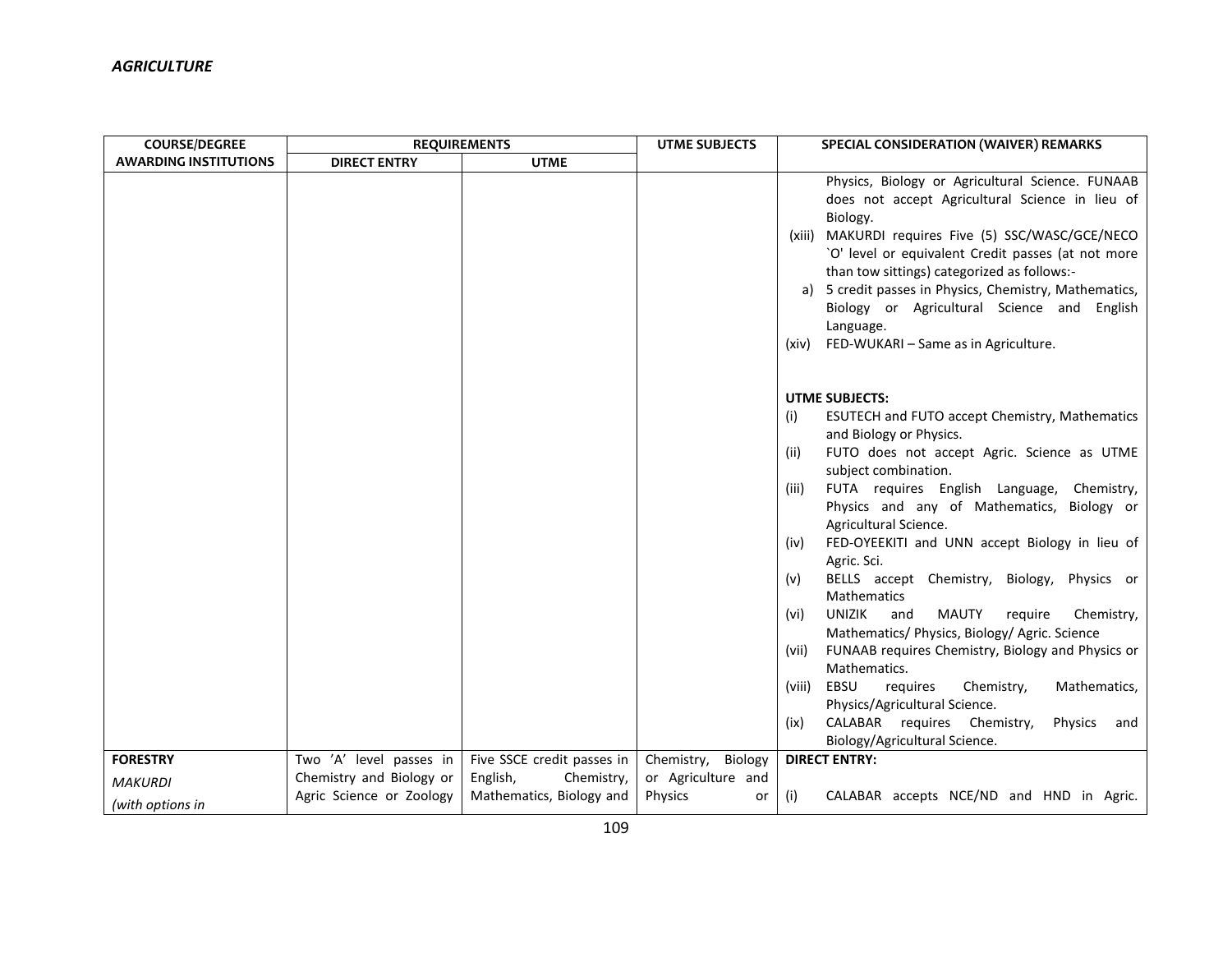| <b>COURSE/DEGREE</b>                 |                     | <b>REQUIREMENTS</b> |          | <b>UTME SUBJECTS</b> |        | SPECIAL CONSIDERATION (WAIVER) REMARKS                                                               |
|--------------------------------------|---------------------|---------------------|----------|----------------------|--------|------------------------------------------------------------------------------------------------------|
| <b>AWARDING INSTITUTIONS</b>         | <b>DIRECT ENTRY</b> | <b>UTME</b>         |          |                      |        |                                                                                                      |
| i.<br>Social and                     | or Botany.          | of<br>one           | Physics, | Mathematics.         |        | Forestry, Wildlife, or Fisheries Management from                                                     |
| Environmental                        |                     | Economics,          | Further  |                      |        | recognised institutions into 200.                                                                    |
| Forestry                             |                     | <b>Mathematics</b>  | and      |                      | (ii)   | MAKURDI accepts                                                                                      |
| ii.<br>Wild Life and Range           |                     | Statistics.         |          |                      | (i)    | Two A level passes in any of Chemistry, Biology,<br>Geography, Mathematics, Agric. Science, Geology, |
| Management                           |                     |                     |          |                      |        | (Pure and Applied) Physics, Economics.                                                               |
| <b>Forest Production and</b><br>iii. |                     |                     |          |                      | (ii)   | NCE (Agriculture), OND/HND (Forestry, Agriculture                                                    |
|                                      |                     |                     |          |                      |        | & any other Biological Science (Zoology & Botany).                                                   |
| Products.<br><b>KSUSTA</b>           |                     |                     |          |                      |        | HND candidates may be admitted for 300 level                                                         |
|                                      |                     |                     |          |                      |        | while OND/NCE candidates for 200 level.                                                              |
|                                      |                     |                     |          |                      | (iii)  | RSUST - Same as Animal Science.                                                                      |
| <b>FORESTRY / FOREST</b>             |                     |                     |          |                      | (iv)   | IBADAN accepts National Diploma in Forestry                                                          |
| <b>RESOURCES</b>                     |                     |                     |          |                      | (v)    | provided 'O' level requirements are met.<br>FUTO, BENIN and MAUTY - Same as in Agricultural          |
| <b>MANAGEMENT</b>                    |                     |                     |          |                      |        | Economics.                                                                                           |
| <b>UDU</b>                           |                     |                     |          |                      | (vi)   | UYO - As in Agric Economics and Extension.                                                           |
| <b>IBADAN</b>                        |                     |                     |          |                      | (vii)  | MAUTY accepts HND in Agriculture at Credit pass,                                                     |
| <b>IBADAN has options in:</b>        |                     |                     |          |                      |        | OND (Distinction) in Agriculture. Does not accept                                                    |
| <b>Forestry and Resources</b><br>(i) |                     |                     |          |                      |        | NCE.                                                                                                 |
| Mqt.                                 |                     |                     |          |                      | (viii) | UDU accepts:<br>(a) NCE (Agric)<br>or OND (credit level) in                                          |
| Forestry and Wild-Life<br>(ii)       |                     |                     |          |                      |        | Agric/Forestry.                                                                                      |
| (iii) Forestry and Range             |                     |                     |          |                      |        | (b) HND (Agric) or Forestry may be admitted into                                                     |
|                                      |                     |                     |          |                      |        | 300 level.                                                                                           |
| Mqt.                                 |                     |                     |          |                      | (ix)   | LAPAI and UMUDIKE same as in Agriculture.                                                            |
| <b>RSUST</b>                         |                     |                     |          |                      | (x)    | <b>MAIDUGURI</b> as in Fisheries                                                                     |
|                                      |                     |                     |          |                      | (xi)   | IMSU accepts OND/NCE (Double major) and HND in                                                       |
|                                      |                     |                     |          |                      | (xii)  | Agriculture.<br>CALABAR requires two (2) A' level passes in                                          |
| <b>FORESTRY AND WILDLIFE:</b>        |                     |                     |          |                      |        | Chemistry and Biology or Agriculture                                                                 |
| <b>BENIN</b>                         |                     |                     |          |                      | (xiii) | BENIN as in Agric. Economics.                                                                        |
| <b>CRUTECH</b>                       |                     |                     |          |                      | (xiv)  | FUNAAB as in Agricultural Extension and Rural                                                        |
| <b>DELSU</b>                         |                     |                     |          |                      |        | Development.                                                                                         |
| FED-DUTSINMA                         |                     |                     |          |                      | (xv)   | KSUSTA - Same as in Fisheries.                                                                       |
|                                      |                     |                     |          |                      |        |                                                                                                      |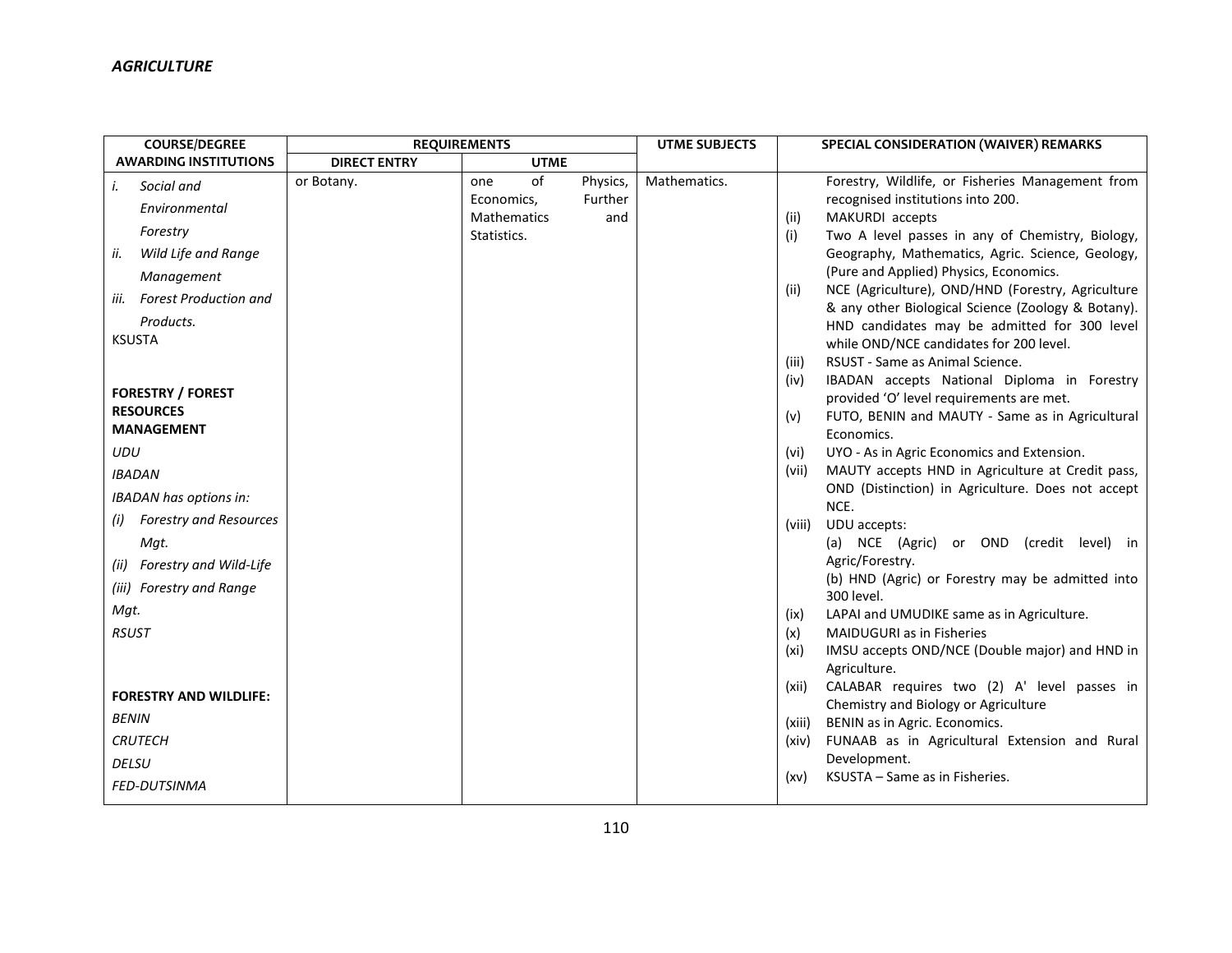| <b>COURSE/DEGREE</b>                | <b>REQUIREMENTS</b> |             | <b>UTME SUBJECTS</b> | SPECIAL CONSIDERATION (WAIVER) REMARKS                                                                        |
|-------------------------------------|---------------------|-------------|----------------------|---------------------------------------------------------------------------------------------------------------|
| <b>AWARDING INSTITUTIONS</b>        | <b>DIRECT ENTRY</b> | <b>UTME</b> |                      |                                                                                                               |
| <b>IMSU</b>                         |                     |             |                      |                                                                                                               |
| <b>MAIDUGURI</b>                    |                     |             |                      | UTME:                                                                                                         |
| <b>NASARAWA</b>                     |                     |             |                      | CALABAR and IBADAN require 5 credit passes at<br>(i)                                                          |
| OOU                                 |                     |             |                      | one (1) sitting or 6 credit passes at two (2) sittings<br>to include English Language, Biology/Agric science, |
|                                     |                     |             |                      | Chemistry, Mathematics and any one of                                                                         |
| PHC                                 |                     |             |                      | Geography, Physics and Economics.                                                                             |
| <b>UNIZIK</b>                       |                     |             |                      | UMUDIKE and LAPAI - as in Agriculture.<br>(ii)                                                                |
| <b>UYO</b>                          |                     |             |                      | RSUST - accepts a pass in English language for<br>(iii)                                                       |
|                                     |                     |             |                      | candidates with five 'O' level credits which include                                                          |
|                                     |                     |             |                      | Mathematics and Physics.                                                                                      |
| <b>FORESTRY AND WILDLIFE</b>        |                     |             |                      | RSUST and MAUTY require at least a pass in Physics.<br>(vi)                                                   |
| <b>TECHNOLOGY:</b>                  |                     |             |                      | FUTO, PHC, BENIN and DELSU - As in Agric<br>(v)                                                               |
| <b>FUTO</b>                         |                     |             |                      | Economics.                                                                                                    |
|                                     |                     |             |                      | FED-WUKARI and UMUDIKE - Same as in<br>(vi)                                                                   |
|                                     |                     |             |                      | Agriculture.                                                                                                  |
| <b>FORESTRY AND WILDLIFE</b>        |                     |             |                      | EBSU - As in Landscape Management.<br>(vii)<br>CRUTECH - Same as Animal Science and<br>Fisheries<br>(viii)    |
| <b>MANAGEMENT:</b>                  |                     |             |                      | FUNAAB as in Agricultural Extension and Rural<br>(ix)                                                         |
| <b>BAYERO</b>                       |                     |             |                      | Development.                                                                                                  |
| <b>CALABAR</b><br><b>FED-WUKARI</b> |                     |             |                      | MAKURDI requires a minimum of Five `O' Level<br>(x)                                                           |
| <b>FUNAAB</b>                       |                     |             |                      | credits passes in English, Mathematics, Chemistry,                                                            |
| <b>ILORIN</b>                       |                     |             |                      | Biology/Agricultural Science and any of Physics,                                                              |
| <b>MAUTY</b>                        |                     |             |                      | Geography, Economics and Statistics. A credit in                                                              |
|                                     |                     |             |                      | Physics can be substituted for Mathematics and                                                                |
|                                     |                     |             |                      | vice versa. However, the candidate is expected to                                                             |
| <b>FORESTRY AND</b>                 |                     |             |                      | have a minimum of pass in the other subject to                                                                |
| <b>ENVIRONMENTAL MGT.</b>           |                     |             |                      | benefit from the waiver.                                                                                      |
| <b>UMUDIKE</b>                      |                     |             |                      | ILORIN accepts Agricultural Science in lieu of<br>(XI)                                                        |
| with options in                     |                     |             |                      | Biology.                                                                                                      |
| a) Forestry and Wild life           |                     |             |                      | <b>UTME. SUBJECTS:</b>                                                                                        |
| Mat                                 |                     |             |                      | (i)<br>UMUDIKE, LAPAI, IBADAN and UDU as in                                                                   |
| b) Agro-Forestry                    |                     |             |                      | Agriculture.                                                                                                  |
|                                     |                     |             |                      | (ii)<br>EKSU as in Agric. Economics and Extension.                                                            |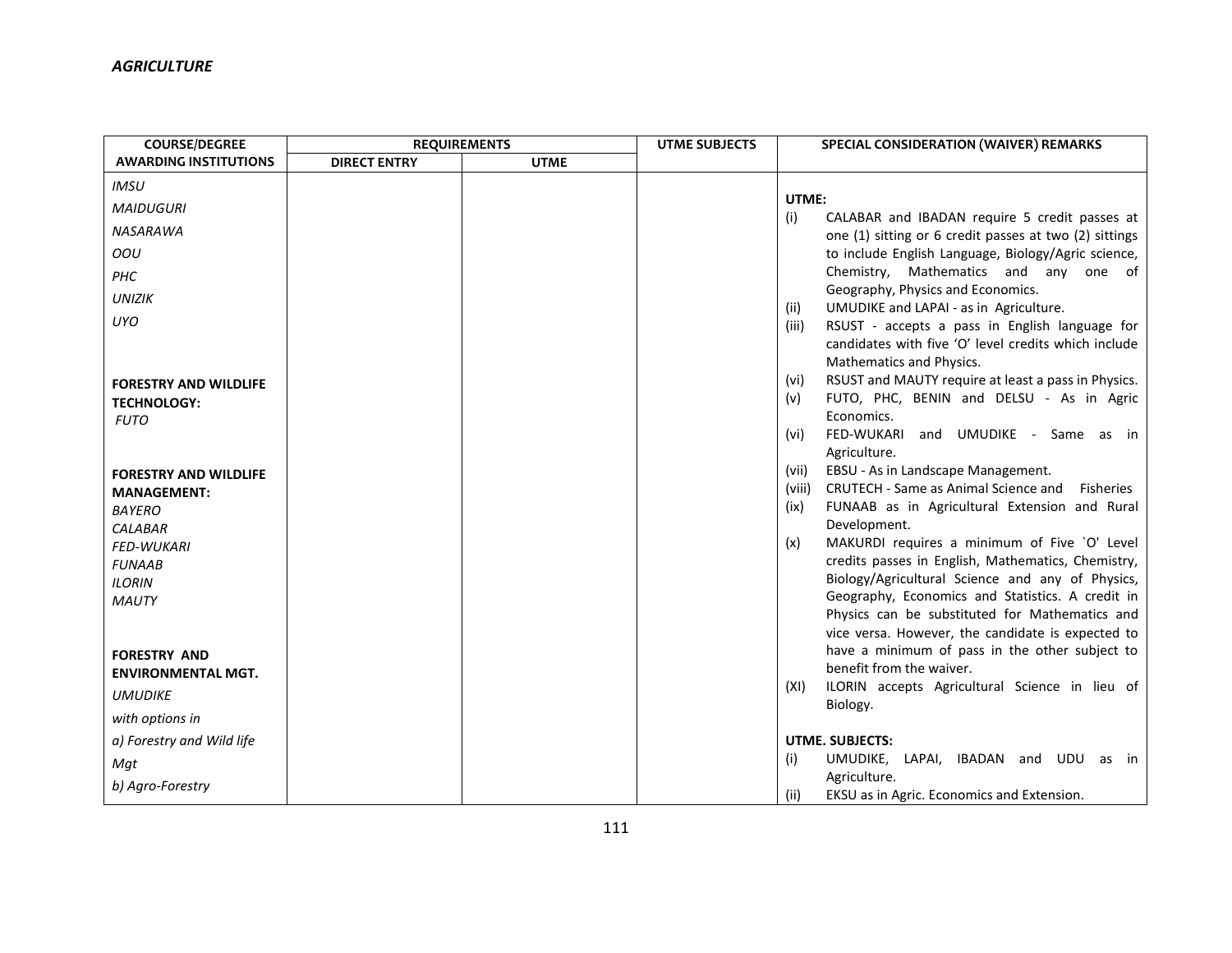| <b>COURSE/DEGREE</b>                                                                                                                | <b>REQUIREMENTS</b>                                                                                                                                                  |                                                                                                                                                                | <b>UTME SUBJECTS</b>                                                       | <b>SPECIAL CONSIDERATION (WAIVER) REMARKS</b>                                                                                                                                                                                                                                                                                                                                                                                                                                                                                                                                                           |  |
|-------------------------------------------------------------------------------------------------------------------------------------|----------------------------------------------------------------------------------------------------------------------------------------------------------------------|----------------------------------------------------------------------------------------------------------------------------------------------------------------|----------------------------------------------------------------------------|---------------------------------------------------------------------------------------------------------------------------------------------------------------------------------------------------------------------------------------------------------------------------------------------------------------------------------------------------------------------------------------------------------------------------------------------------------------------------------------------------------------------------------------------------------------------------------------------------------|--|
| <b>AWARDING INSTITUTIONS</b>                                                                                                        | <b>DIRECT ENTRY</b>                                                                                                                                                  | <b>UTME</b>                                                                                                                                                    |                                                                            |                                                                                                                                                                                                                                                                                                                                                                                                                                                                                                                                                                                                         |  |
| c) Toxicology and<br>Environmental Mgt.<br><b>FORESTRY AND</b>                                                                      |                                                                                                                                                                      |                                                                                                                                                                |                                                                            | ILORIN and MAUTY require Chemistry, Physics/<br>(iii)<br>Mathematics and Biology/Agric. Science. ILORIN<br>accepts Geography in lieu of Physics or<br>Mathematics.                                                                                                                                                                                                                                                                                                                                                                                                                                      |  |
| <b>ENVIRONMENTAL</b><br><b>TECHNOLOGY</b><br><b>BOWEN</b><br><b>AGRICULTURAL RESOURCE</b><br><b>EXTENSION</b><br><b>FUTA</b>        |                                                                                                                                                                      |                                                                                                                                                                |                                                                            | MAKURDI requires Chemistry, Biology and any<br>(iv)<br>other subject from Physics, Geography, Economics<br>etc.<br>OOU - Same as in Agricultural Extension and Rural<br>(v)<br>Sociology.                                                                                                                                                                                                                                                                                                                                                                                                               |  |
|                                                                                                                                     |                                                                                                                                                                      |                                                                                                                                                                |                                                                            |                                                                                                                                                                                                                                                                                                                                                                                                                                                                                                                                                                                                         |  |
| <b>FORESTRY, WILDLIFE AND</b><br><b>FISHERIES</b><br><b>EKSU</b><br>OOU<br><b>WILDLIFE MANAGEMENT</b><br><b>UNIOSUN</b>             | in<br>Agriculture<br>As<br>Economics and Extension.<br><b>Accepts Forestry Assistant</b><br>Certificate from IITA.<br>Ibadan or any other<br>recognised Institution. | As in Agric. Economics<br>and Extension                                                                                                                        | As in Agricultural<br>Economics<br>and<br>Extension                        |                                                                                                                                                                                                                                                                                                                                                                                                                                                                                                                                                                                                         |  |
| <b>FORESTRY AND WOOD</b><br><b>TECHNOLOGY:</b><br><b>FUTA</b><br><b>PLANT BREEDING AND</b><br><b>SEED SCIENCE</b><br><b>MAKURDI</b> | Two 'A' level passes from<br>Physics, Chemistry and<br>Biology at one sitting.                                                                                       | Five SSCE credit passes to<br>include<br>Chemistry,<br>Biology/Agricultural<br>Science,<br>Mathematics,<br>English Language and at<br>least a pass in Physics. | Chemistry,<br>Biology/Agricultural<br>Science,<br>Mathematics/Physic<br>S. | <b>DIRECT ENTRY:</b><br>FUTA accepts Candidates with<br>(i)<br>(a)<br>National Diploma (ND with upper credit) or<br>equivalent, or Higher National Diploma (HND) with<br>a minimum of lower credit in Forestry or<br>Agriculture from recognised institutions.<br>GCE Advanced Level or equivalent at one sitting in<br>(b)<br>at least two of the following subjects: Physics,<br>Chemistry and Biology with a minimum of 6 (six)<br>points. Holders of National Certificate in Education<br>with Agriculture double major and at credit pass<br>level.<br>MAKURDI-Same as in Crop Production.<br>(ii) |  |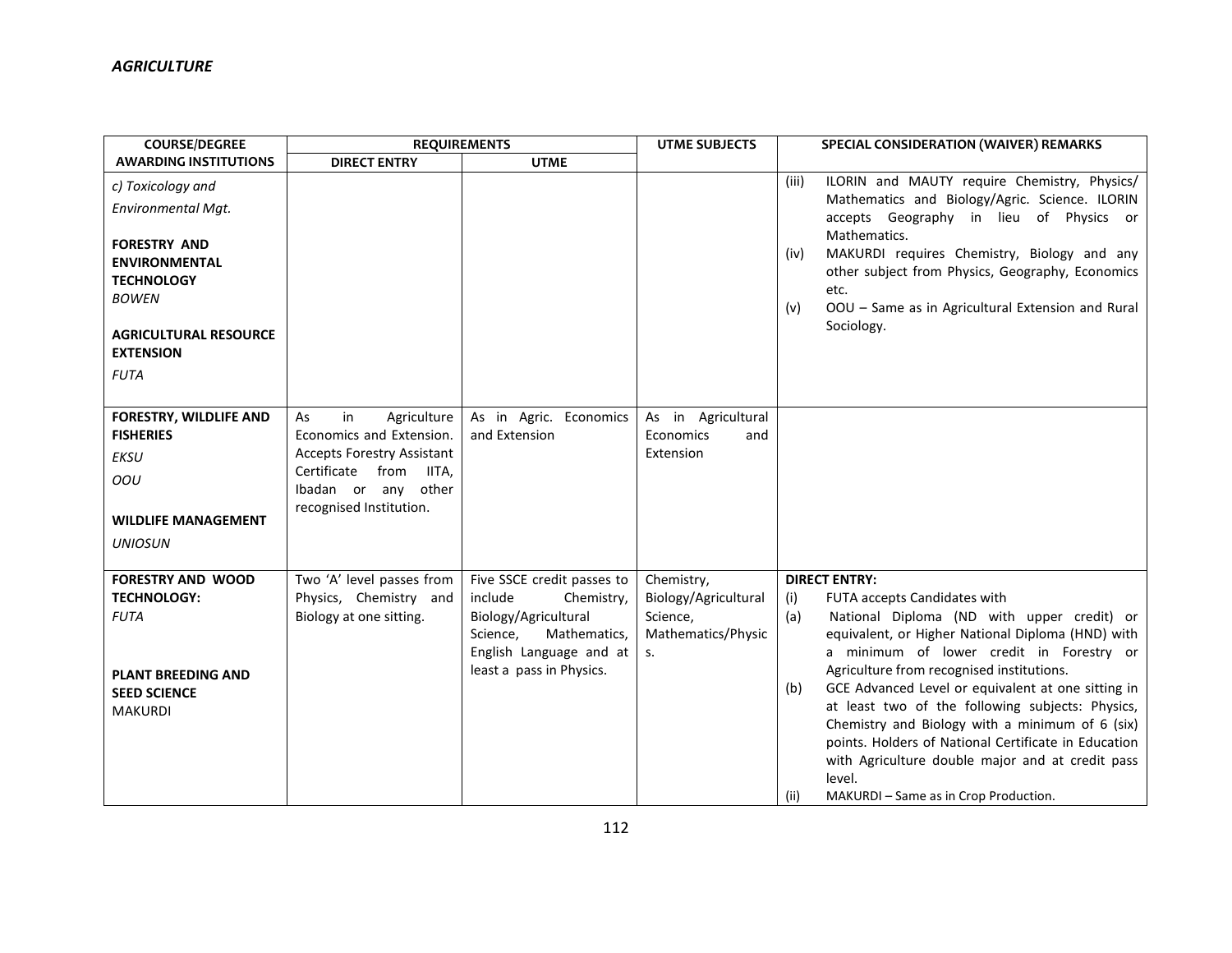| <b>COURSE/DEGREE</b>                              | <b>REQUIREMENTS</b>                     |                                                                                 | <b>UTME SUBJECTS</b>       | SPECIAL CONSIDERATION (WAIVER) REMARKS                                                                                                                                                                                                                                                                                                                                                                              |
|---------------------------------------------------|-----------------------------------------|---------------------------------------------------------------------------------|----------------------------|---------------------------------------------------------------------------------------------------------------------------------------------------------------------------------------------------------------------------------------------------------------------------------------------------------------------------------------------------------------------------------------------------------------------|
| <b>AWARDING INSTITUTIONS</b>                      | <b>DIRECT ENTRY</b>                     | <b>UTME</b>                                                                     |                            |                                                                                                                                                                                                                                                                                                                                                                                                                     |
|                                                   |                                         |                                                                                 |                            | UTME:<br>FUTA requires at least five credits in WASC, SSCE,<br>(i)<br>GCE (Ordinary Level), NECO or equivalent at not<br>more than two sittings in Chemistry, Biology or<br>Agricultural Science, Mathematics, Physics and<br>English Language. In addition, applicants must<br>obtain an acceptable pass in Unified Tertiary<br>Matriculation Examination (UTME).<br>MAKURDI - Same as in Crop Production.<br>(ii) |
| <b>HOME ECONOMICS</b>                             | Two 'A' level passes or                 | Five SSCE credit passes in                                                      | Chemistry,                 | <b>DIRECT ENTRY:</b>                                                                                                                                                                                                                                                                                                                                                                                                |
| <b>ILORIN</b>                                     | equivalents in Chemistry                | Chemistry, Biology/Agric                                                        | Biology/Agriculture<br>and | UYO accepts (upper credit) and HND (lower credit)<br>(i)                                                                                                                                                                                                                                                                                                                                                            |
| OOU                                               | and<br>Biology/Botany/Agricultur        | Science.<br>Mathematics,<br>Physics, English Language                           | Mathematics/Physic         | and NCE (merit) in relevant fields plus UTME<br>requirements.                                                                                                                                                                                                                                                                                                                                                       |
| <b>UMUDIKE</b>                                    | al                                      | and any one of Nutrition,                                                       | s or one Social            | UMUDIKE - As in Agriculture. Also accepts SRN/NRN<br>(ii)                                                                                                                                                                                                                                                                                                                                                           |
| <b>UNIOSUN</b>                                    | Science/Economics/Physic                | Arts,<br>Textile,<br>Fine                                                       | Science subject.           | or NCE with Distinction.                                                                                                                                                                                                                                                                                                                                                                                            |
| <b>UYO</b>                                        | s/Mathematics/Geograph<br>y/Accounting. | Construction,<br>Technical<br>Drawing, Basic Electricity,                       |                            | <b>OAU</b><br><b>NCE</b><br>(iii)<br>$\blacksquare$<br>accepts<br>in<br>Home<br>Economics/Biology/Chemistry/Agric Science with                                                                                                                                                                                                                                                                                      |
|                                                   |                                         | Basic Catering and Food                                                         |                            | five merit/credit passes in TC II in the following                                                                                                                                                                                                                                                                                                                                                                  |
| <b>NUTRITION AND</b><br><b>CONSUMERS SERVICES</b> |                                         | Services,<br>Bakery<br>and<br>Confectioneries, General<br>Metal<br>Work,<br>Men |                            | subjects: Social Studies, Maths, Agric Science,<br>General Studies, Fine Arts, Geography and Rural<br>Science.                                                                                                                                                                                                                                                                                                      |
| OAU                                               |                                         | Construction<br>Garment                                                         |                            | ILORIN requires at least 'A' pass in Physics, accepts<br>(iv)                                                                                                                                                                                                                                                                                                                                                       |
|                                                   |                                         | and Finishing, Spinning,<br>Weaving, Surface Design                             |                            | NCE holders with relevant five 'O' level credit<br>passes.                                                                                                                                                                                                                                                                                                                                                          |
| <b>HOME ECONOMICS AND</b>                         |                                         | and Printing, Bleaching,                                                        |                            | FUNAAB accepts ND (minimum of upper credit)<br>(v)                                                                                                                                                                                                                                                                                                                                                                  |
| <b>FOOD MANAGEMENT</b>                            |                                         | Dyeing<br>and<br>Finishing,                                                     |                            | and NCE (minimum of Credit) in Hospitality and                                                                                                                                                                                                                                                                                                                                                                      |
| <b>WUSTO</b>                                      |                                         | Ladies<br>Garment                                                               |                            | Tourism,<br>Catering<br>Management,<br>Hotel                                                                                                                                                                                                                                                                                                                                                                        |
|                                                   |                                         | Construction<br>and<br>Finishing.                                               |                            | Home<br>Economics<br>from<br>Management,<br>a a<br>recognized Institution in addition to UTME                                                                                                                                                                                                                                                                                                                       |
| <b>HOTEL MANAGEMENT</b>                           |                                         |                                                                                 |                            | requirements.                                                                                                                                                                                                                                                                                                                                                                                                       |
| <b>AND TOURISM</b>                                |                                         |                                                                                 |                            |                                                                                                                                                                                                                                                                                                                                                                                                                     |
| <b>BIU</b>                                        |                                         |                                                                                 |                            | UTME:                                                                                                                                                                                                                                                                                                                                                                                                               |
|                                                   |                                         |                                                                                 |                            | (i)<br>OAU<br>Geography.<br>Physics,<br>Home/<br>accepts                                                                                                                                                                                                                                                                                                                                                            |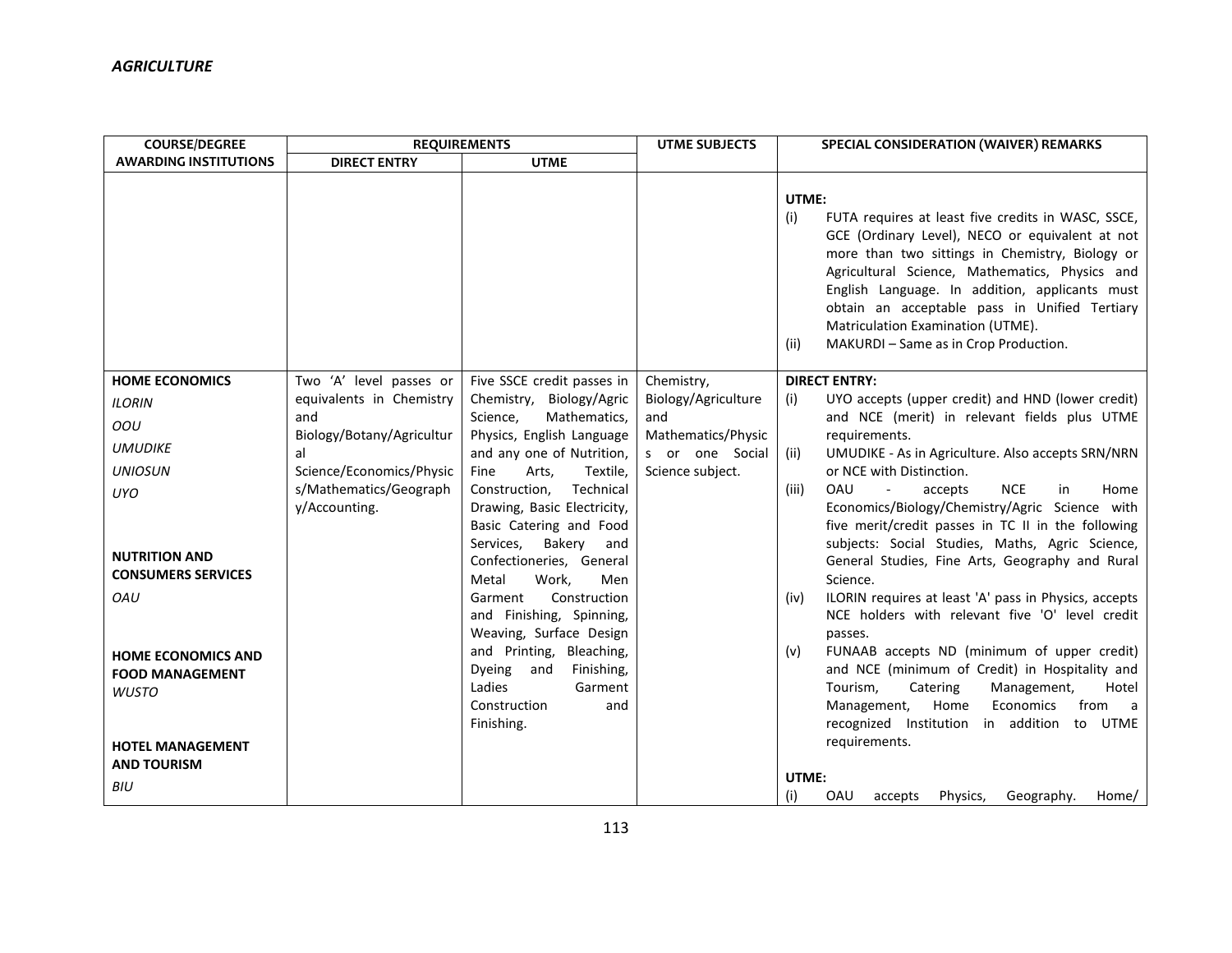| <b>COURSE/DEGREE</b>         | <b>REQUIREMENTS</b> |             | <b>UTME SUBJECTS</b> | SPECIAL CONSIDERATION (WAIVER) REMARKS                                                        |
|------------------------------|---------------------|-------------|----------------------|-----------------------------------------------------------------------------------------------|
| <b>AWARDING INSTITUTIONS</b> | <b>DIRECT ENTRY</b> | <b>UTME</b> |                      |                                                                                               |
| <b>GREGORY</b>               |                     |             |                      | Management., Statistics. Economics, B/Studies,                                                |
| <b>FED-WUKARI</b>            |                     |             |                      | Zoology, Commerce or any of the following pairs<br>Chem & Biology., Chemistry & Agriculture & |
| <b>UMUDIKE</b>               |                     |             |                      | Chemistry & Economics.                                                                        |
| <b>WUSTO</b>                 |                     |             |                      | UYO accepts five merit passes in TC II in relevant<br>(ii)                                    |
|                              |                     |             |                      | subjects.                                                                                     |
|                              |                     |             |                      | <b>UMUDIKE</b><br>(iii)                                                                       |
| <b>HOME AND HOTEL</b>        |                     |             |                      | For Home Economics - Same as in Agriculture.<br>(a)                                           |
| <b>MANAGEMENT</b>            |                     |             |                      | For Hotel Management and tourism, it requires<br>(b)                                          |
| OOU                          |                     |             |                      | five O' level credit passes to include English                                                |
|                              |                     |             |                      | Language, Mathematics, Chemistry and any of                                                   |
|                              |                     |             |                      | Physics, Economics and Government.                                                            |
| <b>HOSPITALITY AND</b>       |                     |             |                      | MAKURDI accepts P7 in English Language.<br>(iv)                                               |
| <b>TOURISM MANAGEMENT</b>    |                     |             |                      | ILORIN requires at least a pass in Physics and<br>(v)                                         |
| <b>CRUTECH</b>               |                     |             |                      | Biology.                                                                                      |
| <b>FUNAAB</b>                |                     |             |                      | BELLS as in Food Science and Technology.<br>(vi)                                              |
|                              |                     |             |                      | UNIOSUN requires Five 'O' Level credit passes in<br>(vii)                                     |
|                              |                     |             |                      | the SSCE or its equivalent at not more than two                                               |
|                              |                     |             |                      | sittings in addition to an acceptable credit pass in<br>the UME.                              |
|                              |                     |             |                      | FUNAAB REQUIRES five (5) credits passes in<br>(viii)                                          |
|                              |                     |             |                      | English Language,<br>Mathematics,<br>Chemistry,                                               |
|                              |                     |             |                      | Biology and Physics.                                                                          |
|                              |                     |             |                      | CRUTECH accepts one Social Science subject<br>(ix)                                            |
|                              |                     |             |                      | (Economics or Accounting/Commerce) in place of                                                |
|                              |                     |             |                      | Food and Nutrition/Home Economics.                                                            |
|                              |                     |             |                      |                                                                                               |
|                              |                     |             |                      |                                                                                               |
|                              |                     |             |                      | <b>UTME SUBJECT:</b>                                                                          |
|                              |                     |             |                      | FUNAAB requires Chemistry, Biology and Physics or<br>(i.)                                     |
|                              |                     |             |                      | Mathematics.                                                                                  |
|                              |                     |             |                      |                                                                                               |
|                              |                     |             |                      |                                                                                               |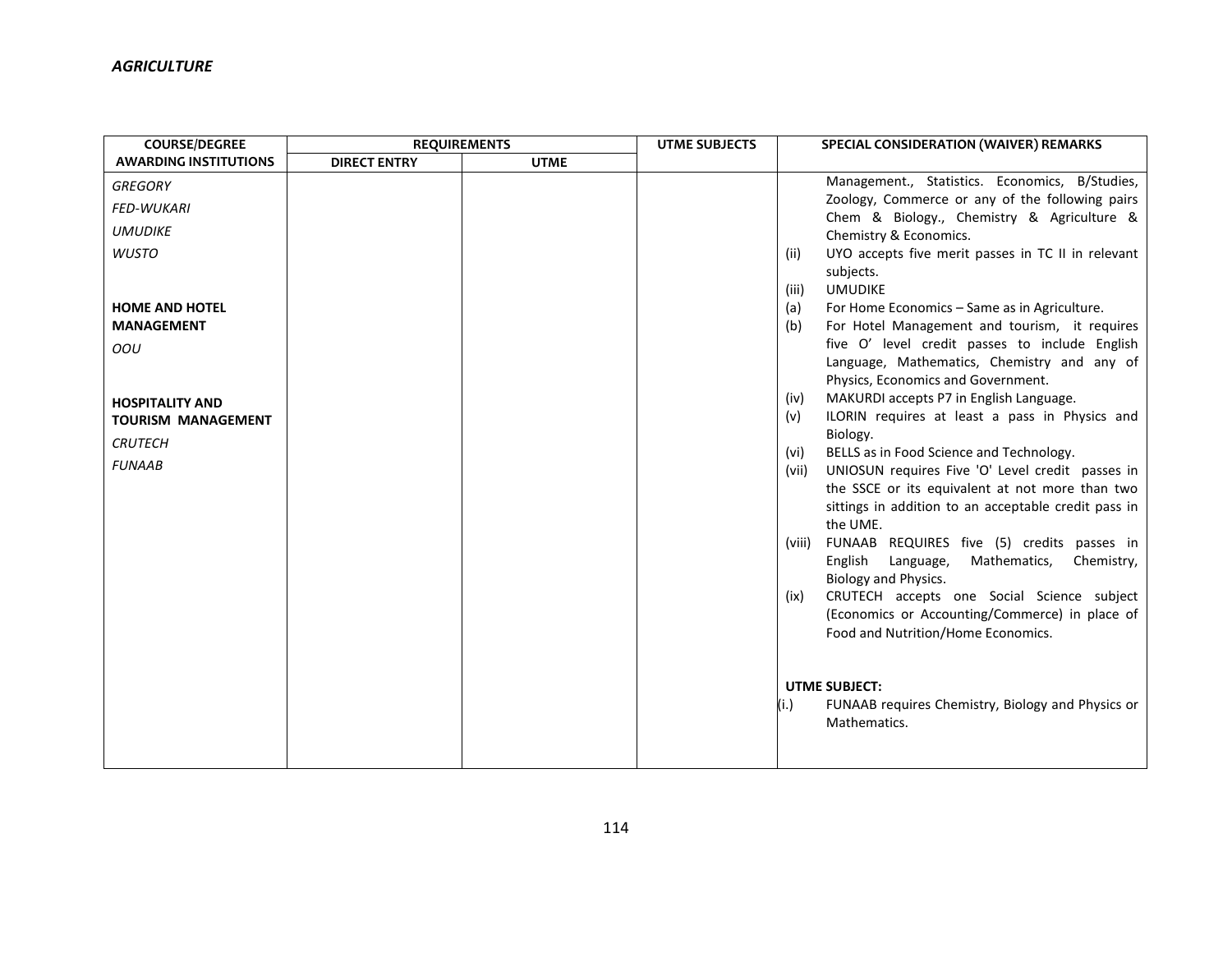| <b>COURSE/DEGREE</b>                            | <b>REQUIREMENTS</b>      |                                                          | <b>UTME SUBJECTS</b>     | SPECIAL CONSIDERATION (WAIVER) REMARKS                                                                  |
|-------------------------------------------------|--------------------------|----------------------------------------------------------|--------------------------|---------------------------------------------------------------------------------------------------------|
| <b>AWARDING INSTITUTIONS</b>                    | <b>DIRECT ENTRY</b>      | <b>UTME</b>                                              |                          |                                                                                                         |
| <b>HOME SCIENCE AND</b>                         | Two 'A' level passes or  | Five SSCE credit passes                                  | Chemistry, Biology       | <b>DIRECT ENTRY:</b>                                                                                    |
| <b>MANAGEMENT:</b>                              | equivalents in Chemistry | including<br>Chemistry,                                  | or Agriculture and       | FUNAAB accepts upper credit in NCE and ND in<br>(i)                                                     |
| <b>KSU</b>                                      | and Biology/Botany/Agric | Biology/ Agric Science,                                  | <b>Mathematics</b><br>or | Food Science and Technology, Home Economics,                                                            |
| <b>FUNAAB</b>                                   | Science/                 | Mathematics and at least                                 | Physics.                 | Hotel Management and Tourism, Clothing and                                                              |
| with options in:                                | Economics/Physics/Math   | a pass in English and                                    |                          | Textile from a recognised institution in addition to                                                    |
|                                                 | ematics/Geography/Acco   | Physics.                                                 |                          | UTME requirements.                                                                                      |
| (i) Home & Furniture                            | unting.                  | General<br>Work,<br>Metal                                |                          | OOU accepts candidates not less than 35 years old<br>(iii)                                              |
| Design (ii) Child Dev. &                        |                          | Wood<br>Work,<br>General                                 |                          | with at least 10 years cognate working experience                                                       |
| <b>Family Studies</b>                           |                          | <b>Building/Engineering</b><br>Drawing, Furniture Design |                          | plus a ND of HND in the relevant discipline and O/L<br>English Language and Maths may be admitted after |
| (iii) Clothing & Textile                        |                          | and<br>Construction,                                     |                          | successful oral interview.                                                                              |
| (iv) Rural Dev. &                               |                          | Upholstery Design and                                    |                          | UNN - As in Agricultural Economics.<br>(iv)                                                             |
| Extension.                                      |                          | Construction,<br>Spray                                   |                          | <b>MAKURDI</b> accepts<br>(iv)                                                                          |
| <b>NASARAWA</b>                                 |                          | Period<br>Painting<br>and                                |                          | HSC/GCE `A' level passes in Chemistry, Physics,<br>(a)                                                  |
|                                                 |                          | Furniture,<br>Spinning,                                  |                          | Biology and Mathematics may be admitted to 200                                                          |
| <b>MAKURDI</b>                                  |                          | Weaving, Surface Design                                  |                          | level.                                                                                                  |
| <b>RSUST</b>                                    |                          | and Printing, Bleaching,                                 |                          | HND holders with upper credit in relevant<br>(b)                                                        |
|                                                 |                          | Dyeing and Finishing and                                 |                          | disciplines who posses the UTME requirements may                                                        |
|                                                 |                          | Basic Electricity.                                       |                          | be admitted to 300 level.                                                                               |
|                                                 |                          |                                                          |                          | ND holders with upper credit in relevant disciplines<br>(c)<br>who possess the UTME requirement may be  |
| HOME SCIENCE,<br><b>NUTRITION AND DIETETICS</b> |                          |                                                          |                          | admitted to 200 level.                                                                                  |
|                                                 |                          |                                                          |                          | NCE holders with lower credit in relevant disciplines<br>(d)                                            |
| <b>MKAR</b>                                     |                          |                                                          |                          | who possess UTME requirements may be admitted                                                           |
|                                                 |                          |                                                          |                          | to 200 level. NCE holders with lower credit in                                                          |
|                                                 |                          |                                                          |                          | disciplines<br>who<br><b>UTME</b><br>relevant<br>posses                                                 |
| <b>HOME SCIENCE</b>                             |                          |                                                          |                          | requirements may be admitted to 100 level.                                                              |
| <b>UNN</b>                                      |                          |                                                          |                          | NCE holders with merit in relevant disciplines who<br>(e)                                               |
| <b>KSU</b>                                      |                          |                                                          |                          | possess UTME requirements may be admitted to                                                            |
|                                                 |                          |                                                          |                          | 100 level (Food Science or Hotel Management or                                                          |
|                                                 |                          |                                                          |                          | any relevant course).                                                                                   |
|                                                 |                          |                                                          |                          | RSUST accepts:<br>(v)                                                                                   |
|                                                 |                          |                                                          |                          | ND/NCE/SRN, WAHEB. C & G Finals in Home<br>a)                                                           |
|                                                 |                          |                                                          |                          | Economics/Food Science/ Nutrition/Agriculture/                                                          |
|                                                 |                          |                                                          |                          | Nursing/Pubic Health/ Laboratory Science/Hotel &                                                        |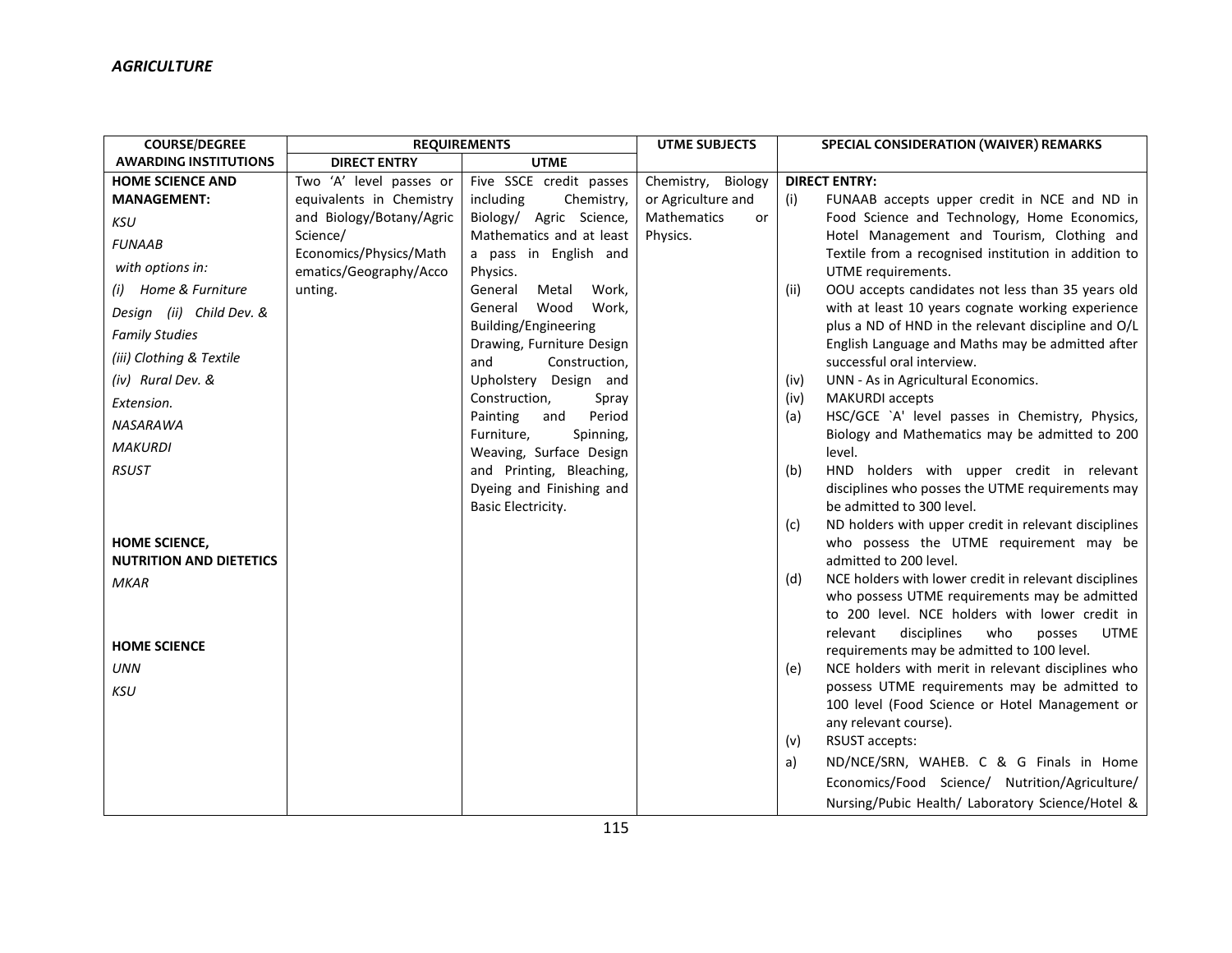| <b>COURSE/DEGREE</b>         | <b>REQUIREMENTS</b> |             | <b>UTME SUBJECTS</b> | SPECIAL CONSIDERATION (WAIVER) REMARKS                                                                                                                                                                                                                                                                                                                                                                                                                                                                                                                                                                                                                                                                                                                                                                                                                                                                                                                                                                      |
|------------------------------|---------------------|-------------|----------------------|-------------------------------------------------------------------------------------------------------------------------------------------------------------------------------------------------------------------------------------------------------------------------------------------------------------------------------------------------------------------------------------------------------------------------------------------------------------------------------------------------------------------------------------------------------------------------------------------------------------------------------------------------------------------------------------------------------------------------------------------------------------------------------------------------------------------------------------------------------------------------------------------------------------------------------------------------------------------------------------------------------------|
| <b>AWARDING INSTITUTIONS</b> | <b>DIRECT ENTRY</b> | <b>UTME</b> |                      |                                                                                                                                                                                                                                                                                                                                                                                                                                                                                                                                                                                                                                                                                                                                                                                                                                                                                                                                                                                                             |
|                              |                     |             |                      | Catering Management plus two other credits at O'<br>level or ND/NCE/SRN, WAHEB, C&G Finals in Home<br>Economics/Food Science/ Nutrition/ Agriculture<br>/Nursing/Public Health/ Laboratory Science /Hotel<br>& Catering for admissions into 200 level.<br>B.Sc in any other relevant discipline for admission<br>b)<br>into 300 level.                                                                                                                                                                                                                                                                                                                                                                                                                                                                                                                                                                                                                                                                      |
|                              |                     |             |                      |                                                                                                                                                                                                                                                                                                                                                                                                                                                                                                                                                                                                                                                                                                                                                                                                                                                                                                                                                                                                             |
|                              |                     |             |                      | UTME.<br>UNN In addition to the UTME/General University<br>(i)<br>Entry requirements, a candidate must obtain credit<br>passes in Chemistry, Biology or Food and Nutrition<br>or Agricultural Science.<br>FUNAAB requires five (5) SSCE credit passes in<br>(ii)<br>English Language, Mathematics, Chemistry, Biology<br>and Physics.<br>MAKURDI requires Five (5) SSC/WASC/GCE `O'<br>(iii)<br>level/NECO at not more than two sittings,<br>categorized as follows:<br>two credit passes in Chemistry and Biology or<br>(a)<br>Agricultural Science or Health Science.<br>three credit passes: of Geography,<br>Physics,<br>(b)<br>Mathematics<br>Food<br>&<br>Nutrition,<br>Home<br>Management, Clothing and Textiles and credit in<br>English Language. The successful students of the<br>University Remedial science programme shall be<br>considered for admission to year 1 (100 level) after<br>having passed the minimum requirement for JAMB.<br>All admissions into the University programme must |
|                              |                     |             |                      | be through JAMB.<br>RSUST requires five credit level passes in English<br>(iv)<br>Mathematics,<br>Biology/Health<br>Language,<br>Science/Agricultural Science and three other                                                                                                                                                                                                                                                                                                                                                                                                                                                                                                                                                                                                                                                                                                                                                                                                                               |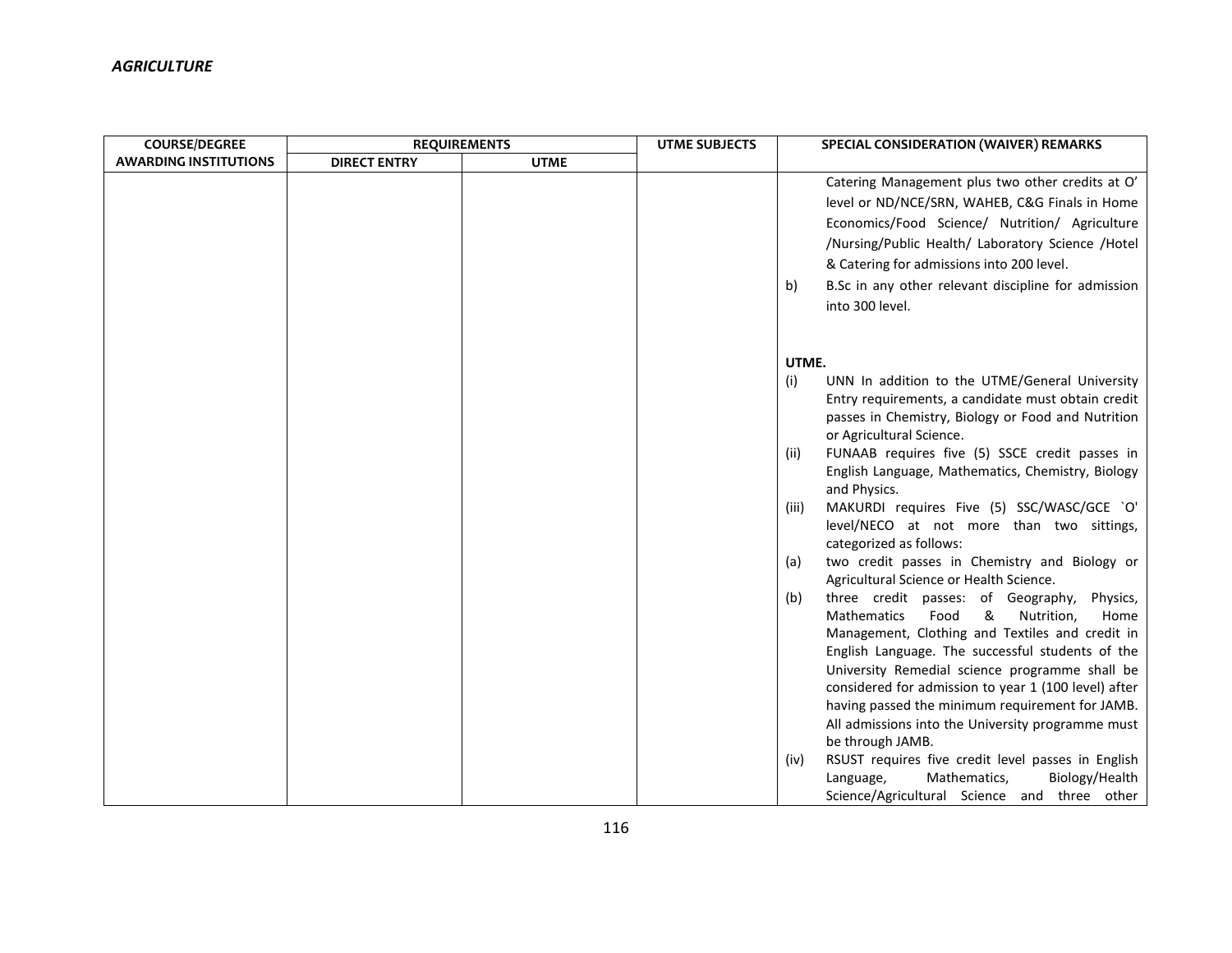| <b>COURSE/DEGREE</b>                                  | <b>REQUIREMENTS</b>                                                                                   |                                                                                                                         | <b>UTME SUBJECTS</b>                                                                                                | SPECIAL CONSIDERATION (WAIVER) REMARKS                                                                                                                                                                                                                                                                                                                                                                                                                                                                                        |  |
|-------------------------------------------------------|-------------------------------------------------------------------------------------------------------|-------------------------------------------------------------------------------------------------------------------------|---------------------------------------------------------------------------------------------------------------------|-------------------------------------------------------------------------------------------------------------------------------------------------------------------------------------------------------------------------------------------------------------------------------------------------------------------------------------------------------------------------------------------------------------------------------------------------------------------------------------------------------------------------------|--|
| <b>AWARDING INSTITUTIONS</b>                          | <b>DIRECT ENTRY</b>                                                                                   | <b>UTME</b>                                                                                                             |                                                                                                                     |                                                                                                                                                                                                                                                                                                                                                                                                                                                                                                                               |  |
|                                                       |                                                                                                       |                                                                                                                         |                                                                                                                     | subjects from Physics, Chemistry, Food and<br>Nutrition, Economics, Government, Geography,<br>Commerce, Home Economics, Fine Arts, Clothing &<br>Textile at not more than two sittings.<br>KSU requires credit passes at SSCE and/or GCE O/L<br>(v)<br>in English Language, Chemistry, Biology or Agric.<br>Science, Mathematics, Nutrition/Home Economics<br>and at least a pass in Physics.                                                                                                                                 |  |
|                                                       |                                                                                                       |                                                                                                                         |                                                                                                                     | <b>UTME, SUBJECT:</b><br>Biology/Agricultural<br>Chemistry,<br>Science<br>(i)<br>and<br>Physics/ Mathematics or Food and Nutrition or one<br>social science subject (Economics or Geography).<br>MAKURDI requires Chemistry, Biology or Agric.<br>(ii)<br>Science, Mathematics or Physics.<br>FUNAAB requires Chemistry,<br>Biology<br>(iii)<br>and<br>Physics/Mathematics.<br>UNN requires Chemistry, Biology/Agricultural<br>(iv)<br>Science, Food and Nutrition and one of<br>Physics/Mathematics, Economics or Geography. |  |
| <b>HORTICULTURE:</b><br><b>MINNA</b><br><b>FUNAAB</b> | Two 'A' level passes in<br>Chemistry and any one of<br>Biology, Agric Science,<br>Botany and Zoology. | Five SSCE credit passes<br>including<br>English<br>Chemistry,<br>Language,<br>Mathematics, Biology or<br>Agric Science. | Chemistry,<br>Biology/Agriculture<br>and<br>of<br>one<br>Mathematics,<br>Geography,<br>Economics<br>and<br>Physics. | <b>DIRECT ENTRY:</b><br>MINNA accepts OND/HND not below lower credit<br>(i)<br>pass level.<br>UTME:<br>MINNA - Same as in Water Resources, Aquaculture<br>(i)<br>and fisheries Technology.<br>FUNAAB requires five SSCE credit passes in English<br>(ii)<br>Language, Mathematics, Chemistry, Biology and<br>Physics. Candidates with pass grade in Biology must<br>possess credit pass in Agricultural Science. It does                                                                                                      |  |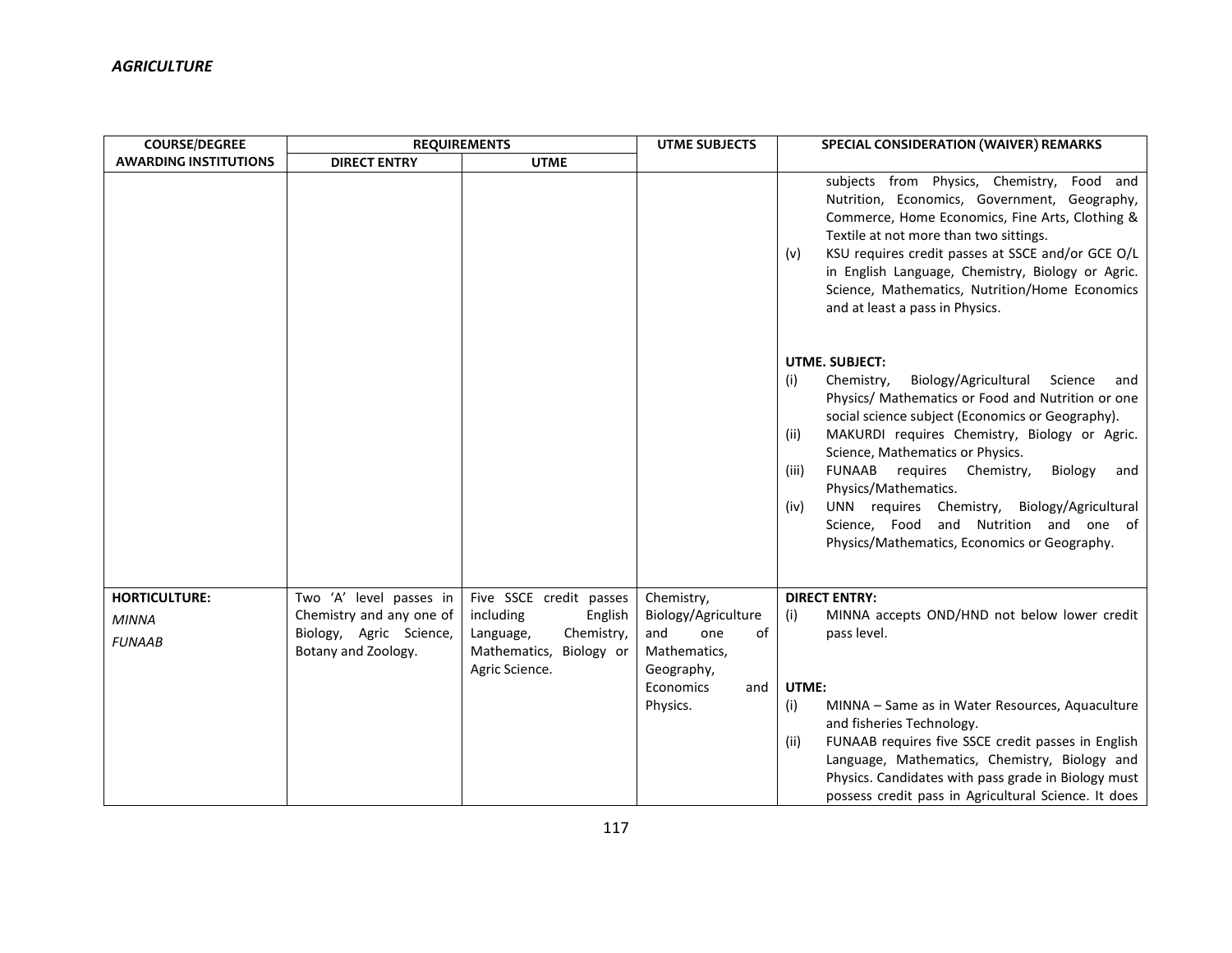| <b>COURSE/DEGREE</b>         | <b>REQUIREMENTS</b>        |                            | <b>UTME SUBJECTS</b> | SPECIAL CONSIDERATION (WAIVER) REMARKS                                                          |
|------------------------------|----------------------------|----------------------------|----------------------|-------------------------------------------------------------------------------------------------|
| <b>AWARDING INSTITUTIONS</b> | <b>DIRECT ENTRY</b>        | <b>UTME</b>                |                      |                                                                                                 |
|                              |                            |                            |                      | not accept Agricultural Science in lieu of Biology.                                             |
|                              |                            |                            |                      | <b>U.T.M.E. SUBJECT:</b>                                                                        |
|                              |                            |                            |                      | FUNAAB does not accept Economics or Geography.<br>(i)                                           |
|                              |                            |                            |                      |                                                                                                 |
|                              |                            |                            |                      |                                                                                                 |
| <b>NUTRITION AND</b>         | Two 'A' level passes in    | Five SSCE credit passes in | Chemistry,           | <b>DIRECT ENTRY:</b>                                                                            |
| <b>DIETETICS:</b>            | Chemistry, Biology and     | Chemistry, Biology/Agric.  | Biology/Agriculture  | UNN accepts:<br>(i)                                                                             |
| <b>BELLS</b>                 | Agric Science, or Physics. | Mathematics,<br>Science,   | and                  | (a)<br>Passes at the Principal levels in the Higher School                                      |
| <b>IMSU</b>                  |                            | Physics<br>English<br>and  | Mathematics/Physic   | Certificate Examination or equivalent passes at GCE                                             |
| <b>ASARAWA</b>               |                            | Language.                  | s.                   | Advanced Level in two of the following subjects:<br>Chemistry, Biology (Botany and/or Zoology), |
| <b>UMUDIKE</b>               |                            |                            |                      | Agricultural Science, Physics or Mathematics.                                                   |
| (offers the course as        |                            |                            |                      | OND, NCE, HND in Nutrition in and Dietetics/Home<br>(b)                                         |
| Human Nutrition and          |                            |                            |                      | Economics/Agricultural Science, Food Science plus                                               |
| Dietetics)                   |                            |                            |                      | UTME entry requirements into 2 or 3 hundred<br>levels.                                          |
| <b>FUNAAB</b>                |                            |                            |                      | Certificate in Nursing / NCE in relevant subjects.<br>(c)                                       |
| <b>UNN</b>                   |                            |                            |                      | Candidate must also satisfy the UTME entry<br>requirement.                                      |
| <b>WUSTO</b>                 |                            |                            |                      | <b>UMUDIKE - As in Home Economics.</b><br>(ii)                                                  |
|                              |                            |                            |                      | (iii)<br>FUNAAB accepts:                                                                        |
|                              |                            |                            |                      | NCE or ND (Upper Credit) in Nutrition and Dietetics,<br>(a)                                     |
|                              |                            |                            |                      | Food Science, Home Economics from a recognised                                                  |
|                              |                            |                            |                      | institution plus UTME entry requirements into 200                                               |
|                              |                            |                            |                      | level.                                                                                          |
|                              |                            |                            |                      | Certificate of Registered Nurse of Nigeria plus<br>(b)                                          |
|                              |                            |                            |                      | UTME requirement.                                                                               |
|                              |                            |                            |                      |                                                                                                 |
|                              |                            |                            |                      | UTME:                                                                                           |
|                              |                            |                            |                      | (i)<br><b>IMSU</b><br>Biology/Agric<br>Science/Home<br>accepts                                  |
|                              |                            |                            |                      | Economics, Physics/Maths, Chemistry and a pass in                                               |
|                              |                            |                            |                      | English Language                                                                                |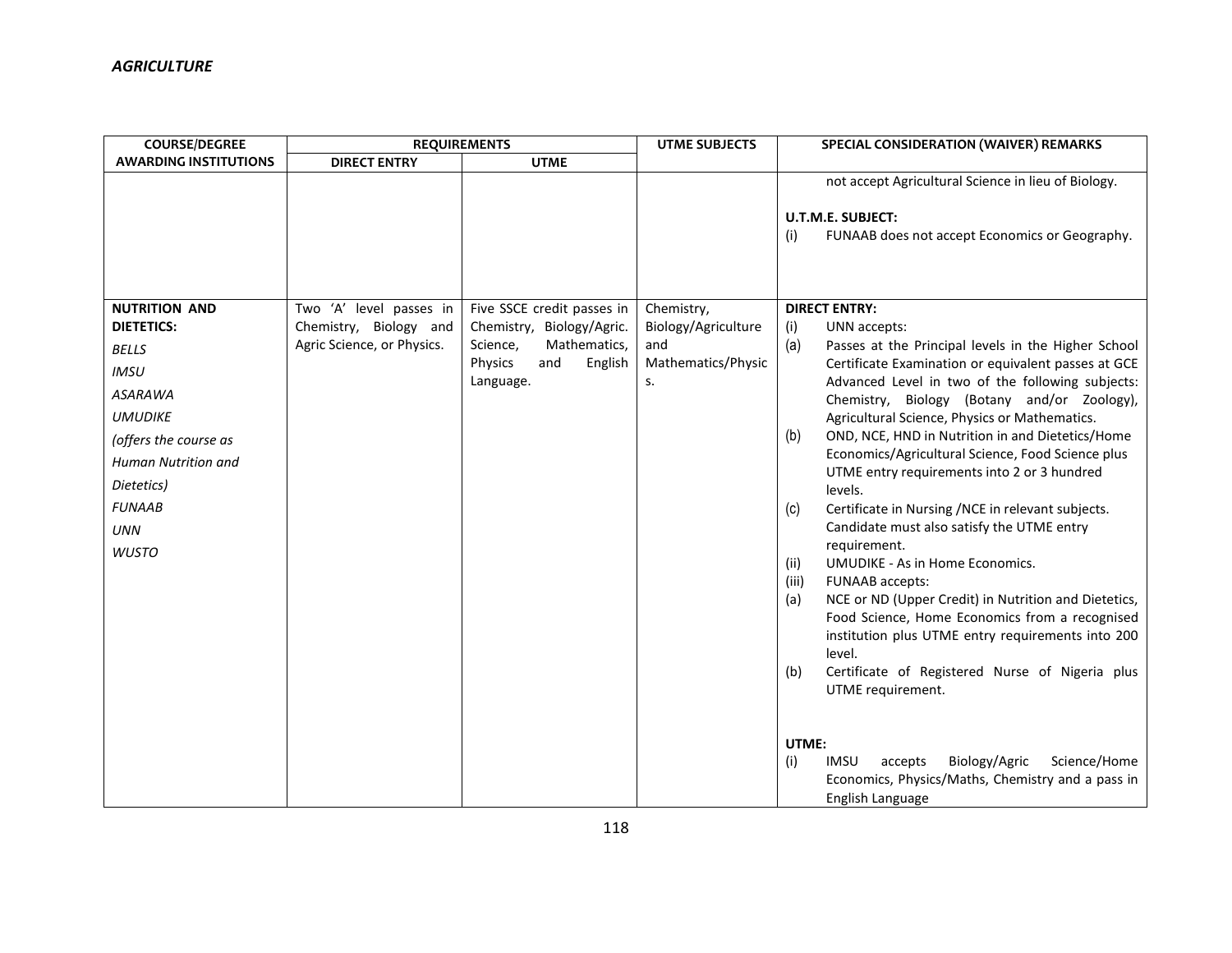| <b>COURSE/DEGREE</b>                                                                                               | <b>REQUIREMENTS</b>                                              |                                                                                                   | <b>UTME SUBJECTS</b>             | SPECIAL CONSIDERATION (WAIVER) REMARKS                                                                                                                                                                                                                                                                                                                                                                                                                                                                                                                                                      |
|--------------------------------------------------------------------------------------------------------------------|------------------------------------------------------------------|---------------------------------------------------------------------------------------------------|----------------------------------|---------------------------------------------------------------------------------------------------------------------------------------------------------------------------------------------------------------------------------------------------------------------------------------------------------------------------------------------------------------------------------------------------------------------------------------------------------------------------------------------------------------------------------------------------------------------------------------------|
| <b>AWARDING INSTITUTIONS</b>                                                                                       | <b>DIRECT ENTRY</b>                                              | <b>UTME</b>                                                                                       |                                  |                                                                                                                                                                                                                                                                                                                                                                                                                                                                                                                                                                                             |
|                                                                                                                    |                                                                  |                                                                                                   |                                  | UNN in addition to the UTME/general University<br>(ii)<br>entry requirements, Credit passes in Chemistry,<br>Biology or Food and Nutrition or Agricultural<br>Science and Physics or Mathematics.<br>UMUDIKE - As in Food Science and Technology<br>(iii)<br>BELLS requires a minimum of pass in Physics<br>(iv)<br>FUNAAB does not accept Agricultural Science in lieu<br>(v)<br>of Biology.<br><b>U.T.M.E. SUBJECT:</b><br><b>FUNAAB</b><br>requires<br>Chemistry,<br>Biology<br>(i)<br>and<br>Physics/Mathematics.                                                                       |
| <b>WATER RESOURCES</b><br><b>MANAGEMENT AND</b><br><b>AGROMETEROROLOGY</b><br><b>FUNAAB</b><br><b>FED-OYEEKITI</b> | Two 'A' level passes in<br>Physics<br>Maths,<br>or<br>Chemistry. | Five SSCE credit passes in<br>Chemistry,<br>Physics,<br>Maths, Geography and<br>English language. | Physics, Maths and<br>Chemistry. | <b>DIRECT ENTRY:</b><br>FUNAAB accepts ND/NCE or HND in Agriculture,<br>(i)<br>Meteorology or other related programme into 200<br>and 300 levels respectively.<br>FED-OYEEKITI accepts A' level pass in Physics or<br>(iii)<br>Geography. It also accepts HND, NCE with good<br>passes in Chemistry, Biology/Agricultural Science as<br>well as credit at O level.<br>UTME:<br>FUNAAB requires credit passes in Biology and<br>(i)<br>Geography.<br>FED-OYEEKITI credit passes to include Chemistry,<br>(ii)<br>Mathematics,<br>English<br>language<br>and<br>Biology/Agricultural Science. |
| <b>AGRIC - BUSINESS</b>                                                                                            | Two 'A' level passes in                                          | Five O'level credits in not                                                                       | Mathematics,                     |                                                                                                                                                                                                                                                                                                                                                                                                                                                                                                                                                                                             |
| <b>UMUDIKE</b>                                                                                                     | Economics and any of                                             | more two sittings to                                                                              | Economics and any                |                                                                                                                                                                                                                                                                                                                                                                                                                                                                                                                                                                                             |
| (with option in                                                                                                    | Accounting,<br><b>Business</b>                                   | include English Language,                                                                         | other subject from               |                                                                                                                                                                                                                                                                                                                                                                                                                                                                                                                                                                                             |
| i) Accountancy                                                                                                     | Government,<br>Mgt.,                                             | Mathematics, Biology or                                                                           | Government,                      |                                                                                                                                                                                                                                                                                                                                                                                                                                                                                                                                                                                             |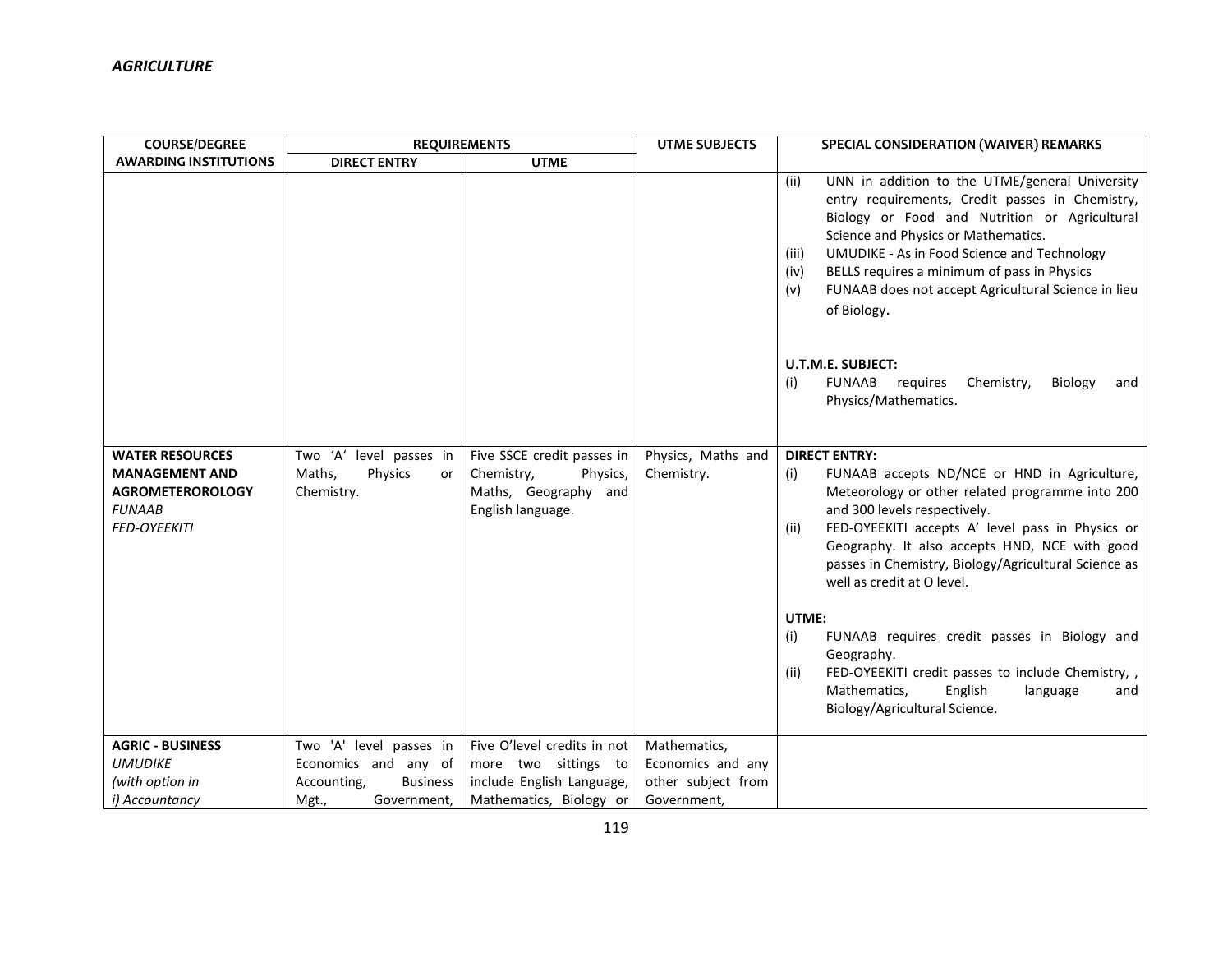| <b>COURSE/DEGREE</b>             | <b>REQUIREMENTS</b>                               |                                                   | <b>UTME SUBJECTS</b>      | SPECIAL CONSIDERATION (WAIVER) REMARKS                                                     |
|----------------------------------|---------------------------------------------------|---------------------------------------------------|---------------------------|--------------------------------------------------------------------------------------------|
| <b>AWARDING INSTITUTIONS</b>     | <b>DIRECT ENTRY</b>                               | <b>UTME</b>                                       |                           |                                                                                            |
| ii) Marketing                    | Geography<br><b>or</b>                            | Agric Science, Chemistry                          | Principles<br>of          |                                                                                            |
| iii) Banking and Finance         | Statistics/Mathematics.                           | and any other relevant                            | Christian<br>Account,     |                                                                                            |
| iv) Agribusiness and             | OND/ND/HND<br>in<br>(b)                           | subject.                                          | Religious                 |                                                                                            |
| Management                       | relevant fields.                                  |                                                   | Knowledge<br>and          |                                                                                            |
|                                  | $(c)$ AIB                                         |                                                   | Geography.                |                                                                                            |
|                                  |                                                   |                                                   |                           |                                                                                            |
|                                  |                                                   |                                                   |                           |                                                                                            |
|                                  |                                                   |                                                   |                           |                                                                                            |
|                                  |                                                   |                                                   |                           |                                                                                            |
|                                  |                                                   |                                                   |                           |                                                                                            |
|                                  |                                                   |                                                   |                           |                                                                                            |
|                                  |                                                   |                                                   |                           |                                                                                            |
|                                  |                                                   |                                                   |                           |                                                                                            |
| <b>ECOTOURISM &amp; WILDLIFE</b> | (i) National Diploma with                         | Five SSCE credit passes to                        | English<br>Language,      | <b>DIRECT ENTRY:</b>                                                                       |
| <b>MANAGEMENT</b>                | a minimum of Upper                                | include English Language,                         | Biology/Agricultural      | IBADAN accepts HND (Upper Credit) into 200 level<br>(i)                                    |
| <b>FUTA</b>                      | Credit or equivalent from                         | Mathematics, Biology or                           | Science and ANY           | with exemption from the practical year programme                                           |
| <b>IBADAN</b>                    | Polytechnic<br>recognized                         | Agricultural Science, and                         | TWO of Chemistry,         | and ND/NCE (Upper credit) into 100 level with full                                         |
|                                  | and College of Wildlife<br>Management in relevant | ANY TWO subjects from<br>Chemistry,<br>Geography, | Geography,<br>Economics,  | participation in practical year programme in<br>Tourism, Wildlife Management and Forestry, |
|                                  | discipline<br>(Agricultural                       | Economics and at least a                          | <b>Mathematics</b><br>and | Agriculture, Animal Husbandry and Health and                                               |
|                                  | Sciences).<br>Such                                | pass in Physics.                                  | Physics.                  | related fields. It also accepts A' level in Chemistry,                                     |
|                                  | candidates<br>also<br>are                         |                                                   |                           | Biology/Agric. Science, Physics or Mathematics into                                        |
|                                  | expected to meet the                              |                                                   |                           | 200 level with full participation in practical year                                        |
|                                  | requirements for UTME                             |                                                   |                           | programme.                                                                                 |
|                                  | admission specified in (a)                        |                                                   |                           |                                                                                            |
|                                  | above.                                            |                                                   |                           |                                                                                            |
|                                  |                                                   |                                                   |                           |                                                                                            |
|                                  | Candidates who<br>(ii)                            |                                                   |                           | <b>U.T.M.E.:</b>                                                                           |
|                                  | possess GCE (Advanced                             |                                                   |                           | (i)<br>IBADAN same as in Wildlife and Ecotourism                                           |
|                                  | Level) or equivalent with                         |                                                   |                           | Management.                                                                                |
|                                  | passes in at least two of                         |                                                   |                           |                                                                                            |
|                                  | the following subjects are                        |                                                   |                           |                                                                                            |
|                                  | eligible for admission:                           |                                                   |                           | U.T.M.E. SUBJECT:                                                                          |
|                                  | Chemistry,<br>Biology,                            |                                                   |                           | IBADAN same as in Wildlife and Ecotourism<br>(i)                                           |
|                                  | Physics and Geography or                          |                                                   |                           |                                                                                            |